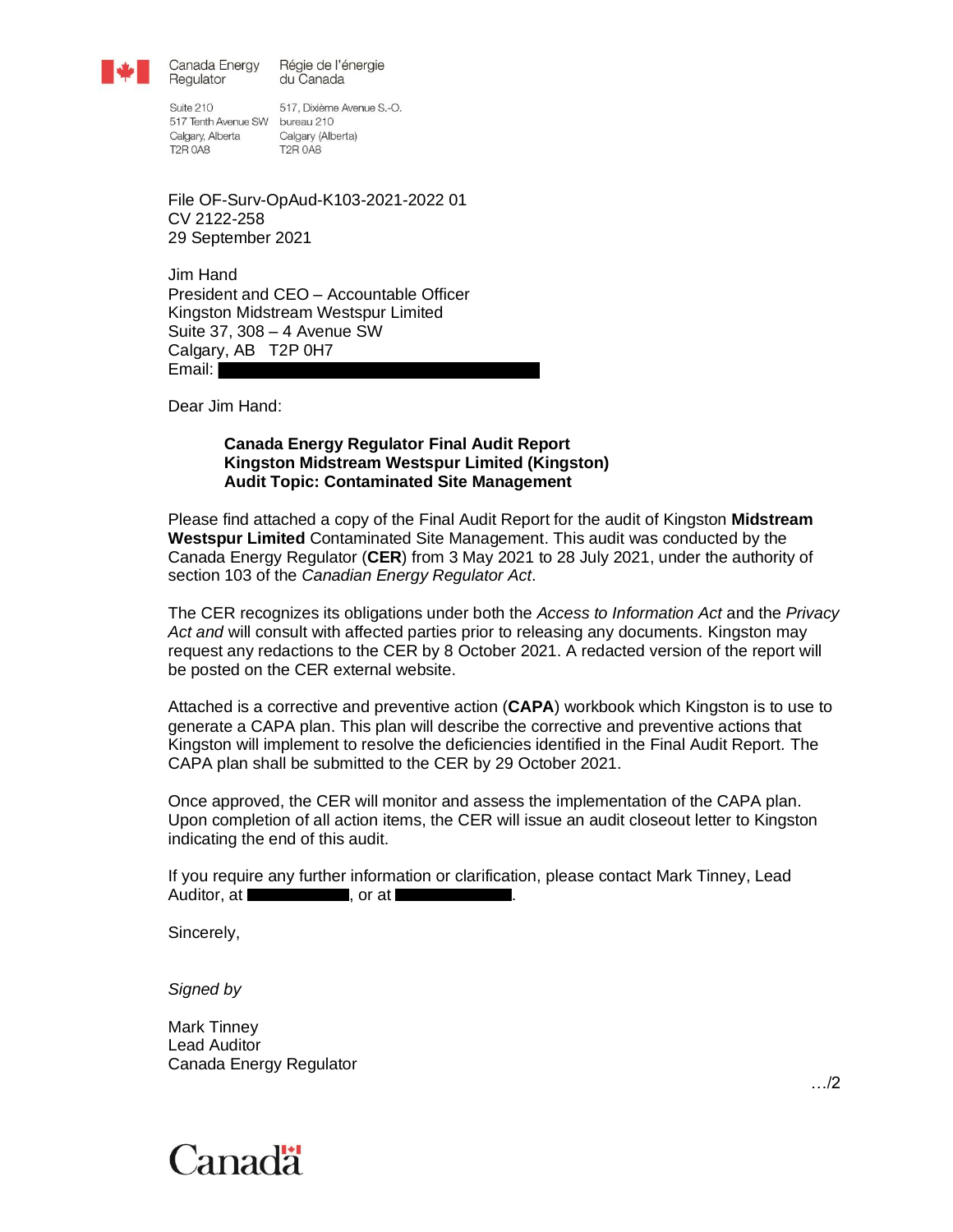- Attachments: Kingston Midstream Westspur Limited Contaminated Site Management Final Audit Report CAPA Workbook
- cc: Olivera Blagojevic, Director, Audit Enforcement and Investigation, Canada Energy Regulator, Email:

**The**, Vice-President, Commercial, Corporate and Regulatory, Kingston Midstream Westspur Limited, Email:

**Example 25 Safety and Loss Management System – Quality Assurance** Specialist, Kingston Midstream Westspur Limited, Email: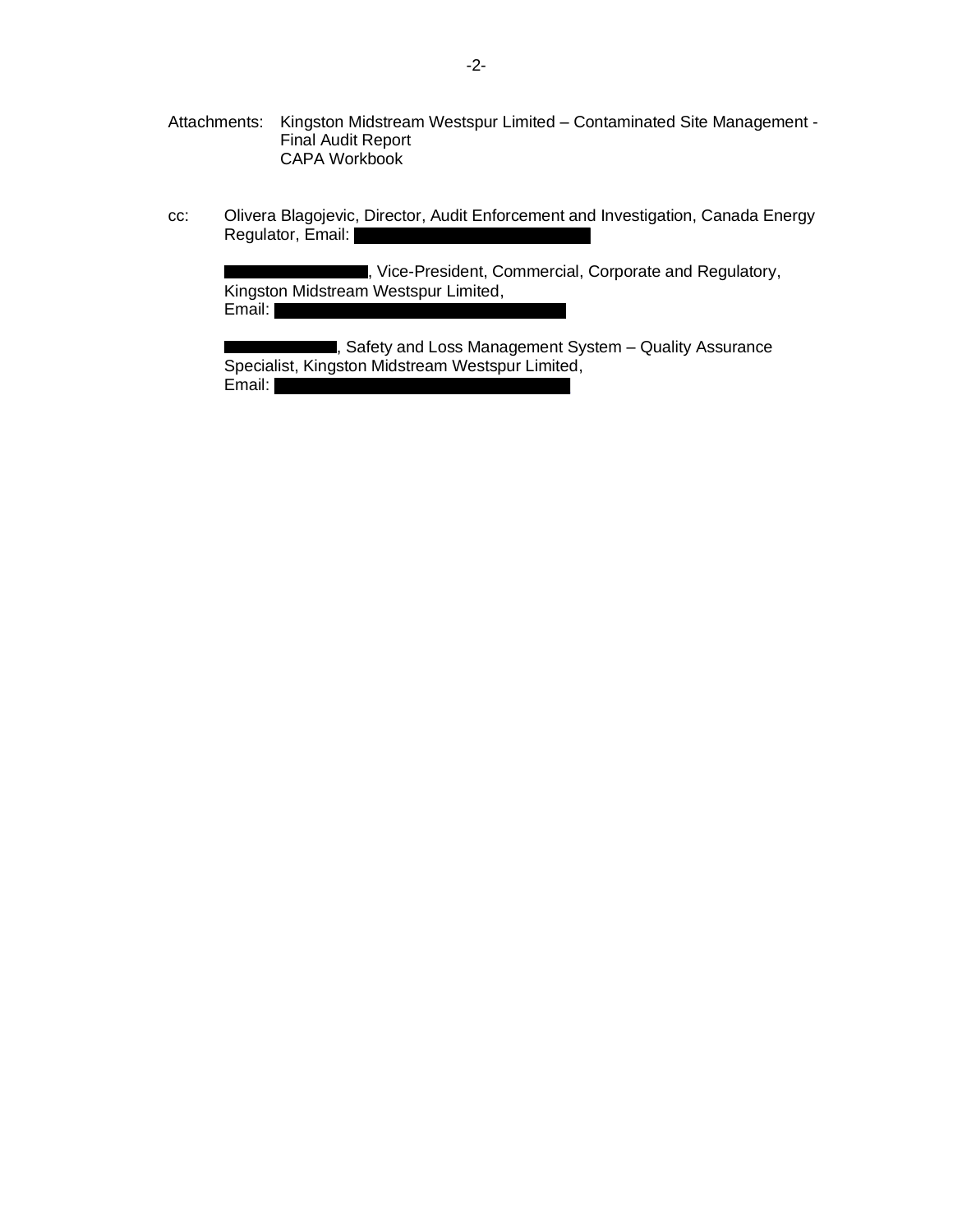

Suite 210, 517 Tenth Avenue SW Calgary, Alberta T2R 0A8

<span id="page-2-0"></span>**Final Audit Report**

**Auditee: Kingston Midstream Westspur Limited Audit Topic: Contaminated Site Management CV 2122-258 File: OF-Surv-OpAud-K103-2021-2022 01 Date: 29 September 2021**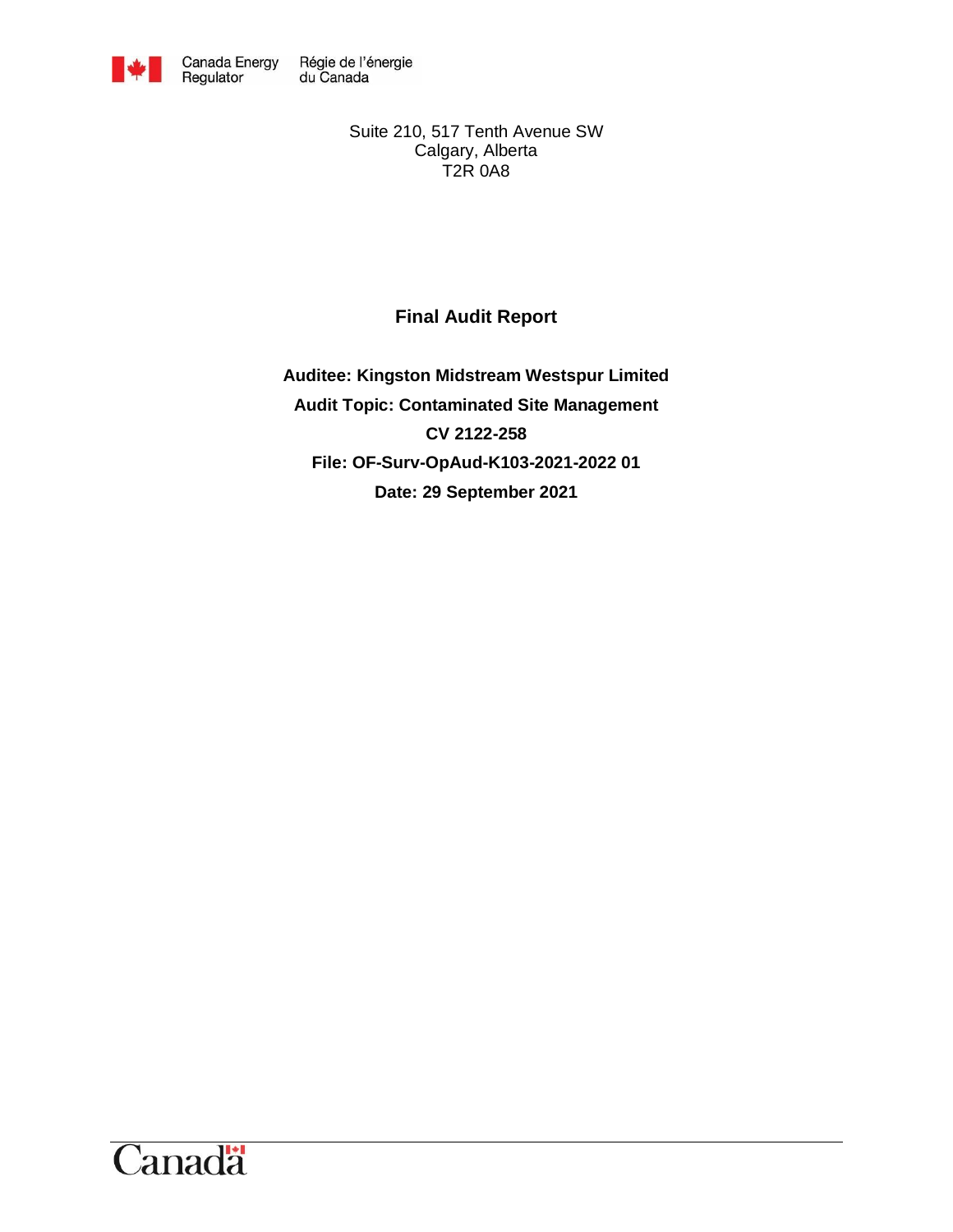

## **Executive Summary**

<span id="page-3-0"></span>The Canada Energy Regulator (**CER**) expects pipelines and associated facilities within its jurisdiction to be constructed, operated, and abandoned in a safe and secure manner that protects people, property, and the environment. To this end, the CER conducts a variety of compliance oversight activities, such as audits.

Section 103 of the *Canadian Energy Regulator Act* (S.C. 2019, c.28, s.10) (**CER Act**) authorizes Inspection Officers to conduct audits of regulated companies. The purpose of these audits is to assess compliance with the CER Act and its associated Regulations.

The purpose of compliance audits is to evaluate if CER-regulated companies have established and implemented both a management system and its associated programs, as specified in the *Canadian Energy Regulator Onshore Pipeline Regulation* (SOR/99-294) (**OPR**).

The CER conducted a**: [Contaminated Site Management](#page-2-0)** regulatory compliance audit of Kingston Midstream Westspur Limited (**Kingston or auditee**) between 3 May 2021 and 28 July 2021.

The objective of this audit is to verify that the auditee manages contaminated sites as a component of its Environmental Protection Program as per the requirements of the OPR.

For this audit, 15 regulatory requirements were evaluated. The results of the audit were that five (5) were deemed to be non-compliant and for the remaining ten (10), no issues were identified. Table 1 in the report summarizes the audit findings. Detailed assessments can be found in Appendix 1.

Note that all findings are specific to the information assessed at the time of the audit as related to the audit scope.

The focus of this audit was Kingston's environmental protection program and specifically contaminated sites management. While non-compliant findings have been identified related to contaminated sites management, the auditors are of the opinion that none of these findings would prevent Kingston from continuing to operate its pipelines in a manner that will preserve the safety of persons, the environment, and property.

The audit team found that Kingston has a process for managing a historical contaminated site when one is encountered. Of note though, the audit team found that the company did not have a process to comprehensively identify all potentially contaminated sites through an established and implemented process. Companies are required to do their due diligence to identify all hazards and potential hazards and not just manage hazards as they are encountered.

The final audit report will be made available to the public on the CER website.

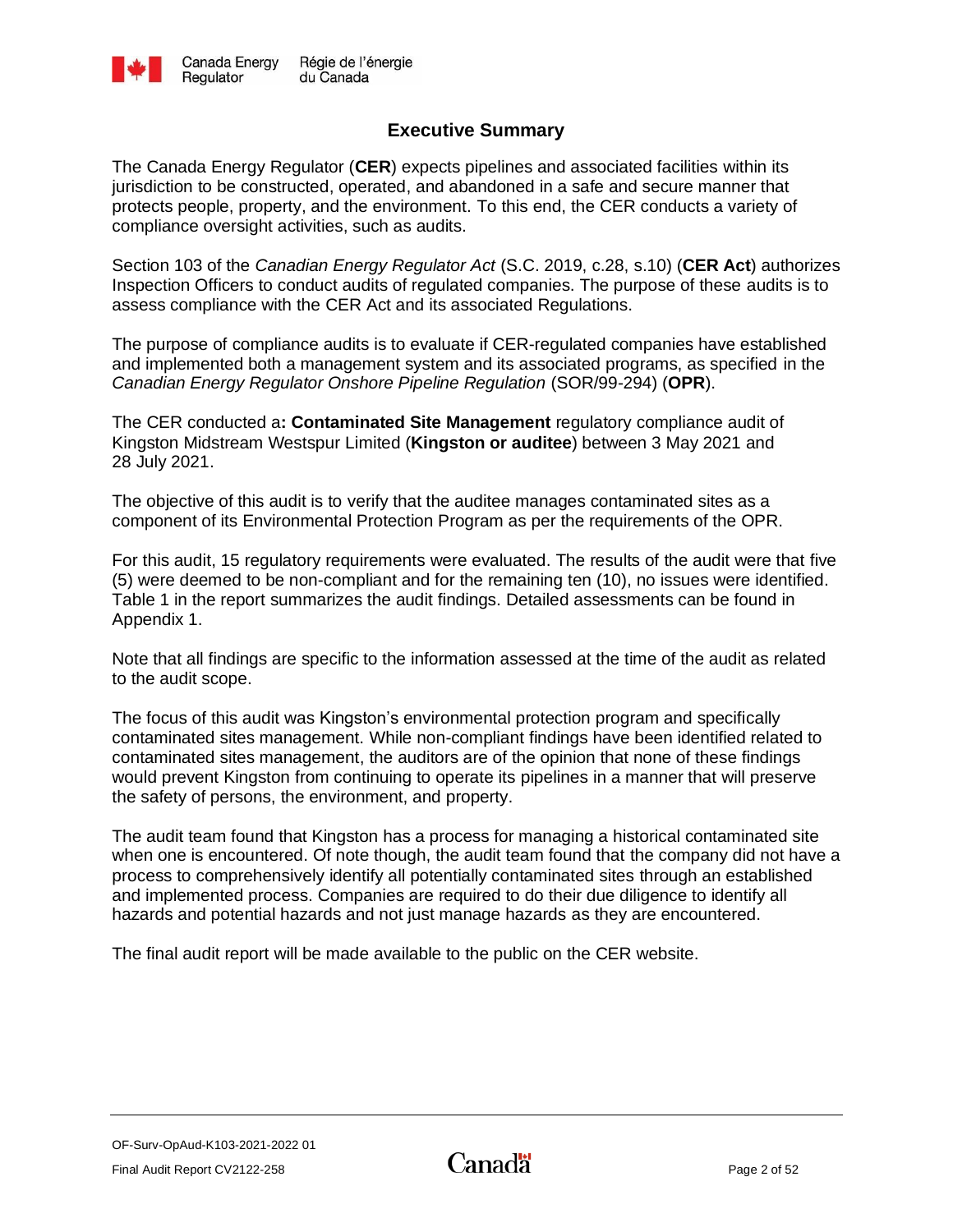# **Table of Contents**

| 1.0 |     |                                                                                     |  |  |
|-----|-----|-------------------------------------------------------------------------------------|--|--|
|     | 1.1 |                                                                                     |  |  |
|     | 1.2 |                                                                                     |  |  |
|     | 1.3 |                                                                                     |  |  |
| 2.0 |     |                                                                                     |  |  |
| 3.0 |     |                                                                                     |  |  |
| 4.0 |     |                                                                                     |  |  |
| 5.0 |     |                                                                                     |  |  |
| 6.0 |     |                                                                                     |  |  |
|     |     |                                                                                     |  |  |
|     |     |                                                                                     |  |  |
|     |     |                                                                                     |  |  |
|     |     |                                                                                     |  |  |
|     |     | AP-04 Identifying and Analyzing all Hazards and Potential Hazards20                 |  |  |
|     |     |                                                                                     |  |  |
|     |     |                                                                                     |  |  |
|     |     |                                                                                     |  |  |
|     |     |                                                                                     |  |  |
|     |     |                                                                                     |  |  |
|     |     |                                                                                     |  |  |
|     |     |                                                                                     |  |  |
|     |     | AP-12 Internal Reporting of Hazards, Potential Hazards, Incidents and Near-misses40 |  |  |
|     |     |                                                                                     |  |  |
|     |     |                                                                                     |  |  |
|     |     |                                                                                     |  |  |
|     |     |                                                                                     |  |  |

## **List of Tables**

|--|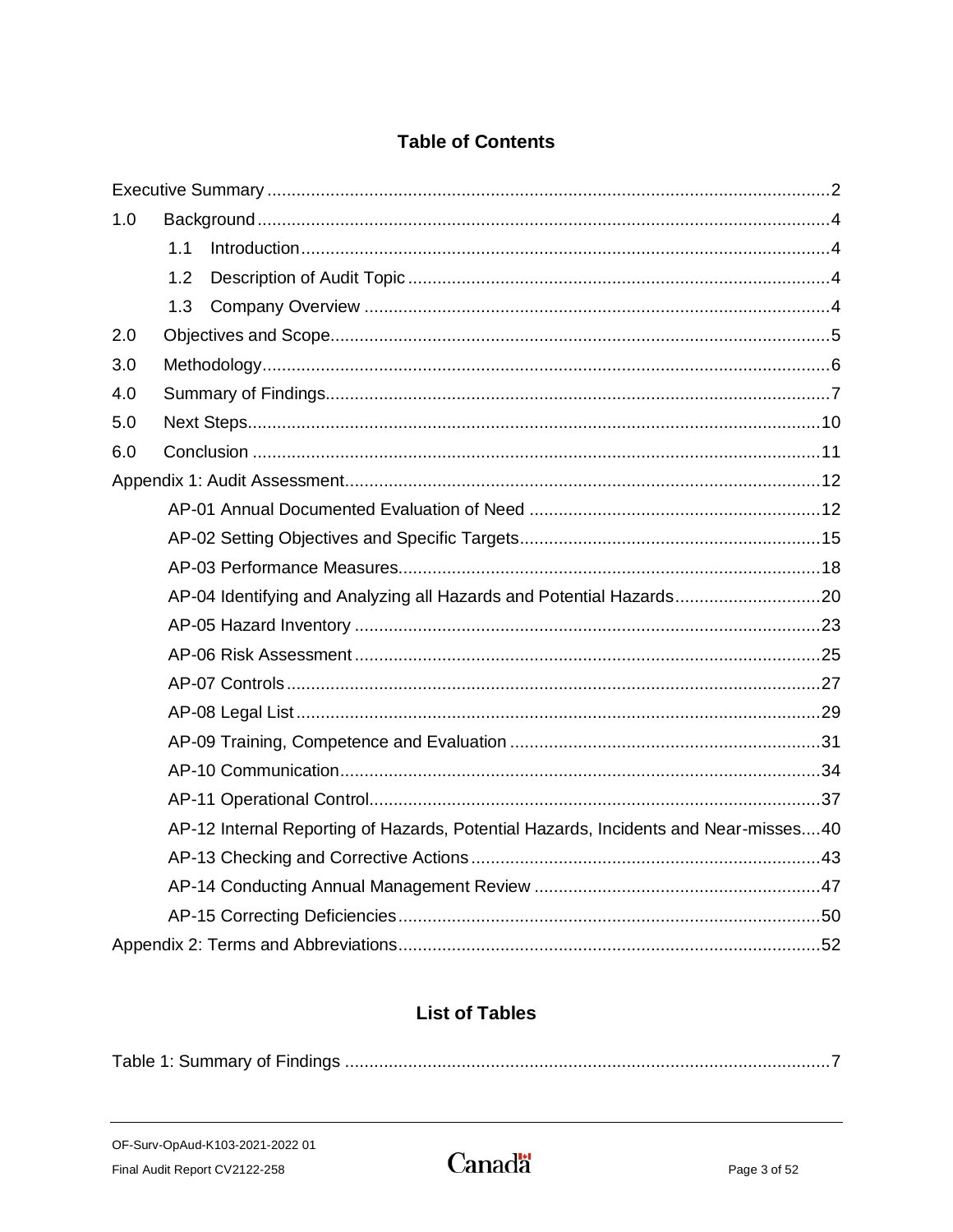## <span id="page-5-0"></span>**1.0 Background**

## <span id="page-5-1"></span>**1.1 Introduction**

The Canada Energy Regulator (**CER**) expects pipelines and associated facilities within the Government of Canada's jurisdiction to be constructed, operated, and abandoned in a safe and secure manner that protects people, property, and the environment.

Section 103 of the *Canadian Energy Regulator Act* (S.C. 2019, c.28, s.10) (**CER Act**) authorizes Inspection Officers to conduct audits of regulated companies. The purpose of these audits is to assess compliance with the CER Act and its associated Regulations.

The purpose of operational audits is to ensure that regulated companies have established and implemented both a management system and its associated programs, as specified in the *Canadian Energy Regulator Onshore Pipeline Regulation* (SOR/99-294) (**OPR**). For this specific audit, the CER's published Remediation Process Guide was also considered as part of the audit's focus.

The CER conducted a Contaminated sites regulatory compliance audit of Kingston Midstream Westspur Limited (**Kingston or auditee**) between 3 May 2021 and 28 July 2021.

## <span id="page-5-2"></span>**1.2 Description of Audit Topic**

While the OPR does not have a specific requirement for contaminated sites management, the CER expects the company's Environmental Protection Program to proactively manage contaminated and suspected contaminated sites. The protection of ecological and human health must be maintained throughout a facility's lifecycle, as a result the appropriate management of contaminated and potentially contaminated sites is a critical activity.

## <span id="page-5-3"></span>**1.3 Company Overview**

Kingston Midstream Westspur Limited is an affiliate of Kingston Midstream Limited which operates in Manitoba, Saskatchewan, and Alberta. Kingston Midstream Limited's business includes transportation of commodities through pipelines and rail, operation and maintenance of storage facilities and conducting marketing. A network of approximately 545 kilometres (km) of trunk line and 1800 km of crude oil and liquids-gathering pipelines make up the parent company's transportation system. Storage tanks throughout the operations have a combined capacity of approximately 1,165,000 barrels.

Kingston Midstream Westspur Limited's CER-regulated assets, as depicted in the map in Figure 1, consist of approximately 250 km of pipelines and five terminals located in southeast Alberta and southwest Manitoba.

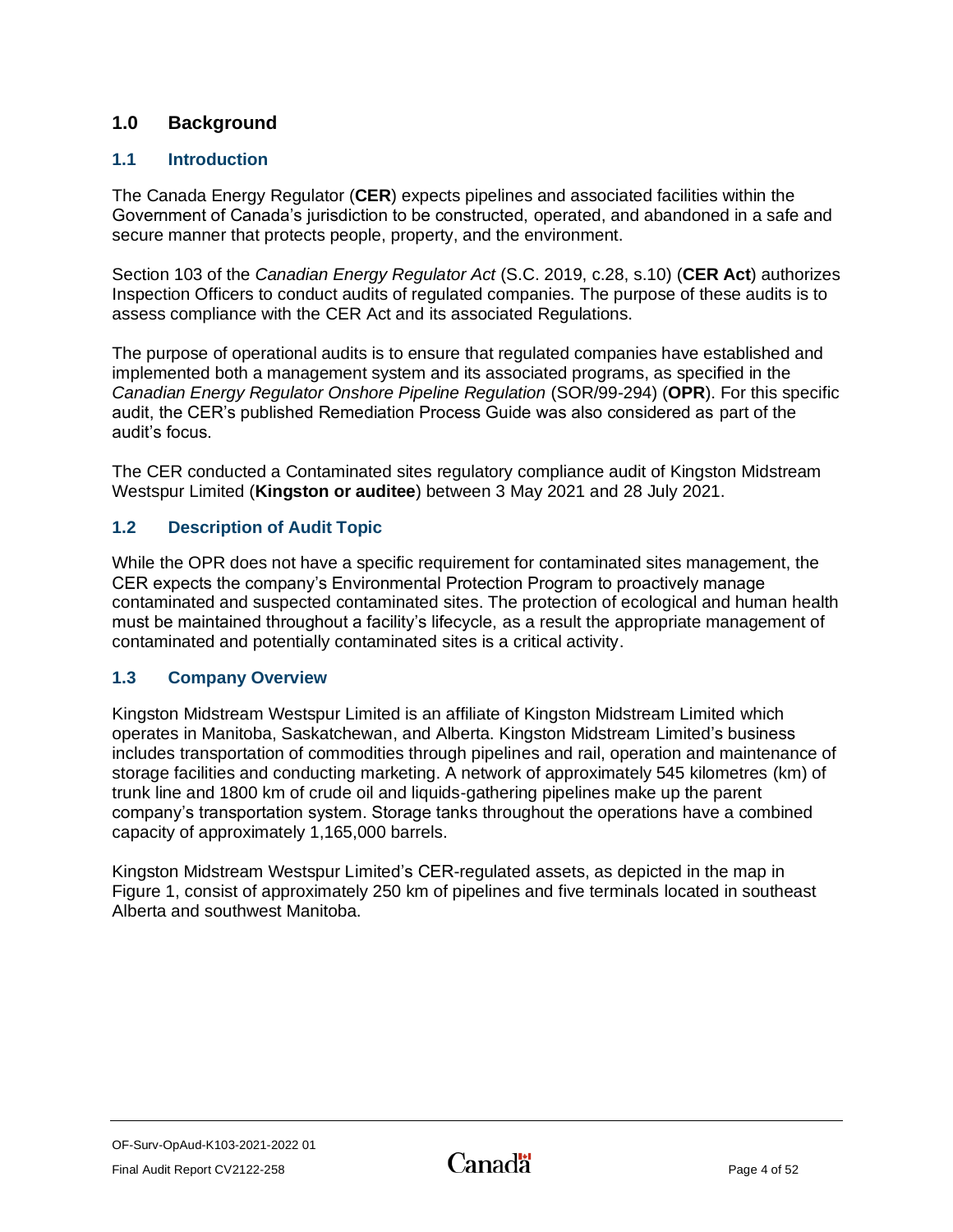

The map is a graphical representation intended for general informational purposes only. Map produced by the CER, June, 2021, Last updated on Jun 24

*Figure 1: Kingston's CER-Regulated Assets*

## <span id="page-6-0"></span>**2.0 Objectives and Scope**

The objectives of this audit are to:

- verify that Kingston has a contaminated site management program as a component of its Environmental Protection Program that meets the requirements of the OPR. As part of assessing this objective, the auditors evaluated if the company has the necessary processes, procedures, and work instructions in place to fulfil the requirements of sections 6 and 48 of the OPR; and
- verify that Kingston is applying and following the CER's Remediation Process Guide as it applies to its pipelines and facilities.

This audit assessed whether Kingston had the required processes, procedures, performance measures, competencies, training materials, etc. in place to properly anticipate, prevent, manage, and mitigate the hazards and risks that result from contaminated or potentially contaminated sites.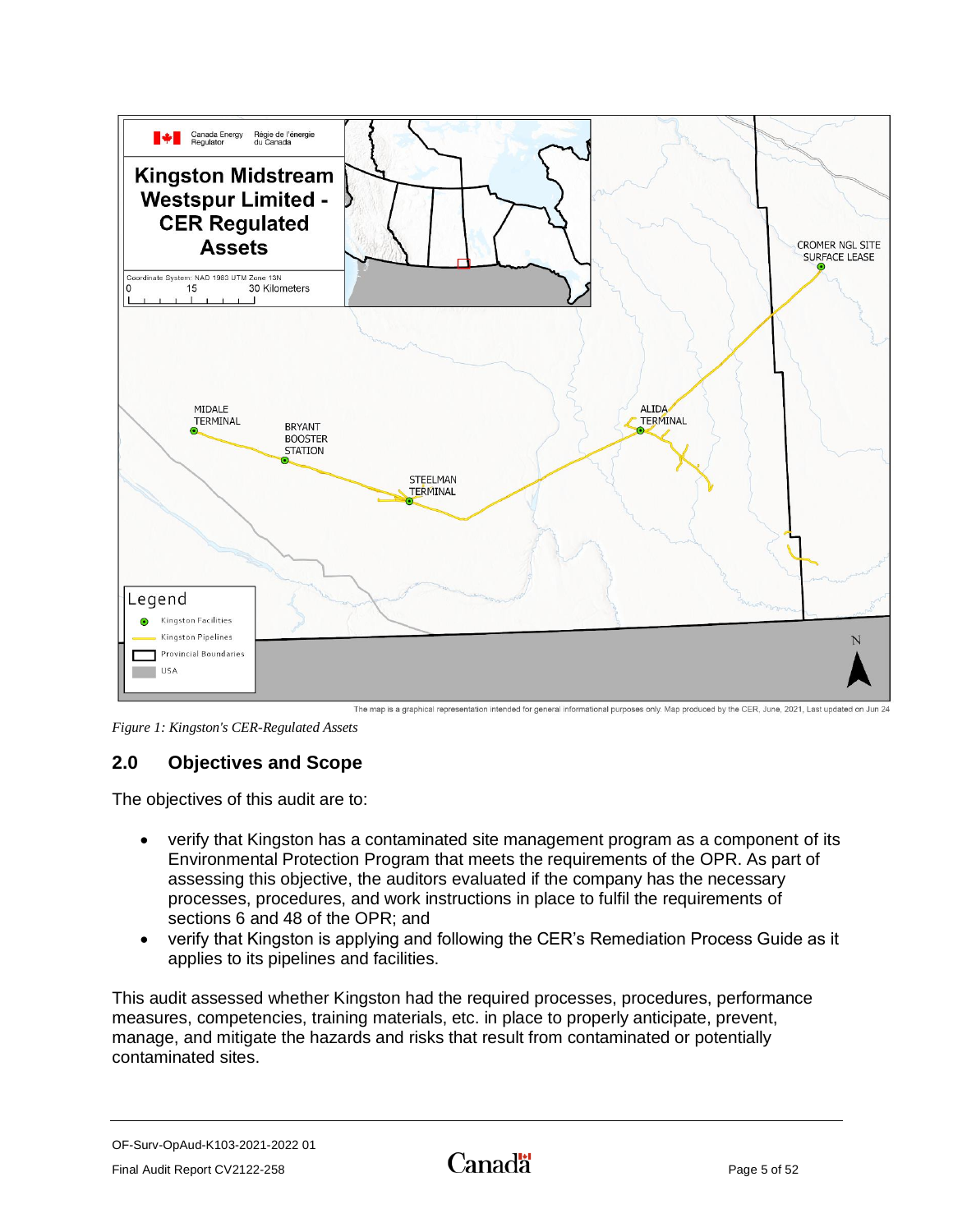The following are scope limitations to this audit. First, this audit does not serve as a certificate or approval of any specific remediation activities. Although sampling of site-specific activities was completed at random locations, this audit is not a comprehensive assessment of all site-specific remediation activities. Second this audit does not address emergency management and/or incident response practices that would either prevent the creation of a contaminated site or minimize the magnitude of a contaminated site.

| <b>Audit Scope</b>     | <b>Details</b>                                                                                                                                                                      |
|------------------------|-------------------------------------------------------------------------------------------------------------------------------------------------------------------------------------|
| <b>Audit Topic</b>     | <b>Contaminated Site Management</b>                                                                                                                                                 |
| Lifecycle<br>Phases    | $\boxtimes$ Construction<br>⊠ Operations<br>⊠ Abandonment                                                                                                                           |
| Section 55<br>Programs | $\Box$ Emergency Management<br>$\Box$ Integrity Management<br>$\Box$ Safety Management<br>$\Box$ Security Management<br><b>⊠ Environmental Protection</b><br>Damage Prevention<br>□ |

The table below outlines the scope selected for this audit.

## <span id="page-7-0"></span>**3.0 Methodology**

As part of this audit, the CER Auditors (auditors) conducted a sampling of Kingston's management system processes, procedures, work instructions and environmental program documentation related to contaminated sites. The auditors did not review and assess all management system documentation, nor did they review all environmental protection documentation. A sampling of documents and records was conducted in order to reduce the chance of error in making the audit findings described herein.

The auditors assessed compliance to the audit criteria through:

- document reviews;
- record sampling; and
- interviews.

A list of documents reviewed, records sampled, and interviews conducted are retained on file with the CER. Interviews were conducted with Kingston staff to have them explain their documents and records and how they believe that their processes and activities meet the requirements of the 15 protocol items shown in Appendix 1.

An audit notification letter was sent to Kingston on 3 May 2021 advising the company of the CER's plans to conduct a compliance audit. The Lead Auditor provided the audit protocol and initial information request to Kingston on 7 May 2021 and followed up on 11 May 2021 with a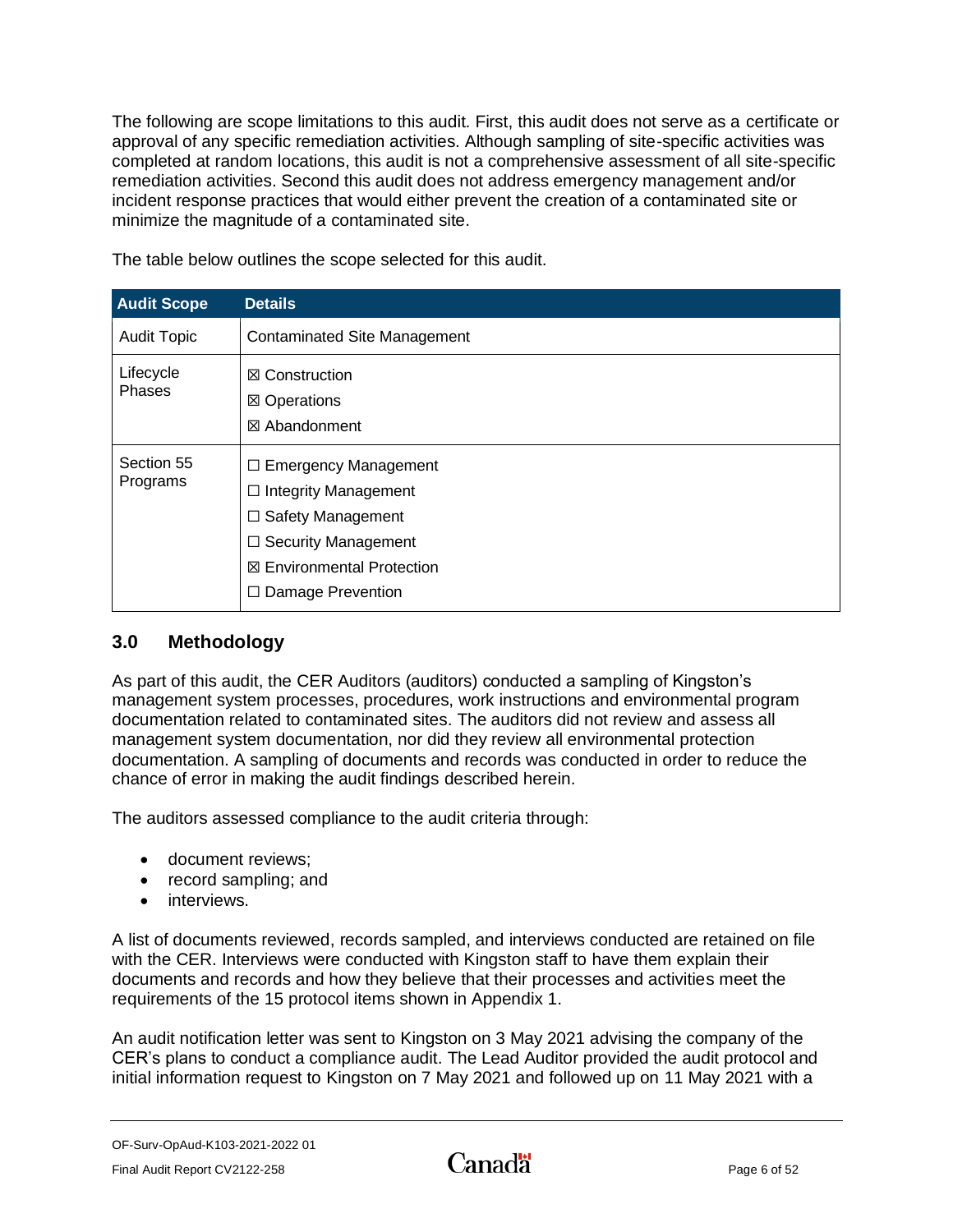meeting with Kingston's staff to discuss the plans and schedule for the audit. Document review began on 14 June 2021 and interviews were conducted between 28 June 2021 and 9 July 2021.

In accordance with the established CER audit process, the Lead Auditor shared a pre-closeout summary of the audit results on 21 July 2021. At that time, Kingston was given five business days to provide any additional documents or records to help resolve any identified gaps in information or compliance. After the pre-closeout meeting, Kingston provided additional information to assist the auditors in making their final assessment of compliance. The Lead Auditor conducted a final closeout meeting with Kingston on 28 July 2021.

This audit was conducted during the Covid-19 pandemic. All interactions between the auditors and Kingston were virtual (i.e., though Microsoft Teams). No in-person contact between the auditors and Kingston's staff was possible, and no field inspections were conducted.

## <span id="page-8-0"></span>**4.0 Summary of Findings**

The Lead Auditor has assigned a finding to each audit protocol. A finding can be either:

- No Issues Identified No non-compliances were identified during the audit, based on the information provided by the Auditee, and reviewed by the Auditor within the context of the audit scope; or
- Non-Compliant The Auditee has not demonstrated that it has met the legal requirements. A corrective and preventive action plan shall be developed and implemented to resolve the deficiency.

Note that all findings are specific to the information assessed at the time of the audit, as related to the audit scope.

The table below summarizes the finding results. See [Appendix 1: Audit Assessment](#page-13-0) for more information.

| <b>Audit</b><br>(AP)<br><b>Number</b> | <b>Protocol Regulatory</b><br><b>Reference</b> | <b>Topic</b>                                         | <b>Finding</b><br><b>Status</b> | <b>Finding Summary</b>                                                                                                                                                                                                                                                                   |
|---------------------------------------|------------------------------------------------|------------------------------------------------------|---------------------------------|------------------------------------------------------------------------------------------------------------------------------------------------------------------------------------------------------------------------------------------------------------------------------------------|
| $AP-01$                               | <b>OPR</b><br>paragraph<br>6.4(c)              | Annual<br>Documented<br>Evaluation of<br>Need        | No issues<br>identified         | The auditors found no issues of concern with<br>Kingston's process to conduct an annual<br>evaluation of need that takes into<br>consideration the human and physical<br>resources required to establish, implement,<br>and maintain the management system and<br>Environmental Program. |
| $AP-02$                               | <b>OPR</b><br>paragraph<br>6.5(1)(a)           | Setting<br>Objectives and<br><b>Specific Targets</b> | Non-<br>compliant               | Kingston did not adequately demonstrate to<br>the auditors how its Corporate and<br><b>Regulatory Department Goals and</b><br>Objectives align with the goals listed in the<br>Safety and Loss Management System<br>(SLMS) Policy Statement. Although Kingston                           |

## <span id="page-8-1"></span>**Table 1: Summary of Findings**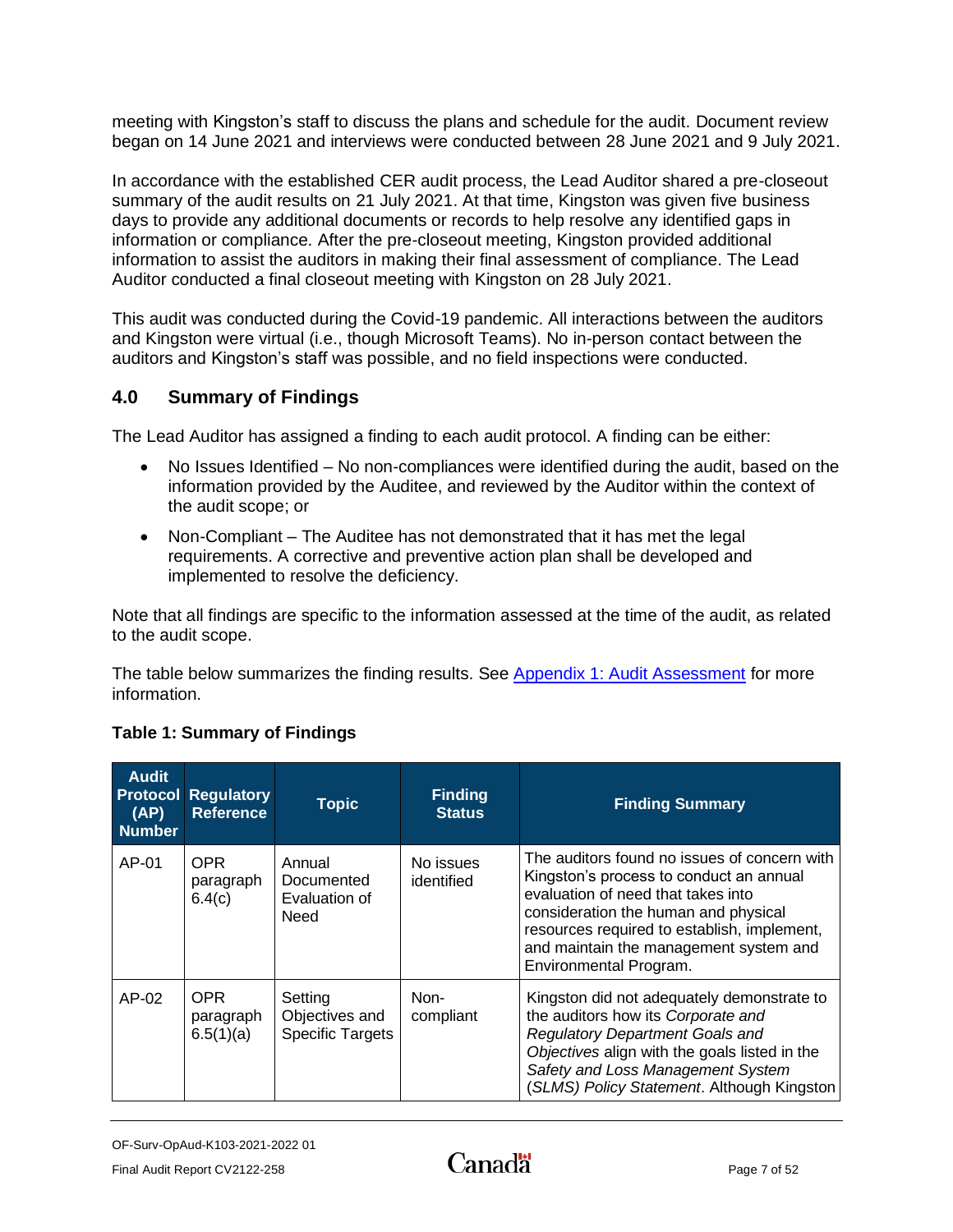| <b>Audit</b><br>(AP)<br><b>Number</b> | <b>Protocol Regulatory</b><br><b>Reference</b> | <b>Topic</b>                                                            | <b>Finding</b><br><b>Status</b> | <b>Finding Summary</b>                                                                                                                                                                                                                                                                                                                                                                                                                                                            |
|---------------------------------------|------------------------------------------------|-------------------------------------------------------------------------|---------------------------------|-----------------------------------------------------------------------------------------------------------------------------------------------------------------------------------------------------------------------------------------------------------------------------------------------------------------------------------------------------------------------------------------------------------------------------------------------------------------------------------|
|                                       |                                                |                                                                         |                                 | has set objectives and targets, it did not<br>demonstrate that they have been<br>established to achieve the goals established<br>under subsection 6.3(1) of the OPR.<br>Therefore, Kingston is found to be in non-<br>compliance with the regulatory requirement<br>of paragraph 6.5(1)(a) of the OPR.                                                                                                                                                                            |
| AP-03                                 | <b>OPR</b><br>paragraph<br>6.5(1)(b)           | Performance<br><b>Measures</b>                                          | No issues<br>identified         | The auditors found no issues of concern with<br>Kingston's process for setting departmental<br>objectives and targets and performance<br>measures to achieve the goals listed in its<br>2021 Commercial, Corporate and Regulatory<br><b>Department Goals and Objectives</b><br>spreadsheet.                                                                                                                                                                                       |
| $AP-04$                               | <b>OPR</b><br>paragraph<br>6.5(1)(c)           | Identifying and<br>Analyzing all<br>Hazards and<br>Potential<br>Hazards | Non-<br>compliant               | The auditors found that Kingston has a<br>process to identify and manage hazards that<br>it encounters through its daily activities and<br>through projects and maintenance activities.<br>However, Kingston has not comprehensively<br>identified all of its potentially contaminated<br>sites through an established and<br>implemented process. Therefore, Kingston is<br>found to be non-compliant with the<br>regulatory requirement of paragraph<br>$6.5(1)(c)$ of the OPR. |
| AP-05                                 | <b>OPR</b><br>paragraph<br>6.5(1)(d)           | Hazard<br>Inventory                                                     | No issues<br>identified         | The auditors found no issues of concern with<br>Kingston's inventory of its identified hazards<br>as they related to contaminated land.<br>However, it is recognized that Kingston's<br>inventory may change as Kingston takes<br>corrective action to rectify the<br>non-compliance in AP-04.                                                                                                                                                                                    |
| AP-06                                 | <b>OPR</b><br>paragraph<br>6.5(1)(e)           | <b>Risk</b><br>Assessment                                               | No issues<br>identified         | The auditors found no issues of concern with<br>Kingston's established and implemented<br>Risk Assessment Process to assess the<br>risks associated with its identified hazards.                                                                                                                                                                                                                                                                                                  |
| AP-07                                 | <b>OPR</b><br>paragraph<br>6.5(1)(f)           | Controls                                                                | No issues<br>identified         | The auditors found no issues of concern with<br>Kingston's established and implemented<br>Risk Control Process to develop controls<br>associated with its identified hazards and<br>risks.                                                                                                                                                                                                                                                                                        |
| AP-08                                 | <b>OPR</b><br>paragraph<br>6.5(1)(h)           | Legal List                                                              | No issues<br>identified         | Within the objectives and scope of this audit,<br>the auditors had no issues of concern with<br>Kingston's established and maintained list of                                                                                                                                                                                                                                                                                                                                     |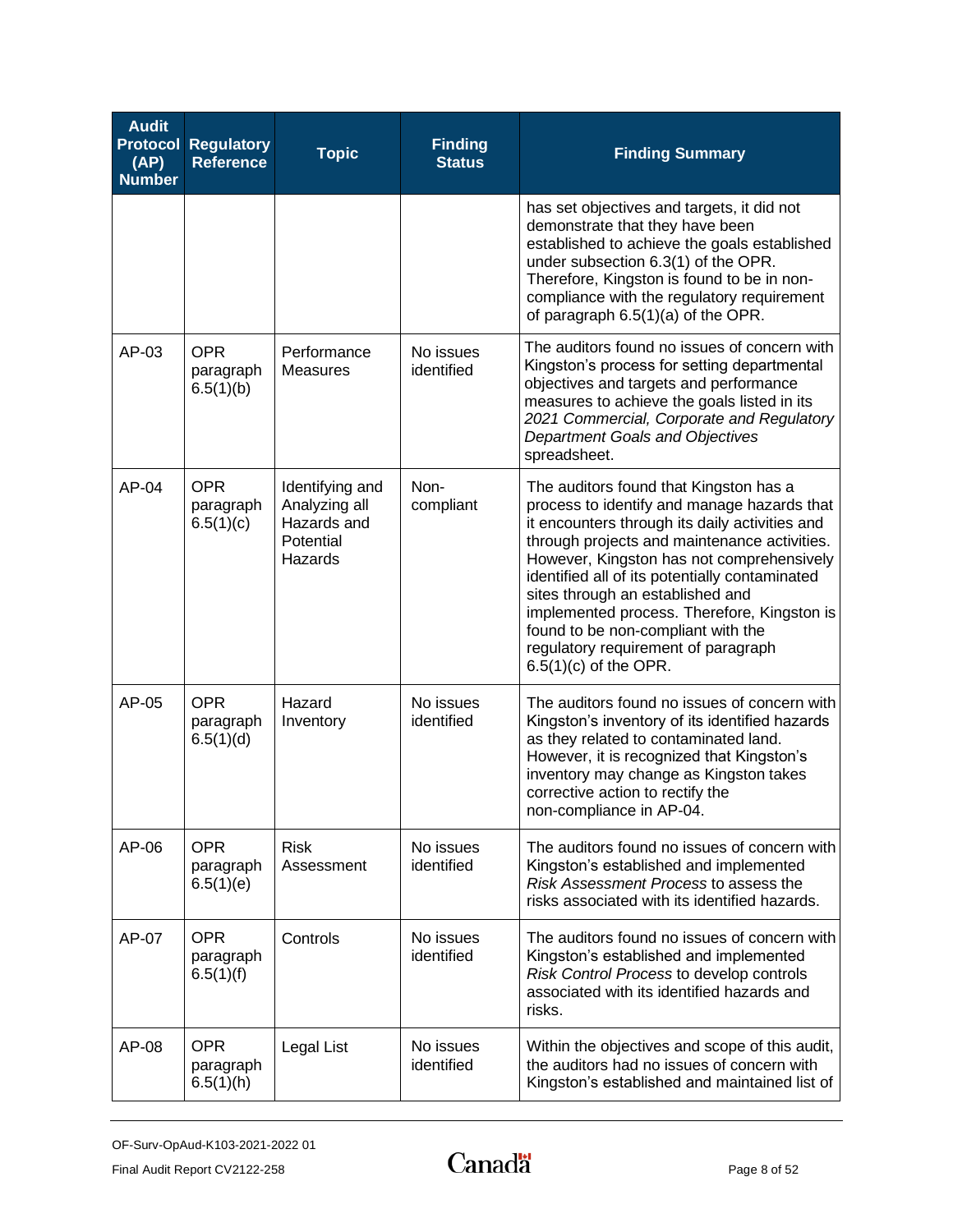| <b>Audit</b><br>(AP)<br><b>Number</b> | <b>Protocol Regulatory</b><br><b>Reference</b> | <b>Topic</b>                              | <b>Finding</b><br><b>Status</b> | <b>Finding Summary</b>                                                                                                                                                                                                                                                                                                                                                                                                                                                                                                                                                                                                                                                                                                                                                                                                                                                                                                      |
|---------------------------------------|------------------------------------------------|-------------------------------------------|---------------------------------|-----------------------------------------------------------------------------------------------------------------------------------------------------------------------------------------------------------------------------------------------------------------------------------------------------------------------------------------------------------------------------------------------------------------------------------------------------------------------------------------------------------------------------------------------------------------------------------------------------------------------------------------------------------------------------------------------------------------------------------------------------------------------------------------------------------------------------------------------------------------------------------------------------------------------------|
|                                       |                                                |                                           |                                 | legal requirements for its Environmental<br>Management Program.                                                                                                                                                                                                                                                                                                                                                                                                                                                                                                                                                                                                                                                                                                                                                                                                                                                             |
| AP-09                                 | <b>OPR</b><br>paragraph<br>6.5(1)(j)           | Training,<br>Competence<br>and Evaluation | Non-<br>compliant               | The auditors found that many of Kingston's<br>process documents have not identified<br>competency and training requirements within<br>the process documents, aside from<br>knowledge of the process itself. Kingston<br>was found to be non-compliant with the<br>regulatory requirement of paragraph 6.5(1)(j)<br>of the OPR.                                                                                                                                                                                                                                                                                                                                                                                                                                                                                                                                                                                              |
| AP-10                                 | <b>OPR</b><br>paragraph<br>6.5(1)(m)           | Communication                             | Non-<br>compliant               | The auditors found that Kingston did not<br>demonstrate that it has established and<br>implemented a Communication Process that<br>provides guidance on the internal and<br>external communications relating to<br>protection of the environment that meets the<br>requirements of the OPR. The process<br>directs the Core Protection Program (CPP)<br>Owners to create a process for the internal<br>and external communication of information<br>to applicable stakeholders but does not<br>provide any guidance on "how" to do it. In<br>turn, the various environmental process<br>documents all refer back to the<br>Communication Process for guidance on<br>"how" to communicate. In addition,<br>competencies and training requirements<br>related to the Communication Process were<br>not provided. Kingston was found to be non-<br>compliant with the regulatory requirement of<br>paragraph 6.5(1)(m) of OPR. |
| AP-11                                 | <b>OPR</b><br>paragraph<br>6.5(1)(q)           | Operational<br>Control                    | Non-<br>compliant               | The auditors found that Kingston's<br><b>Integrated Operational Planning Process</b><br>has been established but not yet fully<br>implemented. The CER considers a process<br>to be implemented once it can be<br>demonstrated as having been in use for a<br>minimum of three months. Therefore,<br>Kingston was found to be non-compliant with<br>the regulatory requirement to establish and<br>implement a process that meets the<br>requirements of paragraph $6.5(1)(q)$ of the<br>OPR.                                                                                                                                                                                                                                                                                                                                                                                                                               |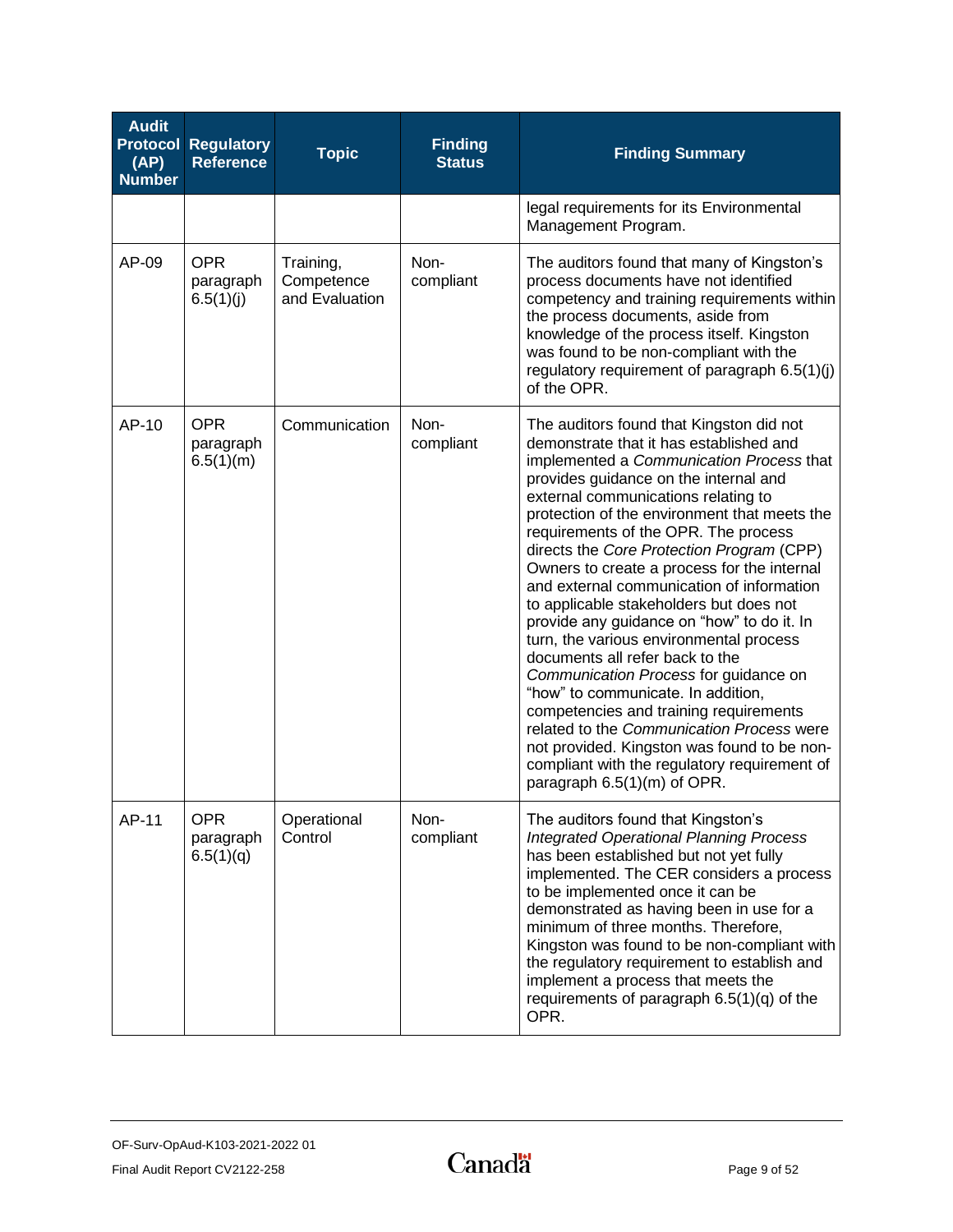| <b>Audit</b><br>(AP)<br><b>Number</b> | <b>Protocol Regulatory</b><br><b>Reference</b> | <b>Topic</b>                                                                                  | <b>Finding</b><br><b>Status</b> | <b>Finding Summary</b>                                                                                                                                                                                                                                                                                                            |
|---------------------------------------|------------------------------------------------|-----------------------------------------------------------------------------------------------|---------------------------------|-----------------------------------------------------------------------------------------------------------------------------------------------------------------------------------------------------------------------------------------------------------------------------------------------------------------------------------|
| AP-12                                 | <b>OPR</b><br>paragraph<br>6.5(1)(r)           | Internal<br>Reporting of<br>Hazards,<br>Potential<br>Hazards,<br>Incidents and<br>Near-misses | No issues<br>identified         | The auditors found no issues of concern with<br>Kingston's established and implemented<br>process for incident reporting, incident<br>management, incident investigation and<br>follow-up.                                                                                                                                        |
| AP-13                                 | <b>OPR</b><br>paragraph<br>6.5(1)(u)           | Checking and<br>Corrective<br>Actions                                                         | No issues<br>identified         | The auditors found no issues of concern with<br>Kingston's established and implemented<br>process for conducting audits of its<br>Environmental Program and Health, Safety<br>and Environmental inspections of its facilities<br>and projects and for taking corrective and<br>preventive actions when deficiencies are<br>found. |
| AP-14                                 | <b>OPR</b><br>paragraph<br>6.5(1)(x)           | Conducting<br>Annual<br>Management<br>Review                                                  | No issues<br>identified         | The auditors found no issues of concern with<br>Kingston's established and implemented<br>process for conducting an Annual<br>Management Review. The CER also had no<br>issues of concern with Kingston's 2021<br>Management Review of its management<br>system and section 55 Environmental<br>Program.                          |
| AP-15                                 | <b>OPR</b><br>paragraph<br>6.6(1)(c)           | Correcting<br>Deficiencies                                                                    | No issues<br>identified         | The auditors found no issues of concern with<br>Kingston's process to complete an annual<br>report for the previous calendar year, that<br>describes the actions taken during the year<br>to correct deficiencies identified by the<br>company's quality assurance program.                                                       |

## <span id="page-11-0"></span>**5.0 Next Steps**

Kingston is required to resolve all non-compliant findings through the implementation of a Corrective and Preventive Action (**CAPA**) Plan. The next steps of the audit process are as follows:

- Within 30 calendar days of receiving the final audit report, Kingston shall deliver a CAPA Plan to the CER for approval, detailing how the non-compliant findings will be resolved;
- The CER will monitor and assess the implementation of the CAPA Plan to confirm that it is completed:
	- in the approved manner;
	- in accordance with agreed timelines; and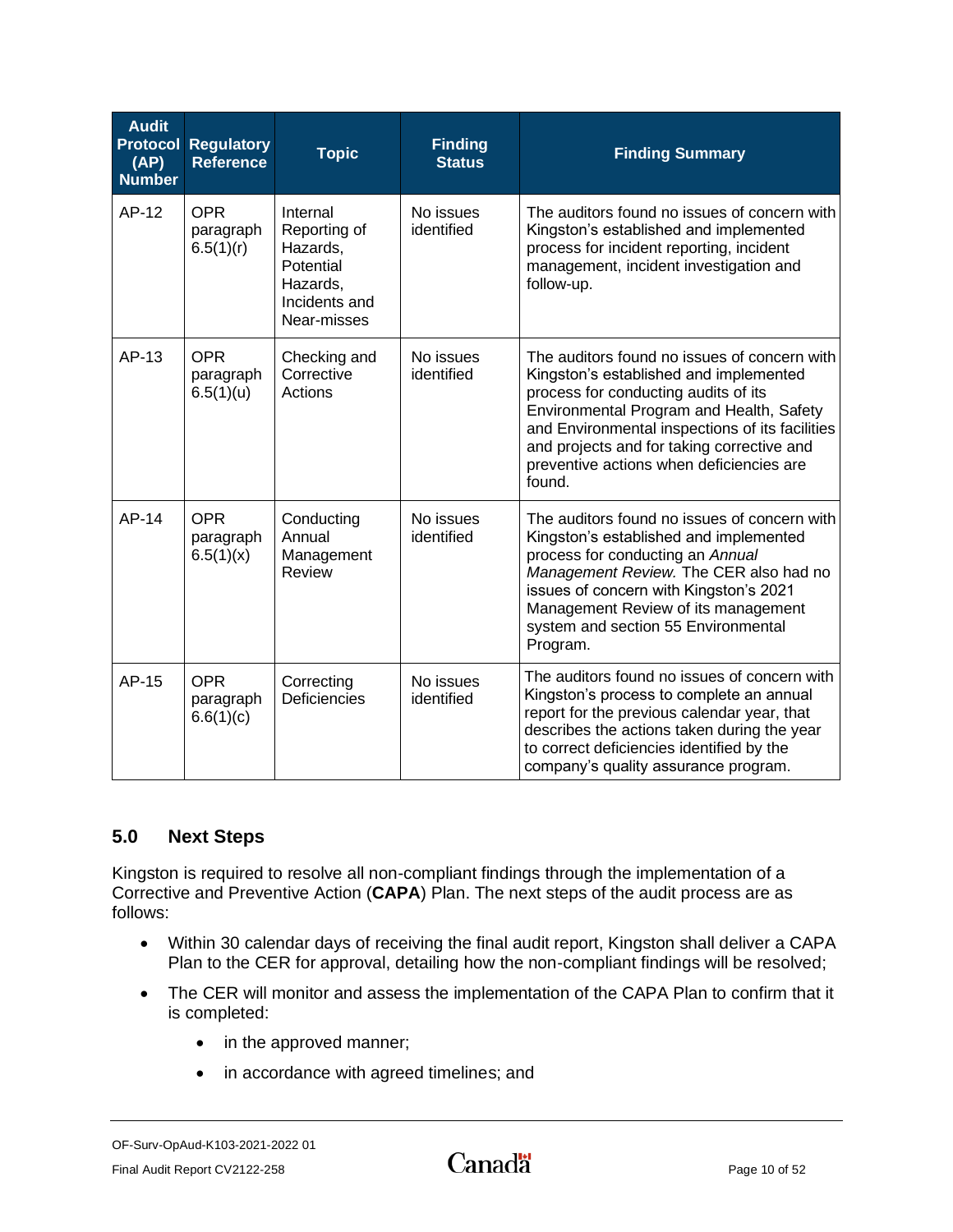- in a safe and secure manner that protects people, property, and the environment.
- Once implementation is completed, the CER will issue an audit close out letter.

## <span id="page-12-0"></span>**6.0 Conclusion**

In conclusion, the CER conducted a compliance audit of Kingston Midstream Westspur Limited related to Contaminated Site Management. Out of a total of 15 audit protocols that were assessed, five (5) were deemed to be non-compliant. For the remaining ten (10), no issues were identified.

The audit team found that Kingston has a process for managing a historical contaminated site when one is encountered. Of note though, the audit team found that the company did not have a process to comprehensively identify all potentially contaminated sites through an established and implemented process. Companies are required to do their due diligence to identify all hazards and potential hazards and not just manage hazards as they are encountered.

Kingston is expected to resolve these deficiencies through the implementation of a CAPA Plan. The CER will monitor and assess the implementation of this CAPA Plan and issue an audit close-out letter upon its completion.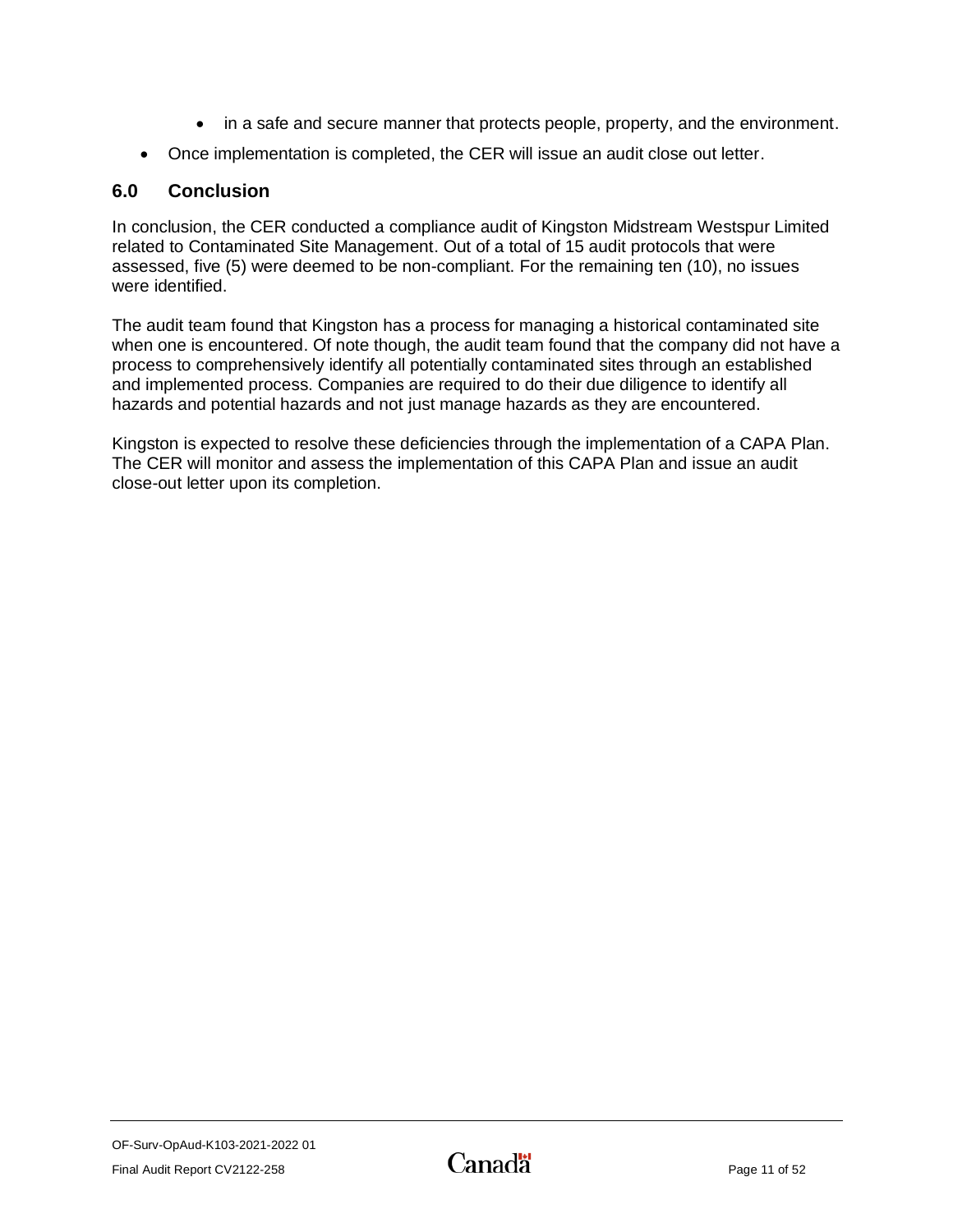## <span id="page-13-0"></span>**Appendix 1: Audit Assessment**

### <span id="page-13-1"></span>**AP-01 Annual Documented Evaluation of Need**

| <b>Finding Status</b>                                                      | No issues identified                                                                                                                                                                                                                                                                                                                                                                                                                                                                                                     |
|----------------------------------------------------------------------------|--------------------------------------------------------------------------------------------------------------------------------------------------------------------------------------------------------------------------------------------------------------------------------------------------------------------------------------------------------------------------------------------------------------------------------------------------------------------------------------------------------------------------|
| <b>Regulatory</b><br><b>Section</b>                                        | Paragraph 6.4(c) of the OPR: The company must have a documented<br>organizational structure that enables it to<br>(c) demonstrate based on an annual documented evaluation of need, that the<br>human resources allocated to establishing, implementing and maintaining the<br>management system are sufficient to meet the requirements of the management<br>system and to meet the company's obligations under these Regulations.                                                                                      |
| <b>Expected</b><br><b>Outcomes</b>                                         | The company has completed an annual documented evaluation of need.<br>The annual documented evaluation of need discusses the amount of<br>human resources allocated to establishing, implementing, and maintaining<br>the management system.<br>The annual documented evaluation of need meets the company's<br>obligations with respect to these Regulations.                                                                                                                                                           |
| <b>Relevant</b><br>Information<br><b>Provided by the</b><br><b>Auditee</b> | The following key documents and records are related to this finding:<br>SLMS-MAN-00-0001-SLMS Manual, dated 28 May 2020<br>ENV-PGM-00-0001-Environmental Management Program, dated<br>19 May 2021<br>HS-PRC-01-HSE- Personnel Resourcing, dated 30 September 2020<br>HR-PRC-01-0001- Annual Resource Evaluation Process, dated<br>30 November 2020<br>HR-SUP-01-0001-Resource Requirement Forecasting Worksheet, dated<br>30 November 2020<br>QAM-PRC-05-0002-Annual Management Review Rev 0.0, dated<br>27 October 2020 |
| <b>Finding Summary</b>                                                     | The auditors found no issues of concern with Kingston's process to conduct an<br>annual evaluation of need that takes into consideration the human and physical<br>resources required to establish, implement, and maintain the management system<br>and its Environmental Program.                                                                                                                                                                                                                                      |

#### **Detailed Assessment**

Kingston's *Safety and Loss Management System* (**SLMS**) manual is its overarching corporate management system document. According to the document, it was established and implemented to meet the requirements of section 6 of the OPR. It consists of 14 management system elements which provide oversight over Kingston's 13 *Core Protection Programs* (**CPPs**). The two CPPs that are relevant for this audit are:

- Health and Safety; and
- Environmental Management.

The 14 management system elements include:

- SLMS 00: Leadership and Accountability;
- SLMS 01: People Management;
- SLMS 02: Training and Competency;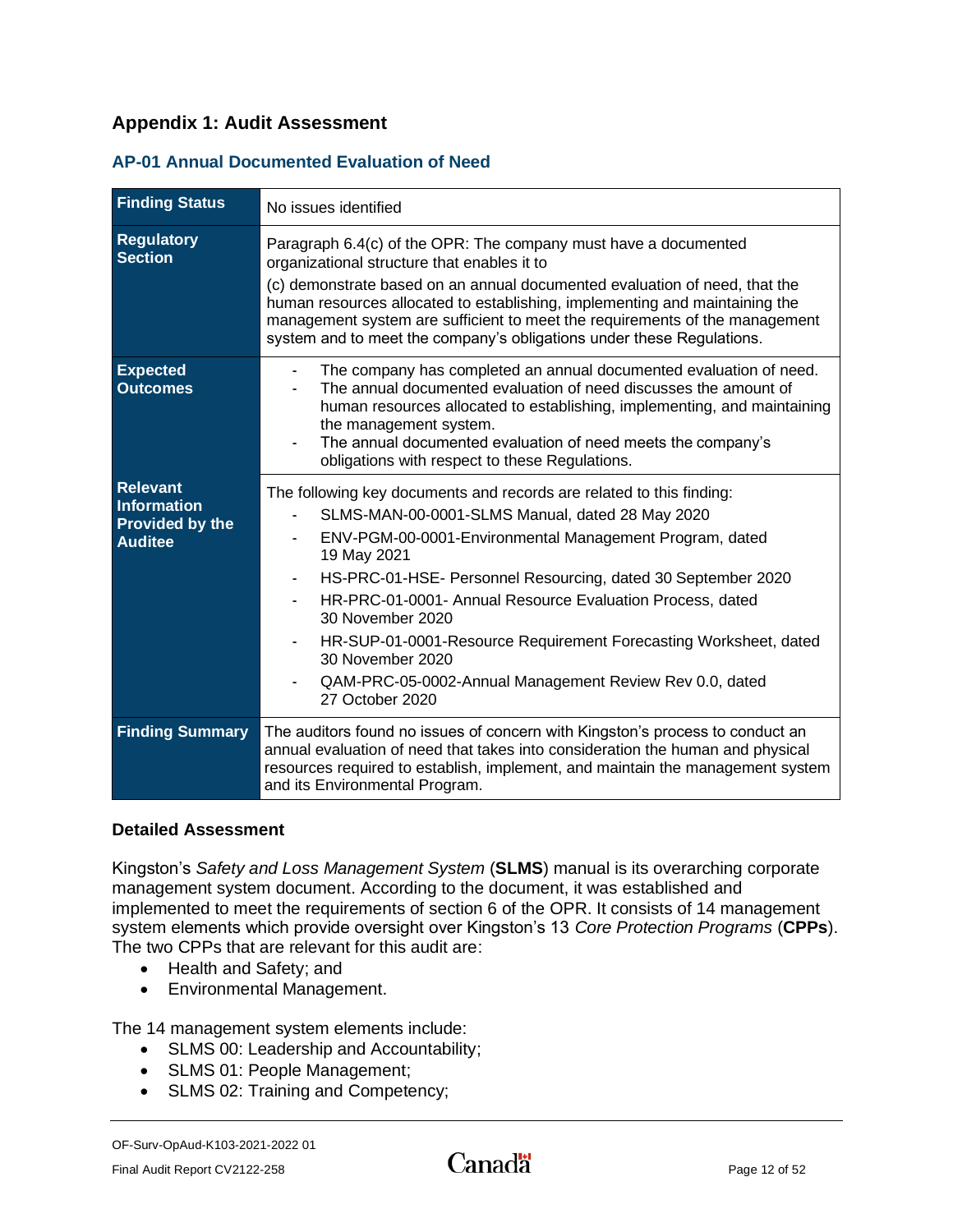- SLMS 03: Risk Management;
- SLMS 04: Legal Requirements;
- SLMS 05: Quality Assurance;
- SLMS 06: Incident Management ;
- SLMS 07: Management of Change;
- SLMS 08: Project Management;
- SLMS 09: Communication;
- SLMS 10: Records and Information Management;
- SLMS 11: Continuous Improvement;
- SLMS 12: Contingency Planning for Abnormal Events; and
- SLMS 13: Contractor Management.

Within SLMS 01, the People Management element, it indicates that *"…* it includes the requirement to annually evaluate the need for resources to support the ongoing maintenance of the SLMS*."*

As indicated in the *Environmental Management Program Manual*, the Environmental Core Protection Program (**ENV Program**) Owner, which is the HSE Manager, in conjunction with other core protection program owners, work to anticipate, prevent, manage, and mitigate conditions that could adversely affect the environment.

As detailed in the *Environmental Management Program Manual***,** the ENV Program Owner is responsible for identifying the resources required to implement and maintain the environmental program. The ENV Program Accountable Person is the Vice President Commercial, Corporate and Regulatory and they are responsible for ensuring resources required for the successful implementation of the environmental program and associated processes and procedures are identified, justified, and approved.

The auditors found that in the third quarter of each year, as part of an annual resource review, the ENV Program Owner in collaboration with the Senior Environmental Advisor establish priorities for the management of contaminated sites through the Long-Range Plan. This is coordinated with the budgetary planning cycle for the following year which occurs in the fourth quarter.

The ENV Program Owner and Senior Environmental Advisor participate in a collaborative interdisciplinary team to discuss contaminated sites based on risk evaluation and prioritization and identify the internal and external resources that will be required to manage the sites in accordance with the annual objectives.

Kingston advised the auditors that within each of its environmental process documents, it defines the various roles and responsibilities required to fulfil the requirements of the process. These define the human resource requirements. Kingston provided a representative sample of its documents as evidence. The ENV Program Owner is required to allocate the necessary resources to fulfil these roles and responsibilities.

Kingston stated that it conducts an annual evaluation of need for the ENV Program in accordance with its *Annual Resource Evaluation Process*, using its *Resource Requirement Forecasting Worksheet* and its *Health, Safety and Environment (***HSE***) Personnel Resourcing* document.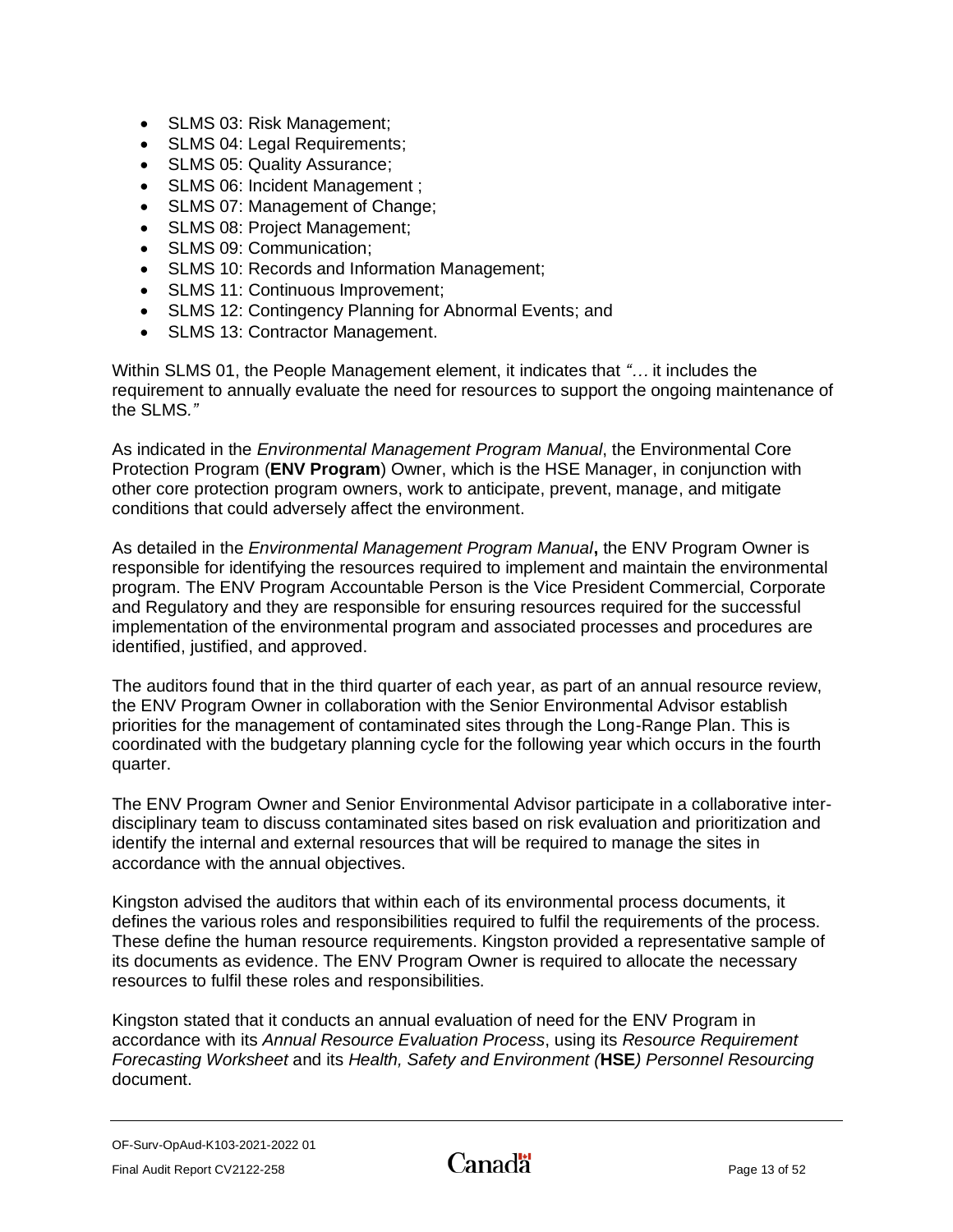The *HSE Personnel Resourcing Process* outlines the process for obtaining additional personnel resources, if required. The document indicates that the HSE Manager is to work with inputs from several sources to develop a list of priorities for the following year and the following five years. This is carried out each year to develop a rolling 5-year plan. The auditors verified through interviews and record review that this process is followed.

According to the *HSE Personnel Resourcing Process,* if the HSE Manager can justify two or more years of additional responsibilities, an internal resource may be sought as an addition to the HSE Team. If the requirement is short-term, an external consultant is to be considered.

The auditors found that Kingston conducts an *Annual Management Review* through which opportunities for program improvement are identified. The evaluation encompasses the need for human resources (employees, contractors, and consultants) and physical resources such as tools, equipment, and information technology (IT) resources. It culminates in the third quarter with a review of long-range plans and integration into the budget cycle for the upcoming fiscal year.

Kingston provided the auditors with a copy of its completed *2021 Resource Requirement Forecasting Worksheet* showing the link between the goals, objectives, targets, and performance indicators, the required resources, gap assessment, and action plan(s). This includes those specific to the management of contaminated sites.

Kingston demonstrated to the auditors:

- that it has a documented process for its annual documented evaluation of need;
- that the process is in accordance with the Kingston SLMS 01 Process for People Management;
- that it has documented processes and templates, which it utilizes;
- that the accountable person for the *Environmental Management Program* has the responsibility for ensuring resources required for implementing the ENV Program are obtained, including the resources required for the management of contaminated sites;
- the Environmental Program Owner (HSE Manager) allocates resources to enable successful implementation of procedures including environmental screening, contaminated site prioritization procedure and the process for the management of contaminated sites; and
- the process is conducted annually.

Overall, the auditors found no issues of concern with Kingston's process to conduct an annual evaluation of need that takes into consideration the human and physical resources required to establish, implement, and maintain the management system and ENV Program.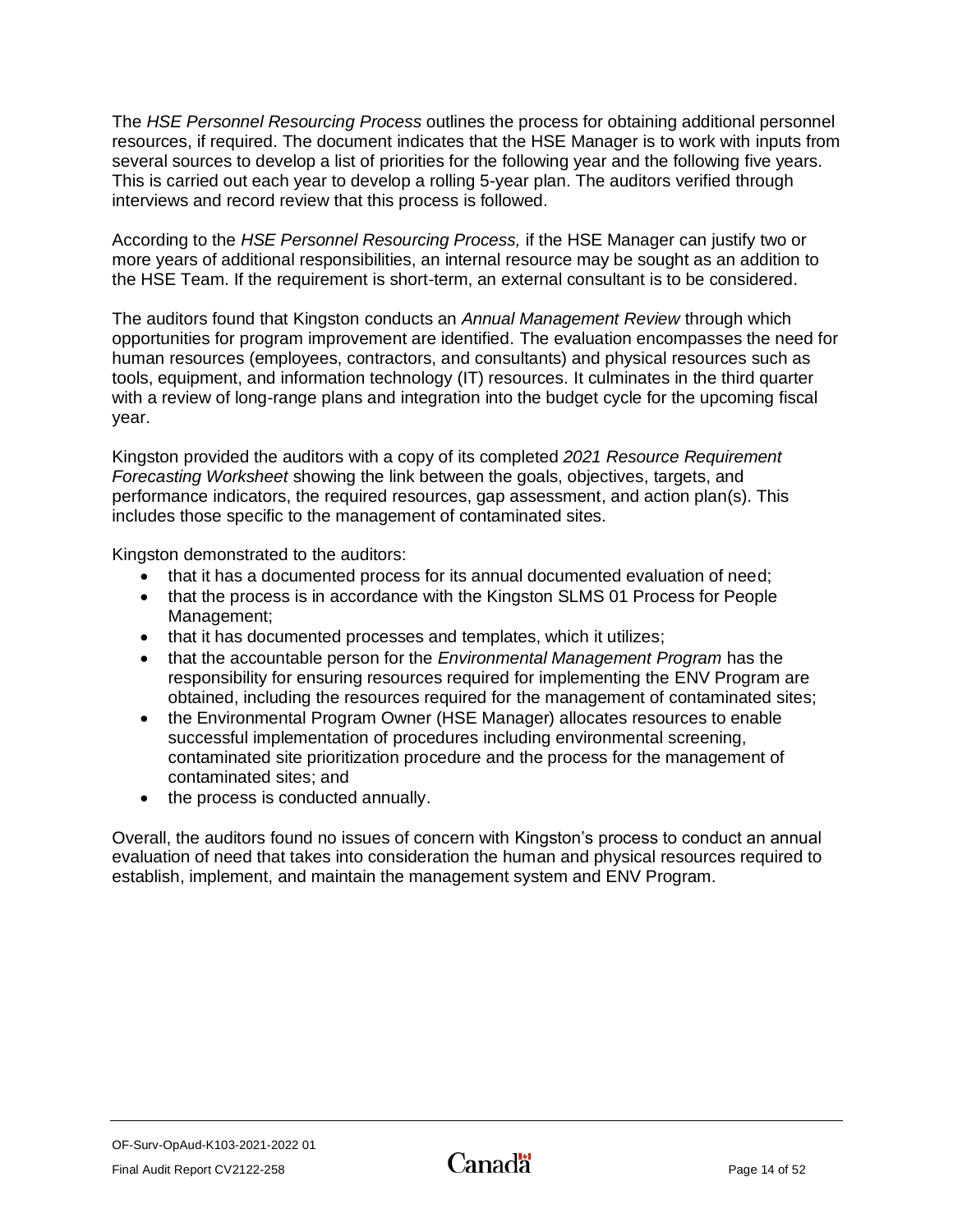### <span id="page-16-0"></span>**AP-02 Setting Objectives and Specific Targets**

| <b>Finding Status</b>                                                      | Non-compliant                                                                                                                                                                                                                                                                                                                                                                                                                                                                                                                                                                    |
|----------------------------------------------------------------------------|----------------------------------------------------------------------------------------------------------------------------------------------------------------------------------------------------------------------------------------------------------------------------------------------------------------------------------------------------------------------------------------------------------------------------------------------------------------------------------------------------------------------------------------------------------------------------------|
| <b>Regulatory</b><br><b>Section</b>                                        | Paragraph 6.5(1)(a) of the OPR: A company shall, as part of its management<br>system and programs referred to in section 55,<br>(a) establish and implement a process for setting the objectives and specific<br>targets that are required to achieve the goals established under subsection<br>6.3(1) and for ensuring their annual review.                                                                                                                                                                                                                                     |
| <b>Expected</b><br><b>Outcomes</b>                                         | The company has a compliant process that is established and<br>implemented.<br>The company has set objectives and targets that are required to achieve<br>the goals established under subsection 6.3(1).<br>All objectives are relevant to the company's management system when<br>considering the scope of the process and their application to section 55<br>programs.<br>An annual review of the objectives and targets is performed by the<br>company.<br>The review determines if the objectives were achieved or if corrective or<br>preventive actions are needed.        |
| <b>Relevant</b><br><b>Information</b><br>Provided by the<br><b>Auditee</b> | The following key documents and records are related to this finding:<br>SLMS-MAN-00-0001-SLMS Manual, dated 28 May 2020<br>ENV-PGM-00-0001 Environmental Management Program, dated<br>19 May 2021<br>CIE-PRC-11-0001-Continuous Improvement Process, dated 10 May 2021<br>$\blacksquare$<br>CCR 2021 Department Goals and Objectives<br>HSE 2021 Department Goals - Final<br>Goals and Performance Form - CW -, dated 24 February 2021<br>QAM-PRC-05-0002-Annual Management Review Rev 0.0, dated<br>27 October 2020<br>QAM-RPT-05-0001 2021 AMR Rev 1, dated 19 May 2021        |
| <b>Finding Summary</b>                                                     | Kingston did not adequately demonstrate to the auditors how its Corporate and<br>Regulatory Department Goals and Objectives align with the goals listed in the<br>SLMS Policy Statement. Although Kingston has set objectives and targets, it did<br>not demonstrate that they have been established to achieve the goals established<br>under subsection 6.3(1) of the the OPR. Therefore, Kingston is found to be in non-<br>compliance with the regulatory requirement of paragraph 6.5(1)(a) of the OPR and<br>will have to develop a corrective and preventive action plan. |

#### **Detailed Assessment**

Kingston provided the auditors with a copy of its SLMS, which contains the corporate Policy and Goals that the SLMS is focused on achieving.

The *SLMS Policy Statement* indicates that Kingston is committed to the safety and security of the public and its employees, the safety and security of its pipeline system, the protection of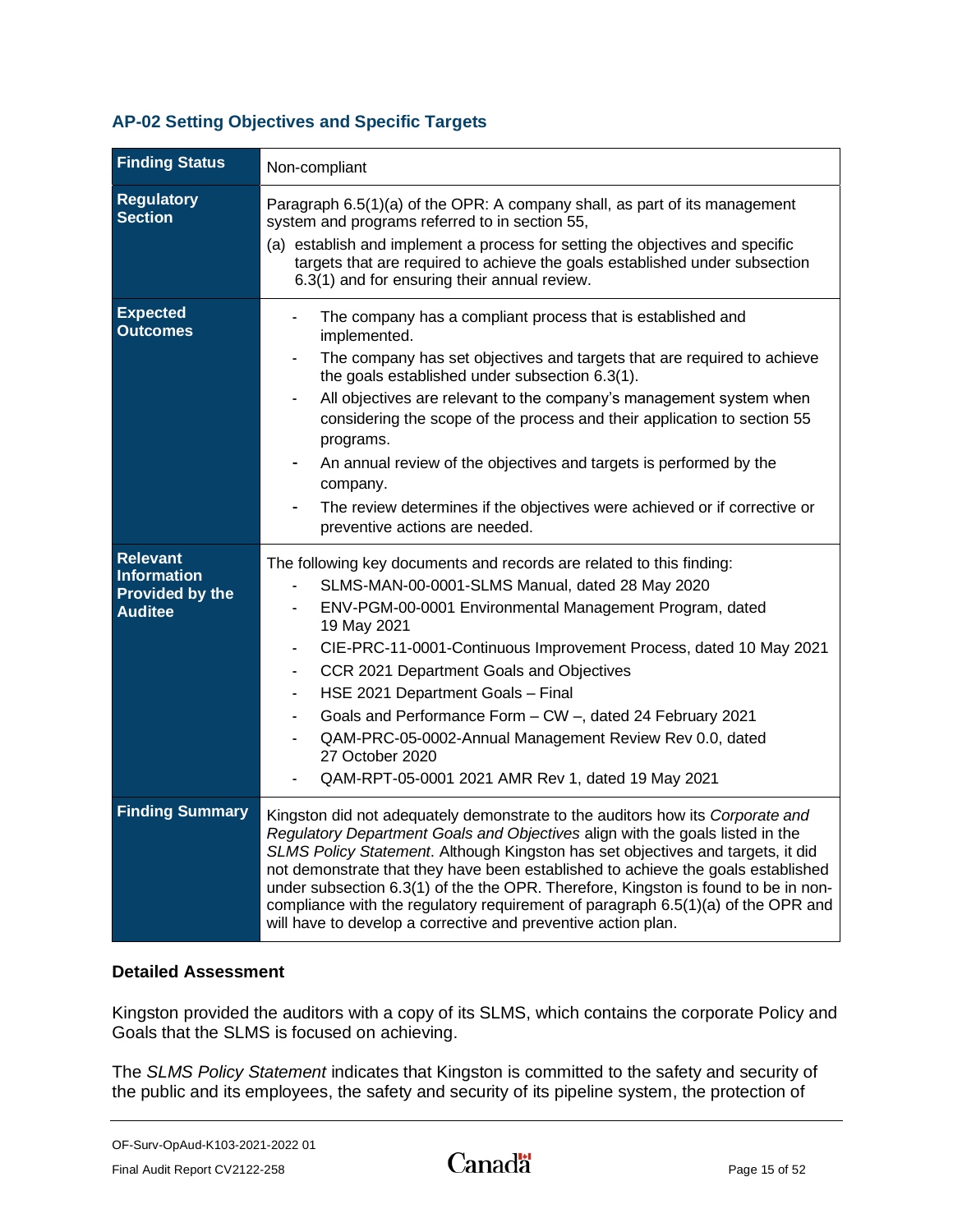property, and the protection of the environment. It also states that Kingston will continually improve its SLMS as a tool to meet these commitments throughout the lifecycle of the pipeline system.

The six goals listed in the *SLMS Policy Statement* are:

- prevent damage to its pipeline assets;
- prevent releases of hydrocarbon product and any other hazardous material;
- prevent fatalities;
- prevent injuries;
- effectively respond to emergencies and incidents; and
- continuous Improvement.

Kingston provided the auditors with a copy of its *2021 Commercial, Corporate and Regulatory Department Goals and Objectives* spreadsheet**.** However, the auditors noted that there was no clear link between the Corporate and Regulatory Departmental goals and objectives listed in the spreadsheet and the goals listed in the *SLMS Policy Statement*.

Through document, record review, and interviews the auditors noted that HSE Department Objectives are aligned with the *Corporate and Regulatory Department Goals and Objectives.* The department had also developed performance factors to monitor its success in achieving those objectives.

The auditors found that the goals, objectives, and targets for the ENV Program are set in accordance with Kingston's *Continuous Improvement Process* and its *Environmental Management Program*. The auditors noted that Kingston had objectives and targets related to the remediation of its contaminated sites. Budgeting for these activities was carried out as part of the Annual Management Review Process as explained in AP-14.

The auditors found that the *Continuous Improvement Process* defines the requirements for setting goals and objectives and targets [referred to as Key Performance Indicators (**KPIs**)] and assigns responsibilities.

The ENV Program is a sub-component of the HSE Department and has its own goals and objectives which are in line with the *Corporate and Regulatory Department Goals and Objectives.*

Kingston demonstrated to the auditors that:

- within its *SLMS Policy Statement*, it has corporate goals and a policy statement in accordance with the requirements of subsection 6.3(1) of the OPR;
- it also has *Commercial, Corporate and Regulatory Department Goals and Objectives*;
- the objectives within the HSE Department and the ENV Program were relevant to the company's management system and to its contaminated sites management within the Environmental Management System; and
- Kingston annually reviews its objectives and targets through its *Annual Management Review Pr*ocess.
- The annual review determined which objectives were achieved.

However, Kingston did not adequately demonstrate to the auditors how the goals in its *SLMS Policy Statement* align with its *Corporate and Regulatory Department Goals and Objectives*.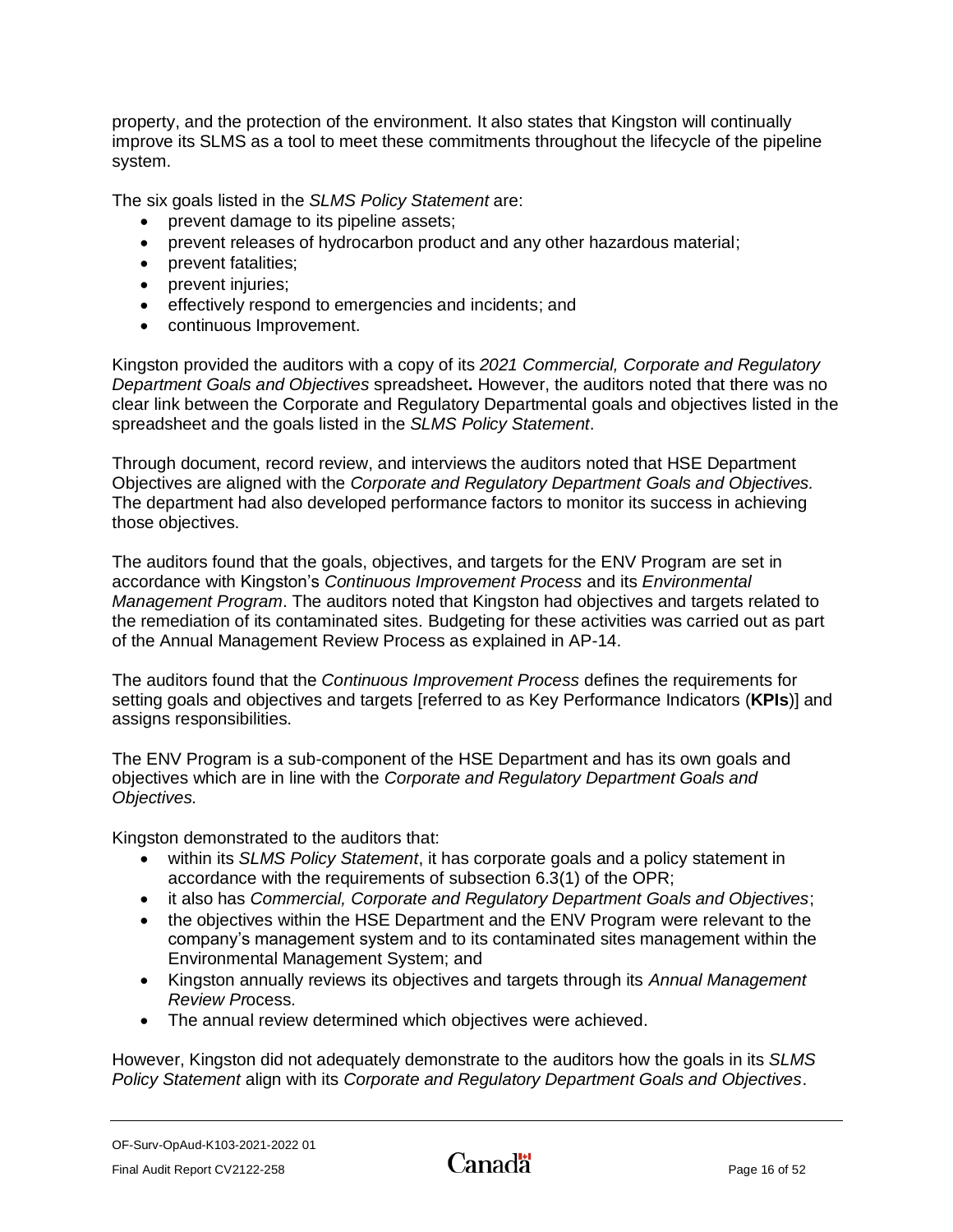While a company can establish policies and goals specific to its operational needs, the OPR requires that CER-regulated companies also establish documented policies and goals to ensure that their obligations under subsection 6.3(1) of the OPR are met. There needs to be a clear line of sight from the overarching corporate goals established in accordance with subsection 6.3(1) down to the departmental goals, objectives, and targets and then further to Kingston's performance measures. However, the auditors did not observe this direct relationship and Kingston did not adequately explain the link.

<span id="page-18-0"></span>As Kingston did not demonstrate to the auditors that its process for setting departmental objectives and targets has been established and implemented to achieve goals established under subsection 6.3(1) of the OPR, Kingston is found to be in non-compliance with the regulatory requirement of paragraph 6.5(1)(a) of the OPR and will have to develop a corrective and preventive action plan.

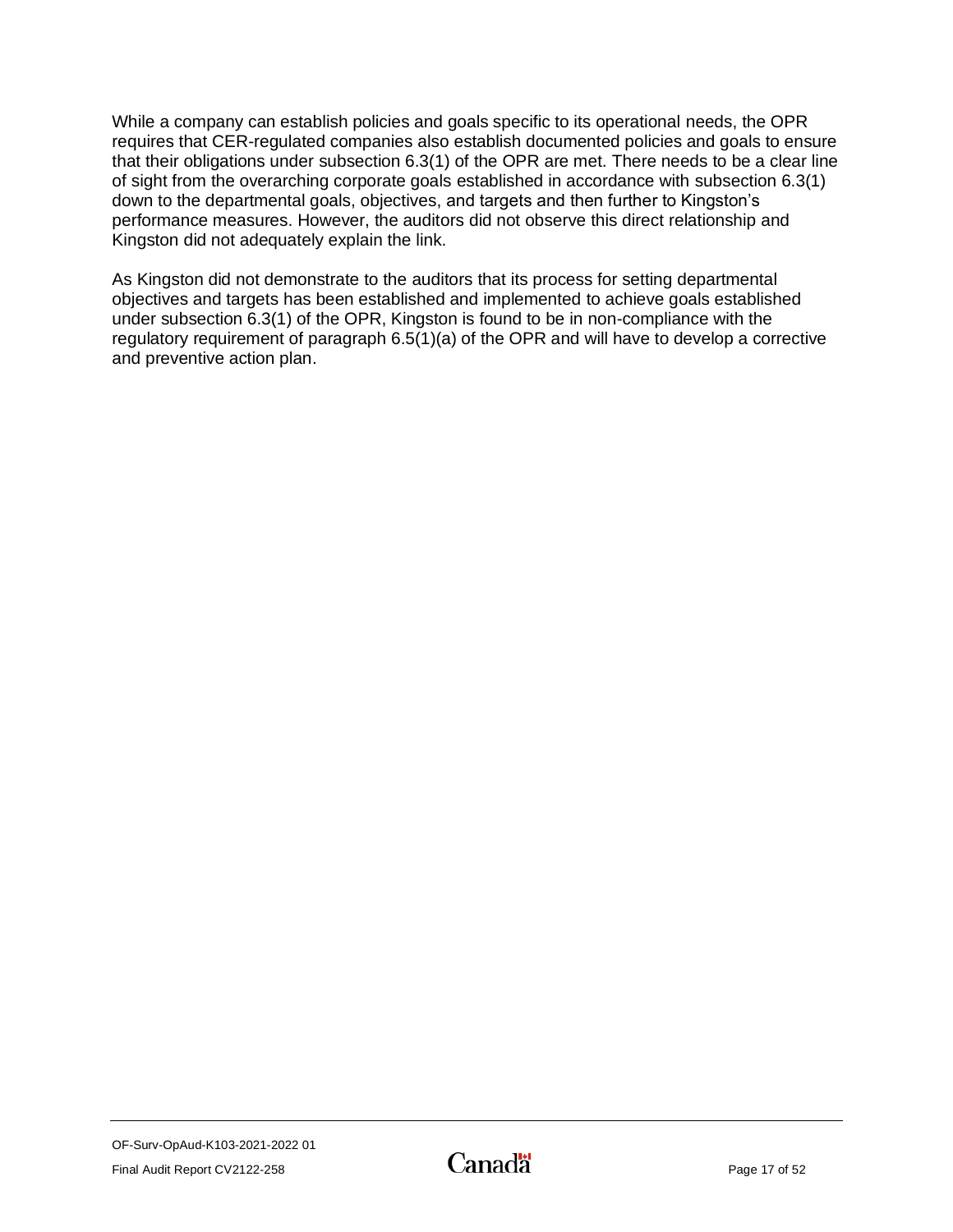### **AP-03 Performance Measures**

| <b>Finding Status</b>                                                             | No issues identified                                                                                                                                                                                                                                                                                                                                                                                                                                                                                 |
|-----------------------------------------------------------------------------------|------------------------------------------------------------------------------------------------------------------------------------------------------------------------------------------------------------------------------------------------------------------------------------------------------------------------------------------------------------------------------------------------------------------------------------------------------------------------------------------------------|
| <b>Regulatory</b><br><b>Section</b>                                               | Paragraph 6.5(1)(b) of the OPR: A company shall, as part of its management<br>system and the programs referred to in section 55,<br>(b) develop performance measures for evaluating the company's success in<br>achieving its goals, objectives and targets.                                                                                                                                                                                                                                         |
| <b>Expected</b><br><b>Outcomes</b>                                                | The company has developed performance measures that are relevant to<br>its documented goals, objectives, and targets.<br>The following two items will be confirmed in connection with the company's<br>annual report per paragraph 6.6(1)(b):<br>The performance measures support the ability to assess the achievement<br>of the company's goals, objectives, and targets.<br>The company applies the performance measures to assess its success in<br>achieving its goals, objectives and targets. |
| <b>Relevant</b><br><b>Information</b><br><b>Provided by the</b><br><b>Auditee</b> | The following key documents and records are related to this finding:<br>SLMS-MAN-00-0001-SLMS Manual, dated 28 May 2020<br>ENV-PGM-00-0001 Environmental Management Program, dated<br>19 May 2021<br>CIE-PRC-11-0001-Continuous Improvement Process, dated 10 May 2021<br>CCR 2021 Department Goals and Objectives<br>HSE 2021 Department Goals - Final<br>Goals and Performance Form - CW - dated 24 February 2021                                                                                  |
| <b>Finding Summary</b>                                                            | The auditors found no issues of concern with Kingston's process for setting<br>departmental objectives and targets and performance measures to achieve the<br>goals listed in its 2021 Commercial, Corporate and Regulatory Department Goals<br>and Objectives spreadsheet.                                                                                                                                                                                                                          |

#### **Detailed Assessment**

In the *Environmental Management Program* manual, it states that annual goals, objectives, and performance measures (or KPIs) are to be aligned with, and identified as part of, the corporate level *Continuous Improvement Process*. It states "Program goals should be broad statements of desired accomplishments. Objectives developed from these goals include measurable activities that should be accomplished within identified time frames. The ENV goals and performance measures are to be developed and aligned with the organization's overarching goals and objectives and reviewed on an annual basis."

In the *Continuous Improvement Process* document, it states that "For each of the selected objectives, the team will propose a target or benchmark to be achieved by the end of the quarter or by year-end. The target will constitute a key component in deciding the successful execution of the objectives by year-end. Where applicable and possible, the team shall establish one or more Key Performance Indicators for the related objective and targets to enable tracking throughout the year."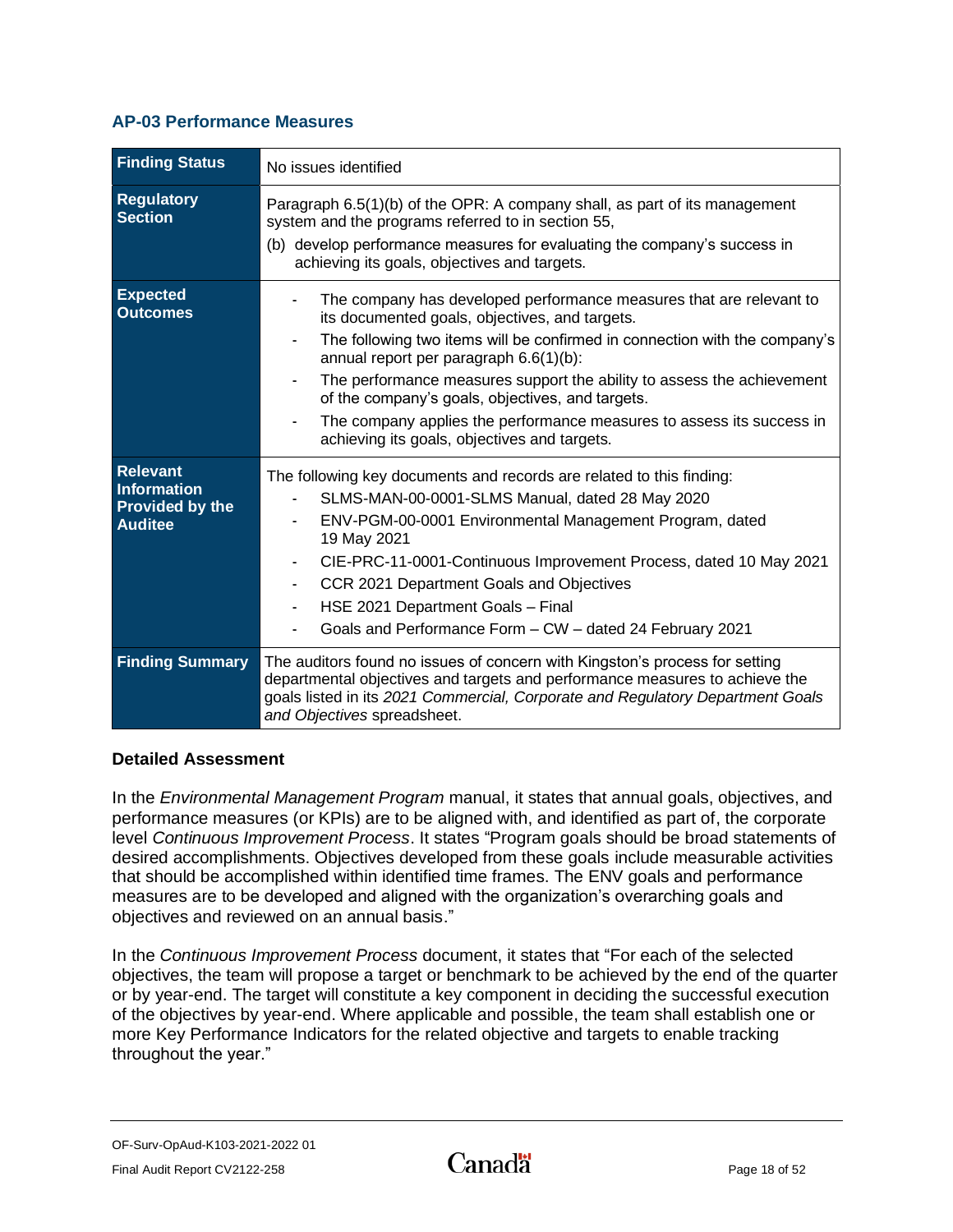The goals and objectives shown in the *2021 Commercial, Corporate and Regulatory Department Goals and Objectives* spreadsheet are the ones that the CPP Owners use to set their departmental, objectives, targets, and performance measures.

The auditors found that within the HSE Department, Kingston had established objectives, targets and performance measures directly aligned to the *2021 Commercial, Corporate and Regulatory Department Goals and Objectives*. As mentioned in AP-02, the auditors noted that Kingston had objectives and targets related to the remediation of its contaminated sites and that budgeting for these activities is carried out as part of the Annual Management Review Process.

As discussed in AP-02, the auditors found Kingston to be non-compliant because it did not demonstrate to the auditors that its process for setting departmental objectives and targets has been established and implemented to achieve goals established under subsection 6.3(1) the OPR. However, the auditors found no issues of concern with Kingston's process for setting departmental objectives and targets and performance measures to achieve the goals listed in its *2021 Commercial, Corporate and Regulatory Department Goals and Objectives* spreadsheet.

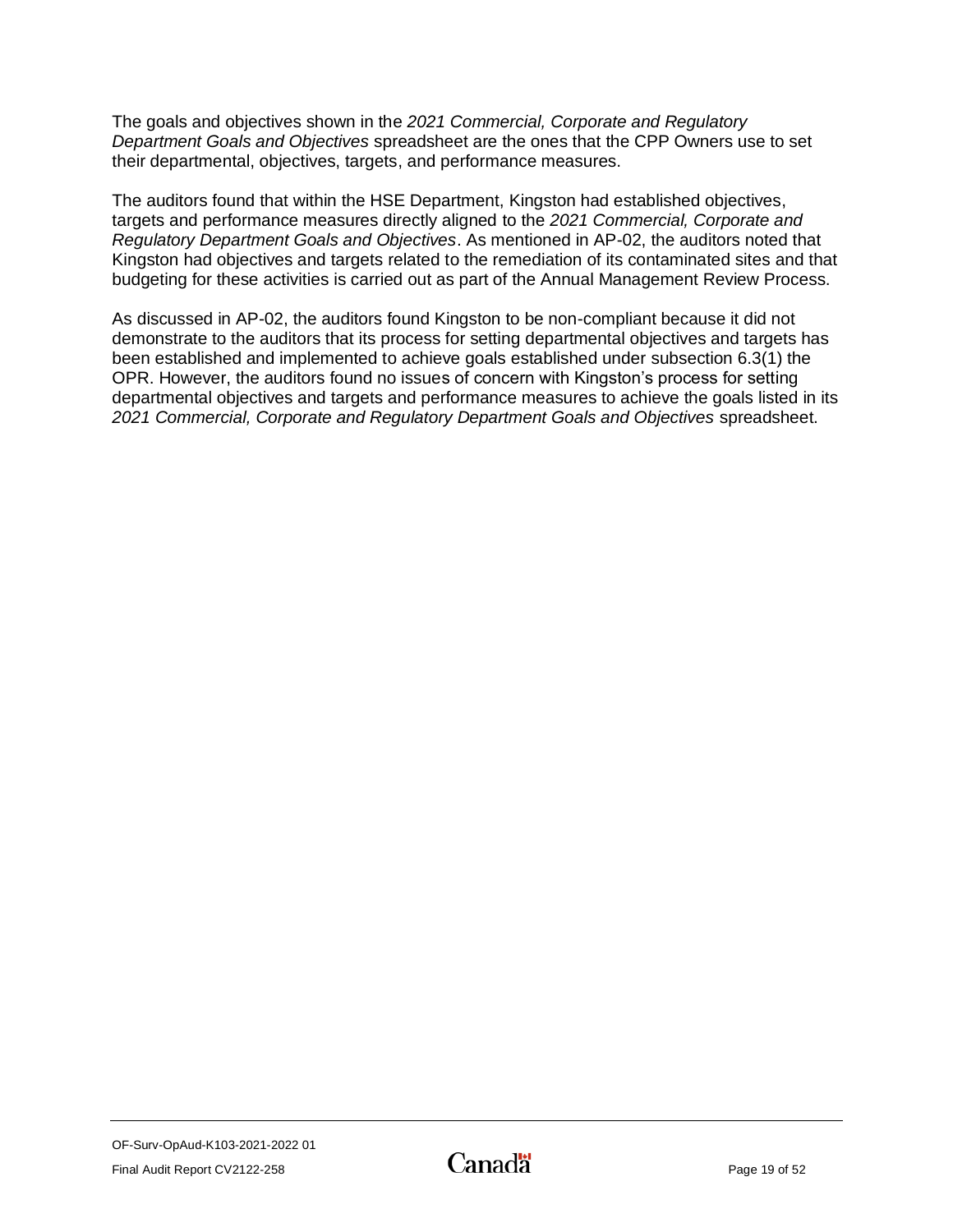## <span id="page-21-0"></span>**AP-04 Identifying and Analyzing all Hazards and Potential Hazards**

| <b>Finding Status</b>                                                             | Non-compliant                                                                                                                                                                                                                                                                                                                                                                                                                                                                                                                                                                                                                                                                                                                                                                                                                                                                    |
|-----------------------------------------------------------------------------------|----------------------------------------------------------------------------------------------------------------------------------------------------------------------------------------------------------------------------------------------------------------------------------------------------------------------------------------------------------------------------------------------------------------------------------------------------------------------------------------------------------------------------------------------------------------------------------------------------------------------------------------------------------------------------------------------------------------------------------------------------------------------------------------------------------------------------------------------------------------------------------|
| <b>Regulatory</b><br><b>Section</b>                                               | Paragraph 6.5(1)(c) of the OPR: A company shall, as part of its management<br>system and the programs referred to in section 55,<br>(c) establish and implement a process for identifying and analyzing all hazards<br>and potential hazards.                                                                                                                                                                                                                                                                                                                                                                                                                                                                                                                                                                                                                                    |
| <b>Expected</b><br><b>Outcomes</b>                                                | The company has a compliant process that is established and<br>implemented.<br>The methods for identification of hazards and potential hazards are<br>appropriate for the nature, scope, scale and complexity of the company's<br>operations, activities and section 55 programs.<br>The identification of hazards and potential hazaards must include the full<br>lifecycle of the pipeline.<br>The company has comprehensively identified all relevant hazards and<br>potential hazards.<br>The hazards and potential hazards have been identified for the company's<br>scope of operations through the lifecycle of the pipelines.<br>The identified hazards and potential hazards have been analyzed for the<br>type and severity of their consequences.                                                                                                                     |
| <b>Relevant</b><br><b>Information</b><br><b>Provided by the</b><br><b>Auditee</b> | The following key documents and records are related to this finding:<br>SLMS-MAN-00-0001-SLMS Manual, dated 28 May 2020<br>ENV-PGM-00-0001 Environmental Management Program, dated<br>19 May 2021<br>CIE-PRC-11-0001-Continuous Improvement Process, dated 10 May 2021<br>$\overline{\phantom{a}}$<br>RSK-PRC-03-0001-Risk Management Process, dated 23 June 2020<br>$\blacksquare$<br>HS-PRC-03-0006-Hazard Control Process, dated 23 April 2021<br>$\blacksquare$<br>RSK-PRC-03-0002 Risk Control Process, dated 20 October 2020<br>HS-STD-00-0001-Pipeline Operations and Maintenance Manual, dated<br>29 May 2020<br>ENV-PRC-03-0002-Environmental Screening for Project Activities<br>Process, dated 19 May 2021<br>ENV-PCD-03-0003-Contaminated Sites Prioritization Procedure, dated<br>19 May 2021<br>Environmental Liability Tracking Spreadsheet (May 2021) - Westspur |
| <b>Finding Summary</b>                                                            | The auditors found that Kingston has a process to identify and manage hazards<br>that it encounters through its daily activities and through projects and maintenance<br>activities. However, Kingston has not comprehensively identified all of its<br>potentially contaminated sites through an established and implemented process.<br>Therefore, Kingston is found to be non-compliant with the regulatory requirement<br>of paragraph 6.5(1)(c) of the OPR and will have to develop a corrective and<br>preventive action plan.                                                                                                                                                                                                                                                                                                                                             |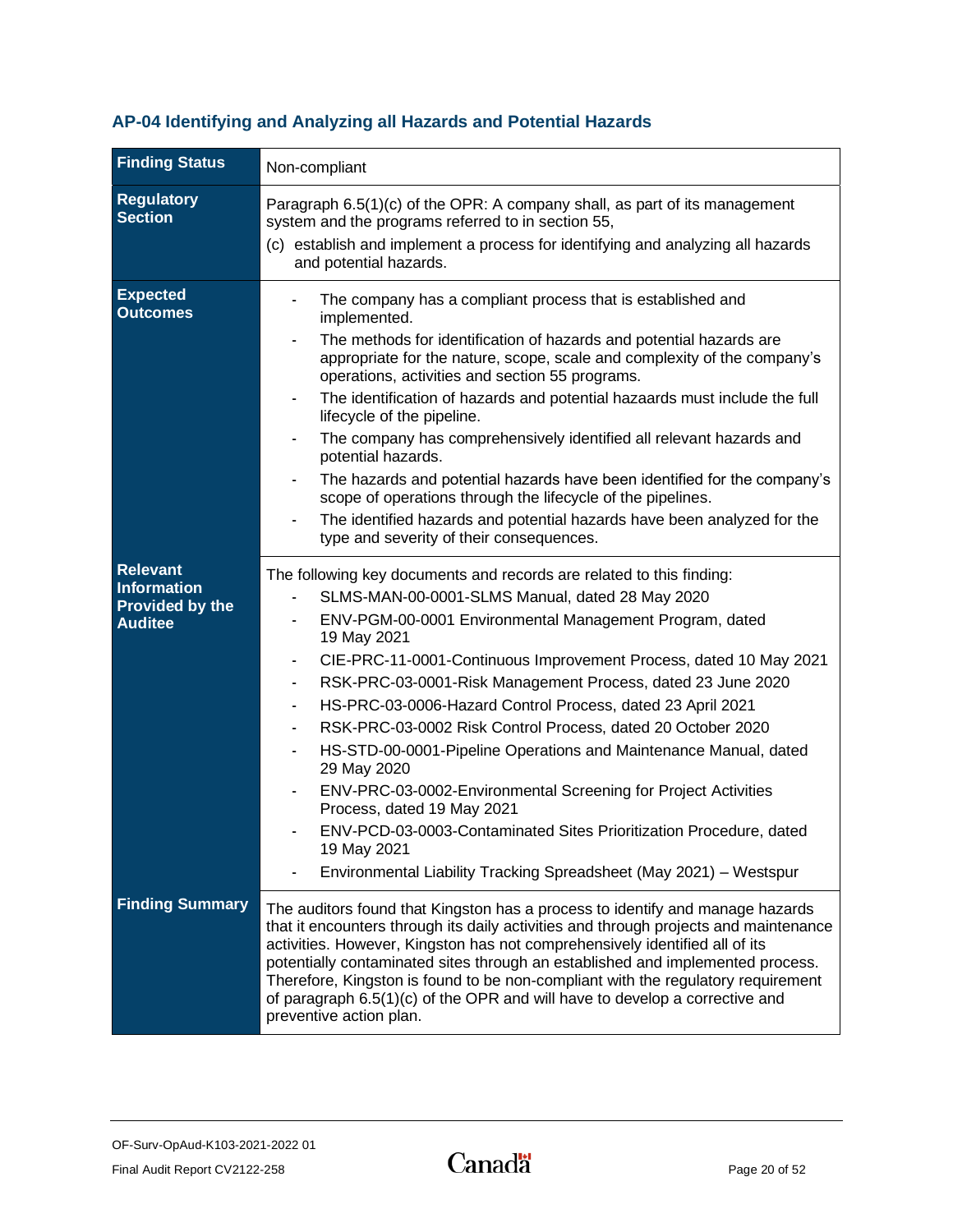### **Detailed Assessment**

Kingston's SLMS is the overarching management system-level directive that provides oversight over all the CPPs, including the *Environmental Management Program*. It outlines Kingston's requirements to:

- identify hazards (including potential hazards);
- assess hazards and associated risks; and
- select and implement risk control measures where necessary.

The process applies to hazards and risks that could affect safety and security of people and property or the protection of the environment throughout the lifecycle of the pipeline system.

*Kingston's Environmental Management Program* states that the ENV Program Manager is accountable for hazard identification and risk management, and is to provide input, and assess and review *Kingston's Hazard Inventory and Risk Registry*. To accomplish this, it references the *Risk Management Process, Risk Control Process* and the *Hazard and Risk Registry*. Further, it uses the SLMS Risk Matrix to conduct frequency and consequence analysis.

The *SLMS Risk Management Process* document states that the process *"…* outlines Kingston's requirements for identifying risks including hazards (and potential hazards), assessing hazards and associated risks, and selecting and implementing risk control measures where necessary."

The *SLMS Risk Management Process* document states that Kingston is to identify the hazards and risks that may affect safety and security of people and property or the protection of the environment throughout the lifecycle of the pipeline. The document goes on to describe the process steps for hazard identification, hazard assessment, risk analysis, risk control and monitoring and review of the hazard inventory and risk registry.

The auditors found that Kingston uses its *Environmental Screening for Project Activities Process* to assess the various environmental risks associated with operations and maintenance, project activities, and to develop site-specific mitigative measures.

Kingston provided the auditors with a copy of its *Pipeline Operations and Maintenance Manual* **(POMM)**, which defines how Kingston operates and maintains its assets within its Pipeline Operations. The POMM provides guidance on the protection of worker Health and Safety. The Hazard Assessment section provides guidance on hazard identification, risk assessment and the development of controls for hazards which have the potential to impact worker health or safety. The section includes definitions, process descriptions, hazard types and sources, roles and responsibilities, legal requirements, communications, and frequency of update. Until recently, the POMM was Kingston's primary document for all operations and maintenance related processes and procedures, including HSE and Environment. During interviews, Kingston indicated that it has been in the process of extracting all HSE related processes and instructions from the POMM and relocating them under the umbrella of the HSE and ENV Program. However, the process has not yet been completed.

The POMM provides the reporting criteria and timelines for reporting incidents to regulators concerning hydrocarbon releases, leaks, and spills from pipeline systems and during the transport of dangerous goods. It also provides the reporting criteria and timelines for incidents that cause adverse environmental effects or environmental non-compliance.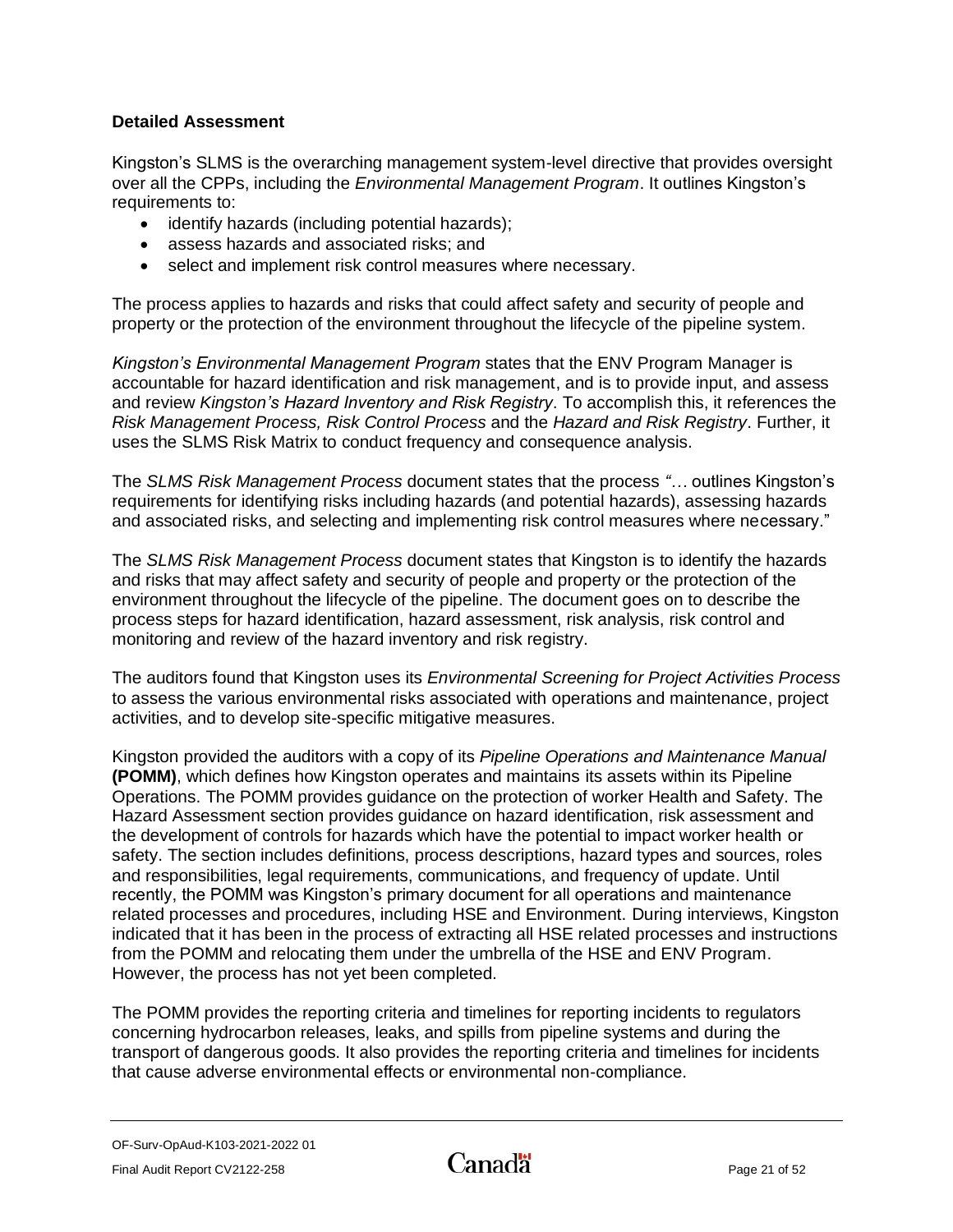The environment section of the POMM provides the following:

- procedural steps and roles and responsibilities to manage contaminated soil in compliance with applicable laws and regulations;
- procedural steps and roles and responsibilities to conduct Environmental Screening for operations and maintenance activities and projects;
- procedural steps and roles and responsibilities for groundwater monitoring for CER-Regulated facilities;
- reporting of annual releases to air, water, and land to Environment and Climate Change Canada's *National Pollutant Release Inventory*; and
- guidance on how to ensure Kingston's contaminated sites are managed in an efficient and effective way.

The stated objective of the Contaminated Sites Program to ensure Kingston's environmental liability for contaminated sites is properly managed.

According to the POMM, Kingston's contaminated sites are to be prioritized and classified. Kingston's *Contaminated Sites Prioritization Process* document is to be used to assess the environmental risk for each contaminated site and calculate a risk score. Once a site is prioritized, it is to be added to, or removed from, the *Long-Range Plan* (**LRP**). When a new or historical contaminated site is identified, it is to be added to Kingston's *Release Site Tracking Spreadsheet* and the LRP until the site has been fully remediated.

Based on the information provided, the auditors found that Kingston has a process to identify and manage hazards that it encounters through its daily activities and through projects and maintenance activities. However, Kingston has not comprehensively identified all of its potentially contaminated sites through an established and implemented process.

Section 48 of the OPR specifies the requirement for a company to develop, implement and maintain an environmental program that anticipates, prevents, manages, and mitigates conditions that could adversely impact the environment. The auditors found that Kingston does not have a process to comprehensively identify all of its potentially contaminated sites. During interviews, Kingston indicated that, based on the contamination it has found, it suspects that there is other contamination on its facilities and right of ways not yet identified and analyzed. However, it does not have an established and implemented process of trying to identify where this contamination might be, the type of contamination, and its extent.

<span id="page-23-0"></span>Therefore, Kingston is found to be non-compliant with the regulatory requirement of paragraph 6.5(1)(c) of the OPR and will have to develop a corrective and preventive action plan.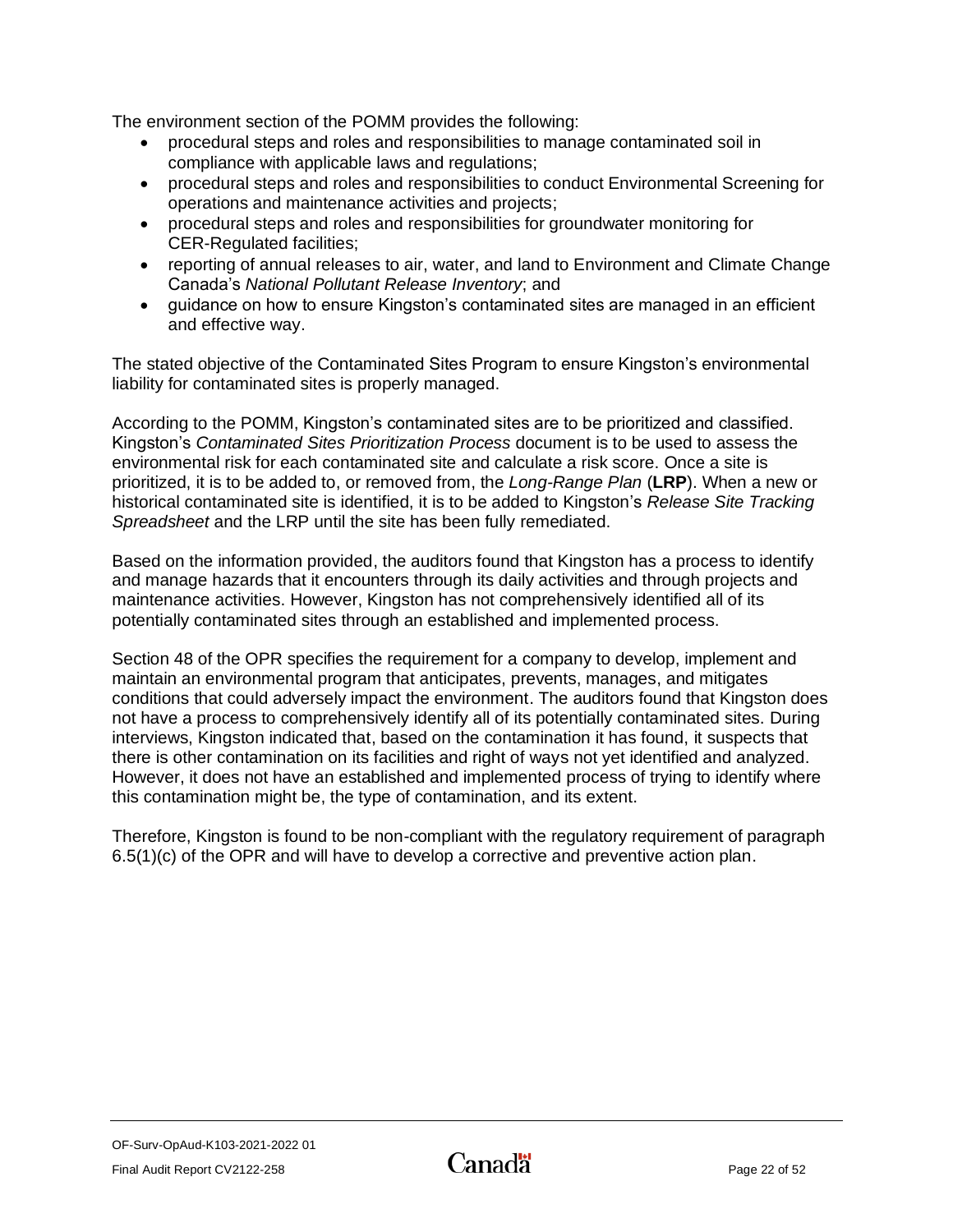### **AP-05 Hazard Inventory**

| <b>Finding Status</b>                                                      | No issues identified                                                                                                                                                                                                                                                                                                                                                                                                                                                                                                                                                                                                                                                                                                                                |
|----------------------------------------------------------------------------|-----------------------------------------------------------------------------------------------------------------------------------------------------------------------------------------------------------------------------------------------------------------------------------------------------------------------------------------------------------------------------------------------------------------------------------------------------------------------------------------------------------------------------------------------------------------------------------------------------------------------------------------------------------------------------------------------------------------------------------------------------|
| <b>Regulatory</b><br><b>Section</b>                                        | Paragraph 6.5(1)(d) of the OPR: A company shall, as part of its management<br>system and the programs referred to in section 55,<br>(d) establish and maintain an inventory of the identified hazards and potential<br>hazards.                                                                                                                                                                                                                                                                                                                                                                                                                                                                                                                     |
| <b>Expected</b><br><b>Outcomes</b>                                         | The company has a compliant inventory that is established and<br>maintained.<br>The inventory includes hazards and potential hazards associated within<br>the company scope of operations and activities through the lifecycle of the<br>pipelines.<br>Hazards and potential hazards are identified across all section 55<br>programs.<br>The inventory has been maintained, it is current, and is up to date<br>including changes made to company operations and activities.<br>The inventory is being used as part of the risk evaluation and controls<br>processes.                                                                                                                                                                              |
| <b>Relevant</b><br><b>Information</b><br>Provided by the<br><b>Auditee</b> | The following key documents and records are related to this finding:<br>SLMS-MAN-00-0001-SLMS Manual, dated 28 May 2020<br>$\blacksquare$<br>ENV-PGM-00-0001 Environmental Management Program, dated<br>19 May 2021<br>RSK-PRC-03-0001-Risk Management Process, dated 23 June 2020<br>RSK-PRC-03-0002 Risk Control Process, dated 20 October 2020<br>Hazard and Risk Register - ENV<br>ENV-PRC-03-0002-Environmental Screening for Project Activities<br>Process, dated 19 May 2021<br>ENV-PCD-03-0003-Contaminated Sites Prioritization Procedure, dated<br>19 May 2021<br>Environmental Liability Tracking Spreadsheet (May 2021) - Westspur<br>$\blacksquare$<br>HS-STD-00-0001-Pipeline Operations and Maintenance Manual, dated<br>29 May 2020 |
| <b>Finding Summary</b>                                                     | The auditors found no issues of concern with Kingston's inventory of its identified<br>hazards as they related to contaminated land. However, it is recognized that<br>Kingston's inventory may change as Kingston takes correctice action to rectify the<br>non-compliance in AP-04.                                                                                                                                                                                                                                                                                                                                                                                                                                                               |

#### **Detailed Assessment**

Kingston's SLMS is the overarching management system-level document that provides oversight over all the CPPs, including the *Environmental Management Program*.

Kingston's *Environmental Management Program* manual indicates that the ENV Program Manager is accountable for hazard identification, risk management and to provide input, assess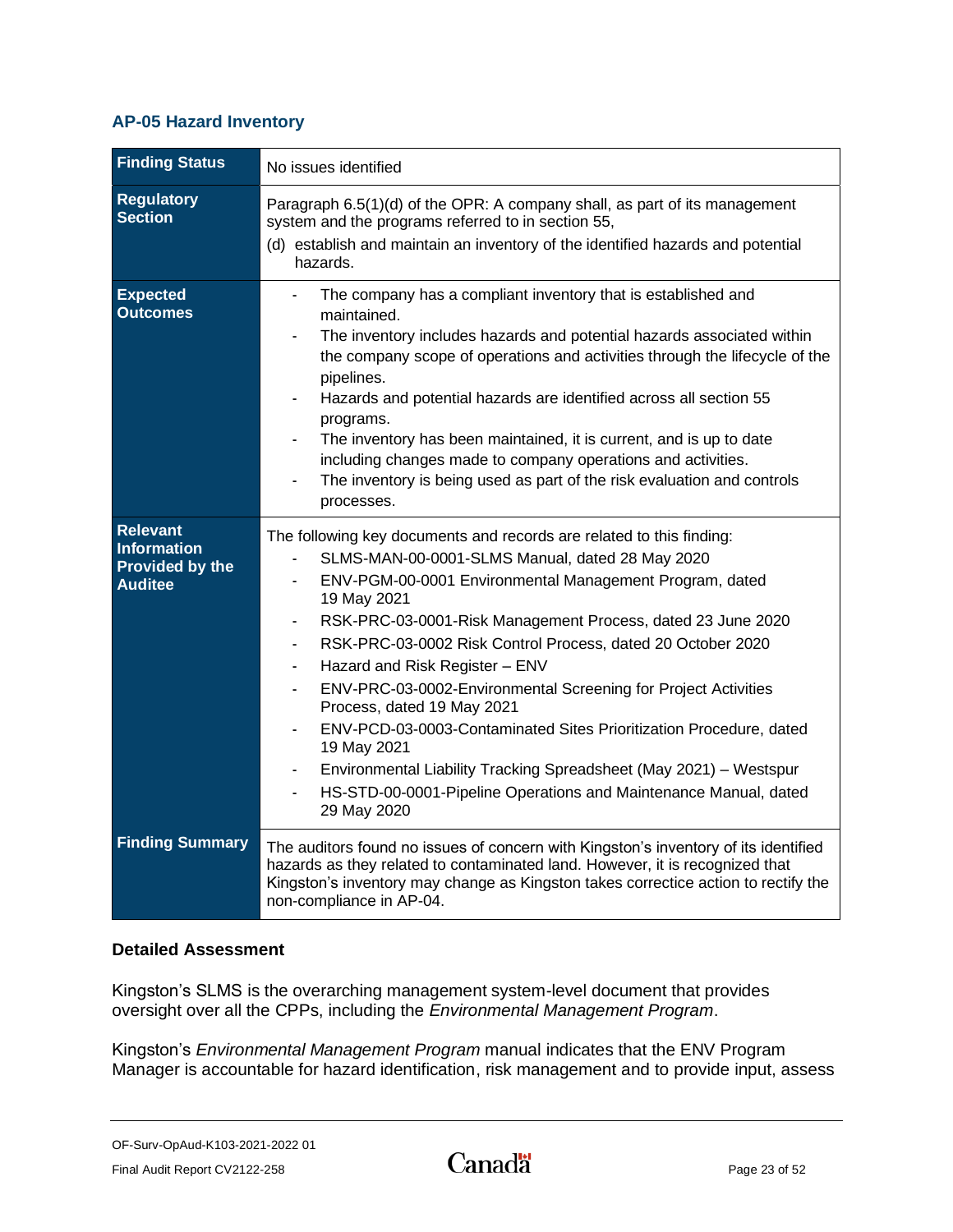and review Kingston's *Hazard Inventory and Risk Registry*. To accomplish this, it references the *Risk Management Process, Risk Control Process* and the *Hazard and Risk Registry*.

Kingston uses its *Environmental Screening for Project Activities Process* to assess the various environmental risks associated with operations and maintenance activities and projects to develop site-specific mitigation measures. Kingston provided the CER with its *Hazard Inventory and Risk Registry*.

During interviews, Kingston indicated the POMM currently provides the procedures and roles and responsibilities related to the management of contaminated sites.

The Hazard Assessment section of the POMM provides guidance on hazard identification, risk assessment and the development of controls for hazards which have the potential to impact worker health or safety. The section includes definitions, process descriptions, hazard types and sources, roles and responsibilities, legal requirements, communications, and frequency of update.

Kingston's *Contaminated Sites Prioritization Procedure* details how Kingston is to manage risks associated with historical release sites. According to the process, all contaminated sites that have not yet been fully remediated to pre-release conditions are to be tracked and prioritized based on site-specific risks and are listed in Kingston's *Environmental Liability Tracking Spreadsheet* (**ELTS**). The *Contaminated Sites Prioritization Procedure* contains the process steps and associated responsibilities and describes the frequency and timing to update the information contained in the ELTS.

Kingston provided the auditors with a copy of its ELTS and the auditors found that it showed the contaminated sites that are being tracked, risk ranked and mitigated.

<span id="page-25-0"></span>The auditors found no issues of concern with Kingston's inventory of its identified hazards as they related to contaminated land. In view of the finding of the non-compliance in AP-04, Hazard Identification, it is recognized that this inventory may change as Kingston takes corrective action.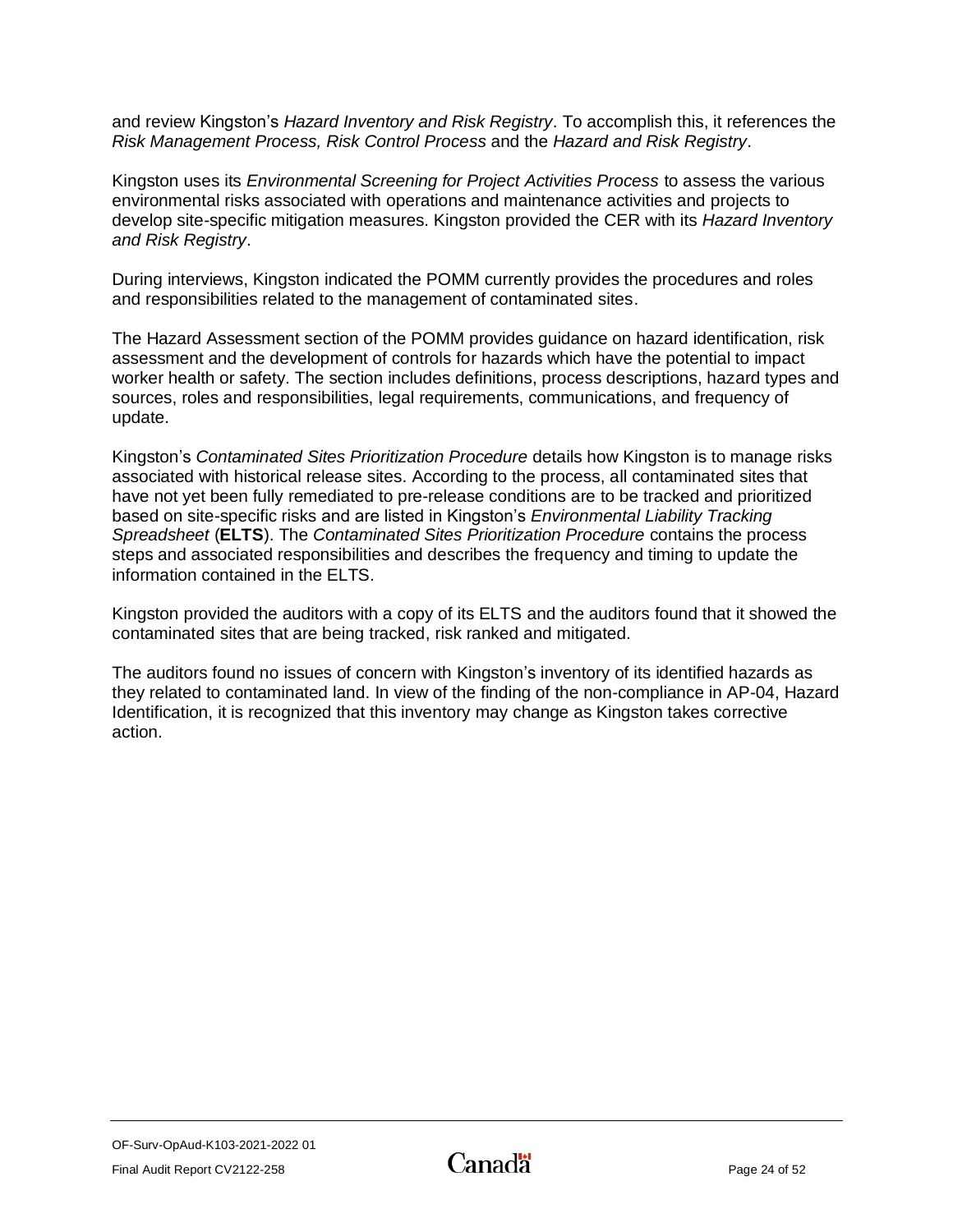## **AP-06 Risk Assessment**

| <b>Finding Status</b>                                                             | No issues identified                                                                                                                                                                                                                                                                                                                                                                                                                                                                                                                                                                                                                                                                                                                                                                                                                           |
|-----------------------------------------------------------------------------------|------------------------------------------------------------------------------------------------------------------------------------------------------------------------------------------------------------------------------------------------------------------------------------------------------------------------------------------------------------------------------------------------------------------------------------------------------------------------------------------------------------------------------------------------------------------------------------------------------------------------------------------------------------------------------------------------------------------------------------------------------------------------------------------------------------------------------------------------|
| <b>Regulatory</b><br><b>Section</b>                                               | Paragraph 6.5(1)(e) of the OPR: A company shall, as part of its management<br>system and the programs referred to in section 55,<br>(e) establish and implement a process for evaluating the risks associated with the<br>identified hazards, including the risks related to normal and abnormal operating<br>conditions.                                                                                                                                                                                                                                                                                                                                                                                                                                                                                                                      |
| <b>Expected</b><br><b>Outcomes</b>                                                | The company has a compliant process for evaluating risks that is<br>established and implemented.<br>The method(s) for risk evaluation confirm that the risks associated with the<br>identified hazards (related to normal and abnormal operating conditions)<br>are based on referenced regulatory standards and are appropriate for the<br>nature, scope, scale, and complexity of the company's operations,<br>activities, and are connected to the purposes and intended outcomes of<br>the section 55 programs.<br>Risks are evaluated for all hazards and potential hazards and includes<br>normal and abnormal conditions.<br>Risk levels are monitored on a periodic basis and as needed and re-<br>evaluated for changing circumstances.<br>Risk tolerance/acceptance criteria is determined for all hazards and<br>potential hazards. |
| <b>Relevant</b><br><b>Information</b><br><b>Provided by the</b><br><b>Auditee</b> | The following key documents and records are related to this finding:<br>SLMS-MAN-00-0001-SLMS Manual, dated 28 May 2020<br>ENV-PGM-00-0001 Environmental Management Program, dated<br>$\overline{a}$<br>19 May 2021<br>RSK-PRC-03-0001-Risk Management Process, dated 23 June 2020<br>RSK-PRC-03-0002 Risk Control Process, dated 20 October 2020<br>Hazard and Risk Register - ENV<br>ENV-PRC-03-0002-Environmental Screening for Project Activities<br>Process, dated 19 May 2021<br>ENV-PCD-03-0003-Contaminated Sites Prioritization Procedure, dated<br>19 May 2021<br>Environmental Liability Tracking Spreadsheet (May 2021) - Westspur<br>HS-STD-00-0001-Pipeline Operations and Maintenance Manual, dated<br>29 May 2020                                                                                                              |
| <b>Finding Summary</b>                                                            | The auditors found no issues of concern with Kingston's established and<br>implemented Risk Assessment Process to assess the risks associated with its<br>identified hazards.                                                                                                                                                                                                                                                                                                                                                                                                                                                                                                                                                                                                                                                                  |

### **Detailed Assessment**

Kingston's SLMS is the overarching management system document that provides oversight on the CPPs, including the *Environmental Management Program*.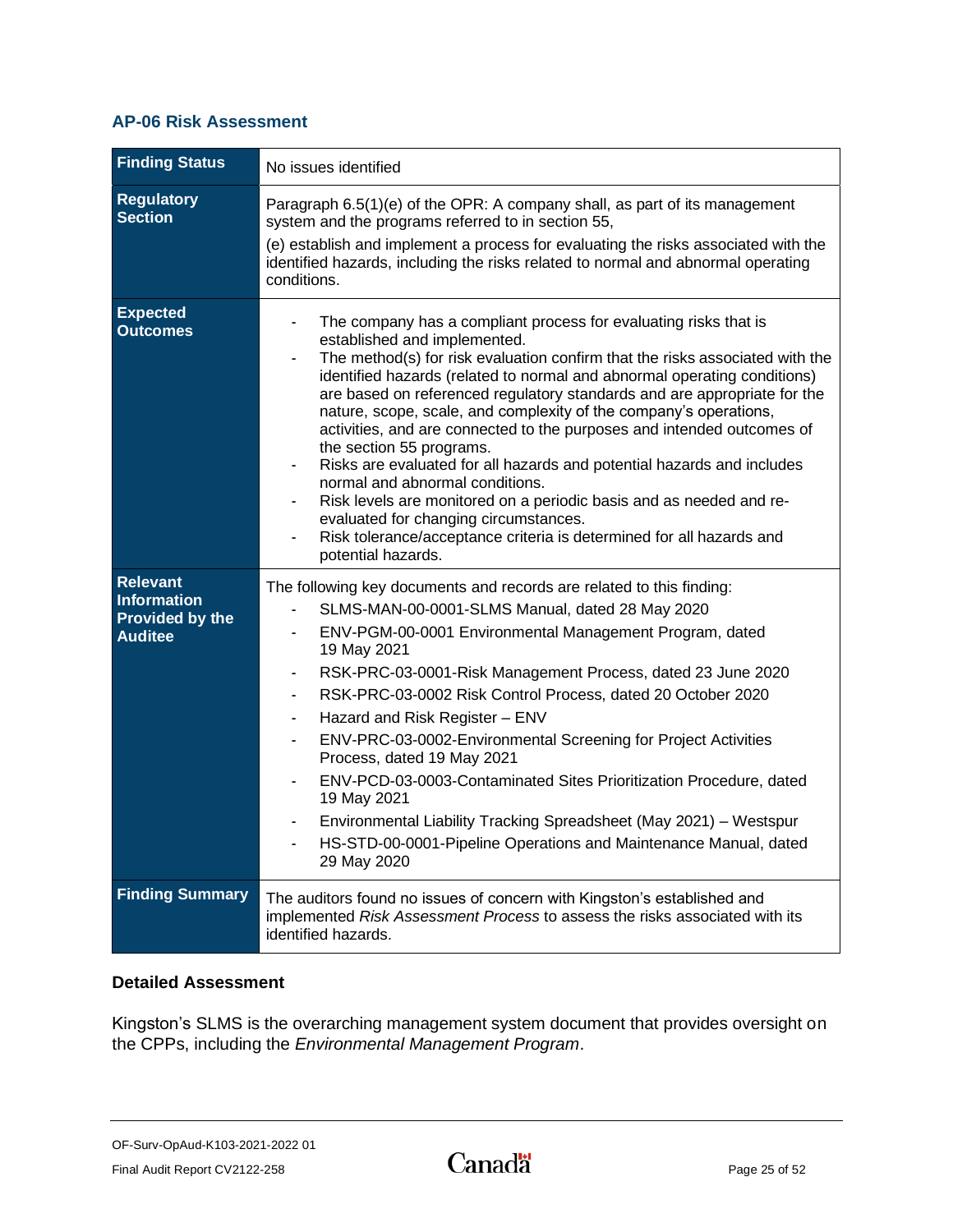The SLMS is responsible for Risk Management and outlines Kingston's requirements to identify hazards, including potential hazards, assess hazards and associated risks, and select and implement risk control measures where necessary. The process applies to hazards and risks that could affect safety and security of people and property or the protection of the environment throughout the lifecycle of the pipeline system.

Kingston's *Environmental Management Program* section on, Risk Management indicates that the ENV Program Manager is accountable for hazard identification, and risk management to provide input, assess and review Kingston's *Hazard Inventory and Risk Registry*. To accomplish this, it uses its *Risk Management Process, Risk Control Process* and the Hazard and Risk Registry. Further, it uses the SLMS Risk Matrix to determine frequency and consequence analysis.

For each identified hazard, the CPP Owner completes a risk evaluation. This process involves identifying the inherent risk (i.e., risk without controls) and the residual risk (i.e., risk with controls or safeguards in place). For those hazards with a residual risk rating of medium or high, Kingston develops an action plan and control measures based on the findings and recommendations from the risk assessment. Those assessed as having a residual risk rating of "very high" must cease immediately until further control measures are introduced to mitigate the risk to an acceptable level.

The Hazard Assessment section of the POMM provides guidance on hazard identification, risk assessment and the development of controls for hazards which have the potential to impact worker health or safety. The section includes definitions, process descriptions, hazard types and sources, roles and responsibilities, legal requirements, and communications.

Kingston's *Contaminated Sites Prioritization Procedure* explains how Kingston is to manage risks associated with historical release sites. All contaminated sites that have not yet been fully remediated to pre-release conditions are to be tracked and prioritized based on site-specific risks and are listed in Kingston's ELTS. The *Contaminated Sites Prioritization Procedure* details the process steps and associated responsibilities and describes the frequency and timing to update the information contained in the ELTS. The CER reviewed the ELTS to verify that risks are being assessed and managed.

The auditors found that Kingston uses its *Environmental Screening for Project Activities Process* to assess the various environmental risks associated with operations and maintenance, project activities, and to develop site-specific mitigative measures.

<span id="page-27-0"></span>In summary, through document and record review and interviews, the auditors found no issues of concern with Kingston's established and implemented *Risk Assessment Process* to assess the risks associated with its identified hazards.

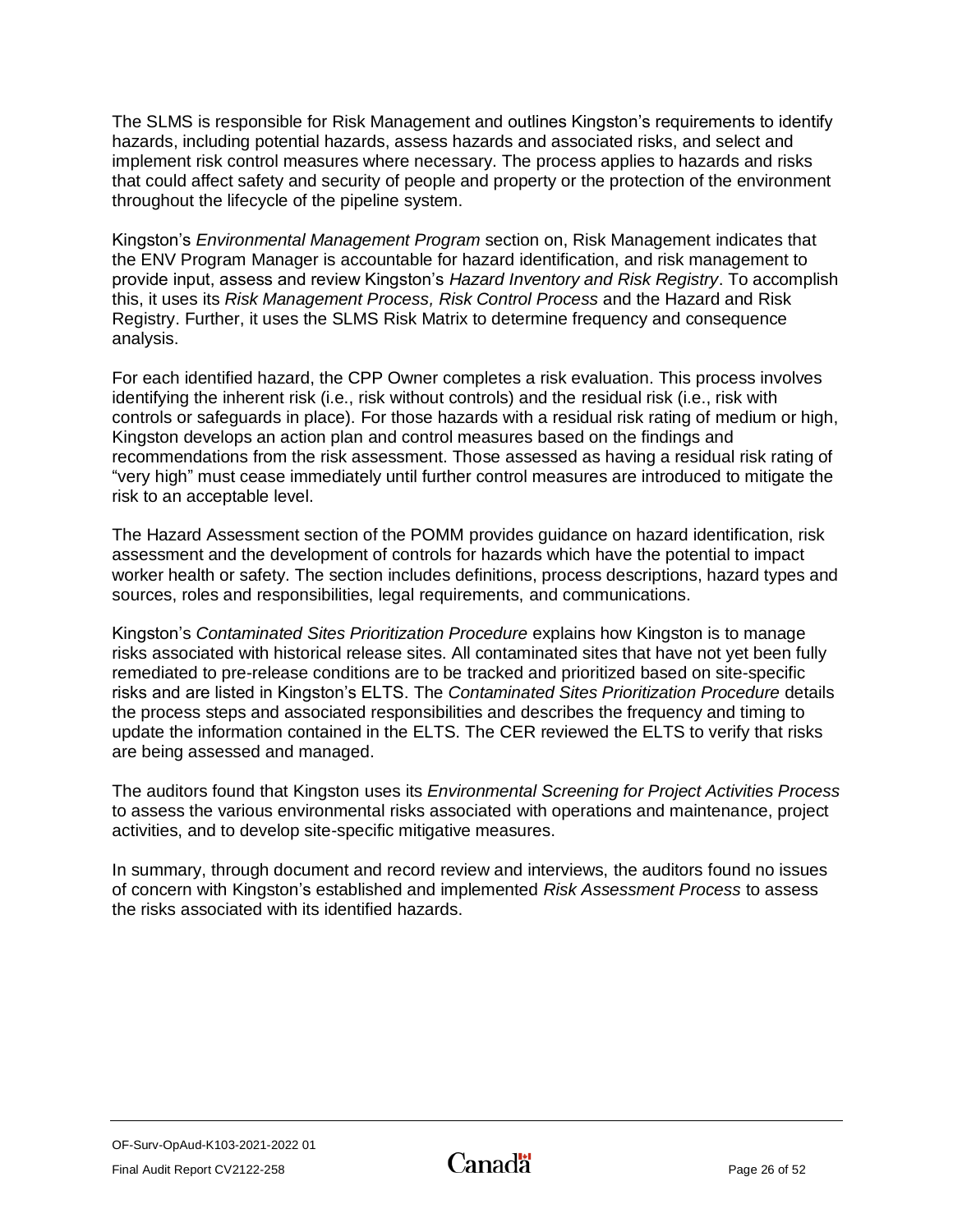## **AP-07 Controls**

| <b>Finding Status</b>                                                      | No issues identified                                                                                                                                                                                                                                                                                                                                                                                                                                                                                                                                                                                                                                                                                            |
|----------------------------------------------------------------------------|-----------------------------------------------------------------------------------------------------------------------------------------------------------------------------------------------------------------------------------------------------------------------------------------------------------------------------------------------------------------------------------------------------------------------------------------------------------------------------------------------------------------------------------------------------------------------------------------------------------------------------------------------------------------------------------------------------------------|
| <b>Regulatory</b><br><b>Section</b>                                        | Paragraph 6.5(1)(f) of the OPR: A company shall, as part of its management<br>system and the programs referred to in section 55,<br>(f) establish and implement a process for developing and implementing controls to<br>prevent, manage and mitigate the identified hazards, potential hazards and the<br>risks and for communicating those controls to anyone who is exposed to the risks.                                                                                                                                                                                                                                                                                                                    |
| <b>Expected</b><br><b>Outcomes</b>                                         | The company has a compliant process for developing and implementing<br>controls.<br>The method(s) for developing controls are appropriate for the nature,<br>scope, scale, and complexity of the company's operations and activities<br>and section 55 programs.<br>Controls are developed and implemented.<br>Controls are adequate to prevent, manage and mitigate the identified<br>hazards and risks.<br>Controls monitored on a periodic basis and as needed and re-evaluated<br>for changing circumstances.<br>Controls are communicated to those exposed to the risks.                                                                                                                                   |
| <b>Relevant</b><br><b>Information</b><br>Provided by the<br><b>Auditee</b> | The following key documents and records are related to this finding:<br>SLMS-MAN-00-0001-SLMS Manual, dated 28 May 2020<br>ENV-PGM-00-0001 Environmental Management Program, dated<br>19 May 2021<br>RSK-PRC-03-0001-Risk Management Process, dated 23 June 2020<br>RSK-PRC-03-0002 Risk Control Process, dated 20 October 2020<br>Hazard and Risk Register - ENV<br>ENV-PRC-03-0002-Environmental Screening for Project Activities<br>Process, dated 19 May 2021<br>ENV-PCD-03-0003-Contaminated Sites Prioritization Procedure, dated<br>19 May 2021<br>Environmental Liability Tracking Spreadsheet (May 2021) - Westspur<br>HS-STD-00-0001-Pipeline Operations and Maintenance Manual, dated<br>29 May 2020 |
| <b>Finding Summary</b>                                                     | The auditors found no issues of concern with Kingston's established and<br>implemented Risk Control Process to develop controls associated with its<br>identified hazards and risks.                                                                                                                                                                                                                                                                                                                                                                                                                                                                                                                            |

#### **Detailed Assessment**

The SLMS Risk Management section outlines Kingston's requirements to identify hazards, including potential hazards, assess hazards and associated risks, and select and implement risk control measures where necessary.

Kingston's *Risk Control Process* indicates that its purpose is to "… provide further detail on how risk controls are selected, implemented and communicated. The Risk Control Process would be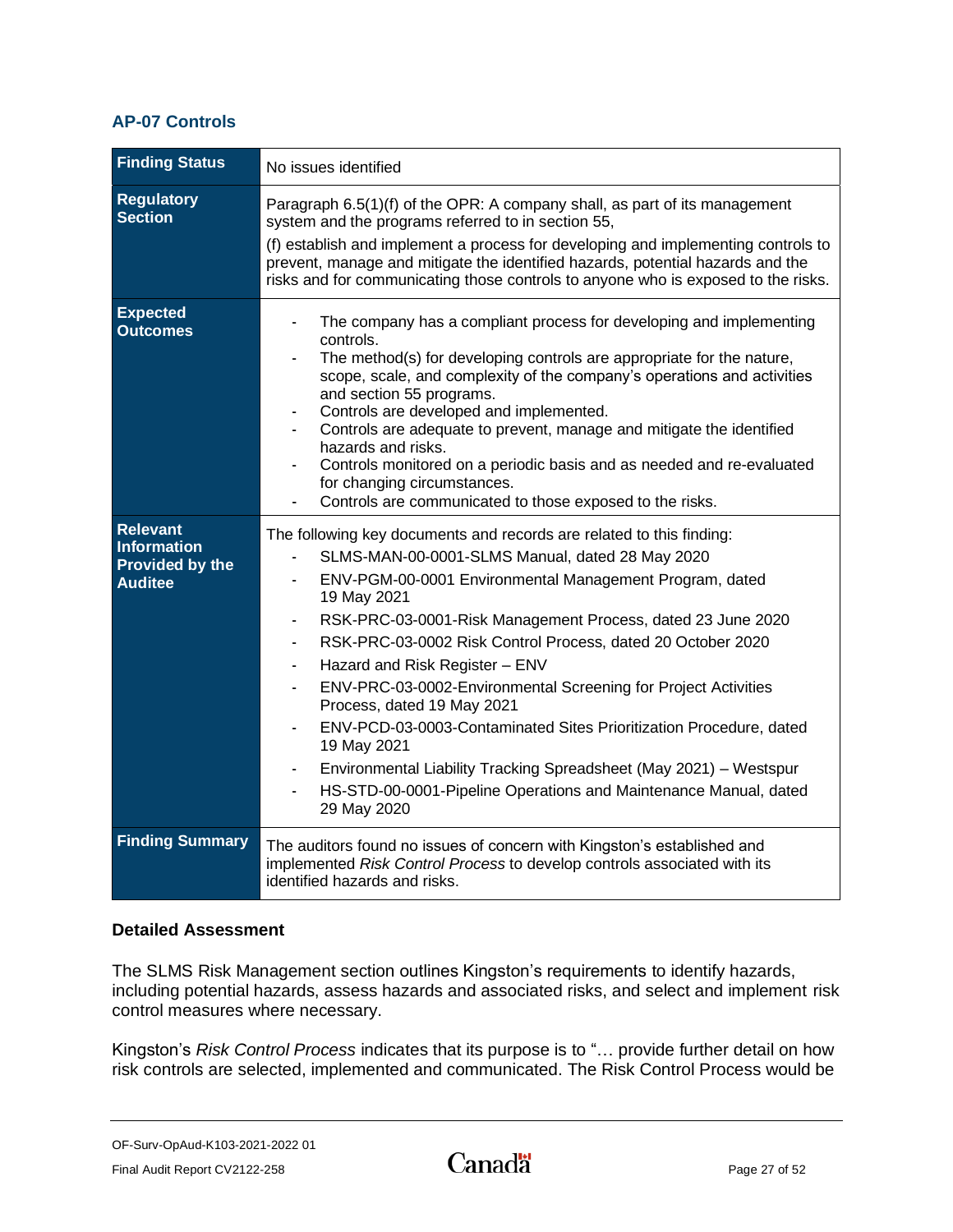initiated after completing the Risk Analysis and Risk Evaluation components of the Risk Management Process*."*

Kingston's *Risk Control Process* defines a Control as "Any measure that acts to prevent hazards or causes from escalating to unwanted consequences and includes mitigation measures. Also known as a safeguard. A control may be preventative (reduces frequency or likelihood of exposure to the hazard) or mitigative (reduces severity of the consequence if the outcome scenario does occur).*"*

The auditors found that after each CPP Owner has completed the risk evaluation process and identified the inherent risk (i.e., risk without controls) and the residual risk (i.e., risk with controls or safeguards in place) of each hazard scenario, the *Risk Control Process* is applied.

For those hazards with a residual risk rating of medium or high, Kingston develops an action plan and control measures based on the findings and recommendations from the risk assessment. Those assessed as having a residual risk rating of "very high" must cease immediately until further control measures are introduced to mitigate the risk to an acceptable level.

The *Risk Control Process* describes:

- the roles and responsibilities to select, implement and communicate risk controls;
- the process steps to select a risk control;
- the process to implement the control; and
- the process to communicate the control.

The POMM Hazard Assessment section provides guidance on hazard identification, risk assessment and the development of controls for hazards which have the potential to impact worker health or safety. The section includes definitions, process descriptions, hazard types and sources, roles and responsibilities, legal requirements, communications, and frequency of update.

All contaminated sites that have not yet been fully remediated to pre-release conditions are to be tracked and prioritized based on site-specific risks and are listed in Kingston's ELTS. The *Contaminated Sites Prioritization Procedure* provides the process steps, associated responsibilities, and describes the frequency and timing to update the information contained in the ELTS. The auditors reviewed the ELTS to verify that controls have been developed to manage the assessed risks.

As mentioned previously, the auditors found that Kingston uses its *Environmental Screening for Project Activities Process* to assess the various environmental risks associated with operations and maintenance, project activities, and to develop site-specific mitigative measures or controls.

<span id="page-29-0"></span>In summary, the auditors found no issues of concern with Kingston's established and implemented *Risk Control Process* to develop controls associated with its identified hazards and risks.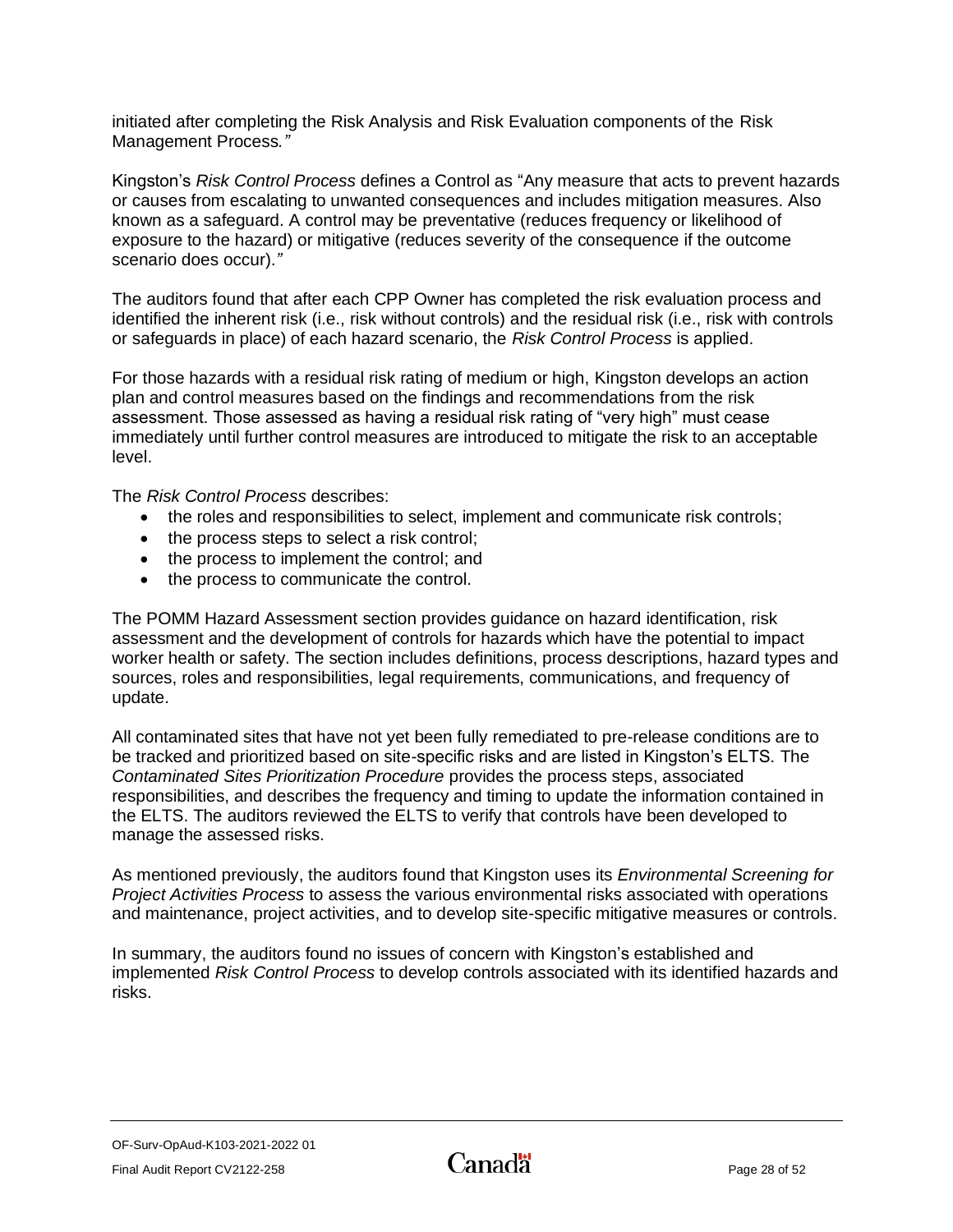### **AP-08 Legal List**

| <b>Finding Status</b>                                                             | No issues identified                                                                                                                                                                                                                                                                                                                                                                                                                                                                                                                                                                                                     |
|-----------------------------------------------------------------------------------|--------------------------------------------------------------------------------------------------------------------------------------------------------------------------------------------------------------------------------------------------------------------------------------------------------------------------------------------------------------------------------------------------------------------------------------------------------------------------------------------------------------------------------------------------------------------------------------------------------------------------|
| <b>Regulatory</b><br><b>Section</b>                                               | Paragraph 6.5(1)(h) of the OPR: A company shall, as part of its management<br>system and the programs referred to in section 55,<br>(h) establish and maintain a list of those legal requirements.                                                                                                                                                                                                                                                                                                                                                                                                                       |
| <b>Expected</b><br><b>Outcomes</b>                                                | The company has established and maintained a list of legal requirements.<br>The list has been communicated to appropriate personnel.<br>The list has been maintained and is up-to-date based on the company<br>scope of operations, its activities, including new and existing legal<br>requirements.<br>The list includes all legal requirements for all section 55 programs.<br>The legal list has been developed to the clause level of the applicable<br>regulation and standards.                                                                                                                                   |
| <b>Relevant</b><br><b>Information</b><br><b>Provided by the</b><br><b>Auditee</b> | The following key documents and records are related to this finding:<br>SLMS-MAN-00-0001-SLMS Manual, dated 28 May 2020<br>ENV-PGM-00-0001 Environmental Management Program, dated<br>19 May 2021<br>REG-PRC-04-0001 Regulatory - Legal Requirements Process, Rev 1.0,<br>dated 31 August 2020<br>Legal Registry - ENV.xls<br>Legal Registry Validation ENV, dated 18 August 2020<br>Annual Review of the Legal Review of the Legal Registry - Environment<br>Legal Registry Updates - ENV CS Nov 2020<br>MOC-PGM-00-0001-Management of Change Program, dated<br>28 February 2020<br>MOC 70 - Legal Requirements Process |
| <b>Finding Summary</b>                                                            | Within the objectives and scope of this audit, the auditors had no issues of<br>concern with Kingston's established and maintained list of legal requirements for<br>its Environmental Management Program.                                                                                                                                                                                                                                                                                                                                                                                                               |

#### **Detailed Assessment**

The Legal Requirements section of the SLMS outlines the requirement for Kingston to:

- identify and monitor compliance with legal requirements;
- develop and maintain Kingston's Legal Registry; and
- identify and manage changes in legal requirements.

Kingston provided the auditors with a copy of its Environmental Management Program's Legal Registry. Kingston stated that it is aligned with its corporate *Regulatory – Legal Requirements Process* which has all of the details on Kingston's Legal Registry.

The process applies to all legal and regulatory requirements applicable to Kingston pertaining to safety, security, and protection of the environment. In the *Regulatory – Legal Requirements Process* document, it states that the process applies to all CPPs. The process is owned by the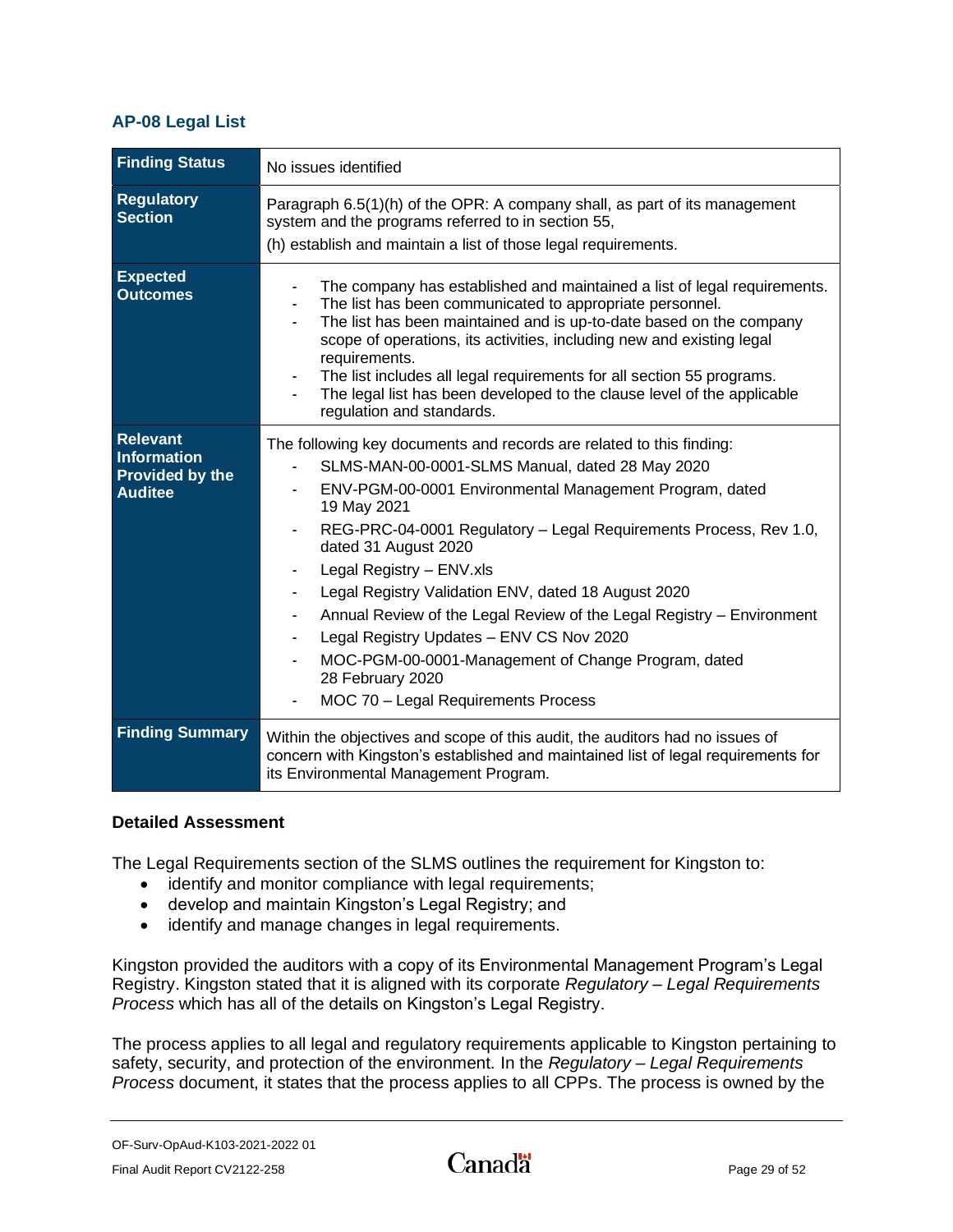Regulatory Affairs Advisor who oversees the coordination and development of the legal requirements.

The document defines the roles and responsibilities for the process and provides a description of how Program Owners and the Regulatory Affairs Advisor are to interact to prepare, update and maintain the legal registry and how it links to the *Management of Change (***MOC***) Process*.

During interviews, Kingston shared its list of legal requirements for the ENV Program and indicated that it makes use of third-party services to maintain it. The CER noted that the Legal List identified Kingston's legal obligations down to the specific clause level of each regulatory document.

The Legal Requirements section of the *Environmental Management Program* manual, states that the ENV Program coordinates with Kingston's *Regulatory Management Program* to address legal and regulatory requirements. It states that Kingston's SLMS Legal Registry houses items related to the ENV Program; specifically identifying regulations and legal requirements set out by the CER and the Saskatchewan and Manitoba provincial governments.

In summary, within the objectives and scope of this audit, the auditors had no issues of concern with Kingston's established and maintained list of legal requirements for its Environmental Management Program.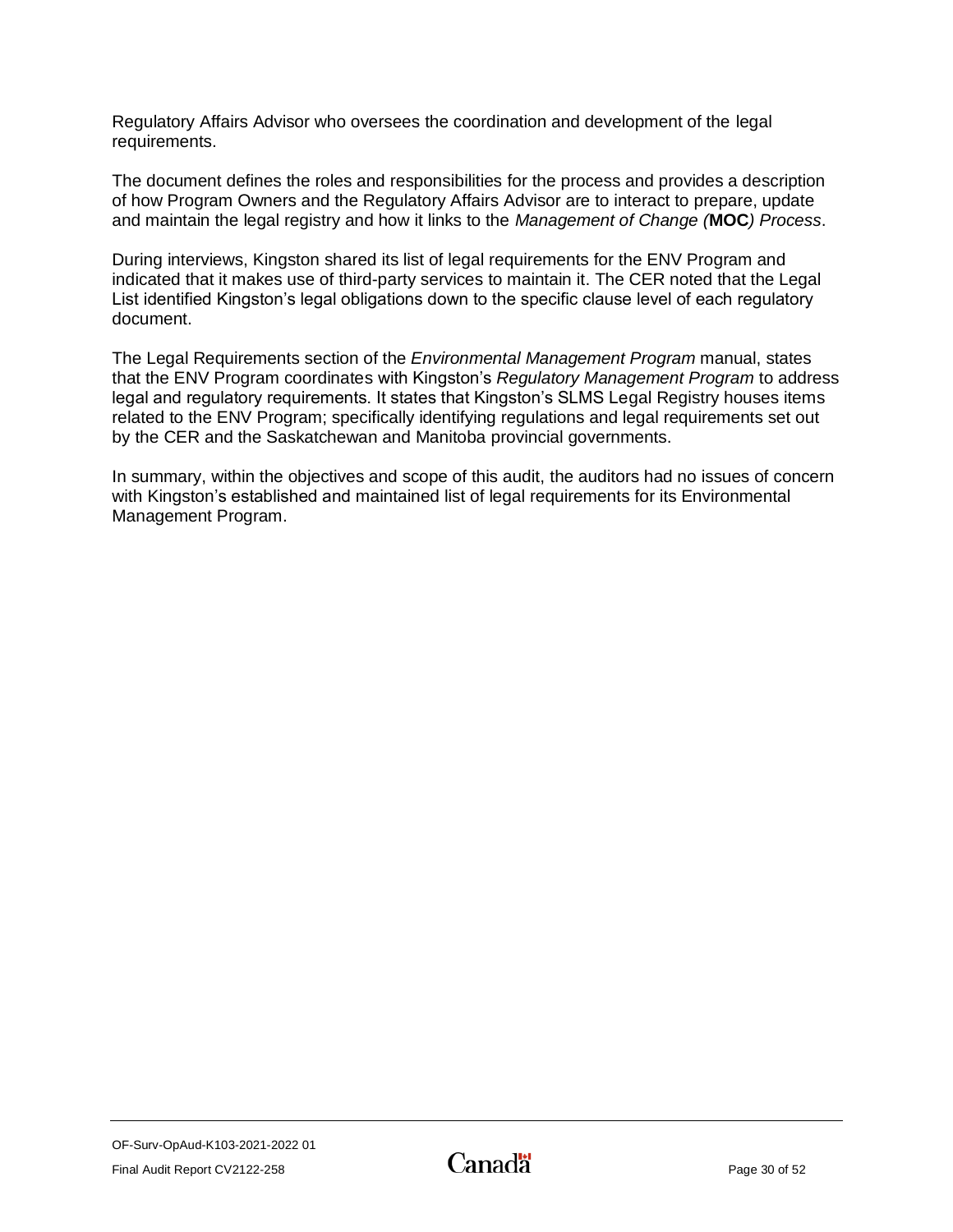## <span id="page-32-0"></span>**AP-09 Training, Competence and Evaluation**

| <b>Finding Status</b>                                                      | Non-compliant                                                                                                                                                                                                                                                                                                                                                                                                                                                                                                                                                                                                                                                                                                                                                                                                                                                                                                                                                                                                                                                                                                                                                                                                                                                                                                                                                                                           |
|----------------------------------------------------------------------------|---------------------------------------------------------------------------------------------------------------------------------------------------------------------------------------------------------------------------------------------------------------------------------------------------------------------------------------------------------------------------------------------------------------------------------------------------------------------------------------------------------------------------------------------------------------------------------------------------------------------------------------------------------------------------------------------------------------------------------------------------------------------------------------------------------------------------------------------------------------------------------------------------------------------------------------------------------------------------------------------------------------------------------------------------------------------------------------------------------------------------------------------------------------------------------------------------------------------------------------------------------------------------------------------------------------------------------------------------------------------------------------------------------|
| <b>Regulatory</b><br><b>Section</b>                                        | Paragraph 6.5(1)(j) of the OPR: A company shall, as part of its management<br>system and the programs referred to in section 55,<br>(i) establish and implement a process for developing competency requirements<br>and training programs that provide employees and other persons working with or<br>on behalf of the company with the training that will enable them to perform their<br>duties in a manner that is safe, ensures the safety and security of the pipeline and<br>protects the environment.                                                                                                                                                                                                                                                                                                                                                                                                                                                                                                                                                                                                                                                                                                                                                                                                                                                                                            |
| <b>Expected</b><br><b>Outcomes</b>                                         | The company has a compliant process for developing competency<br>requirements and training programs.<br>The company has defined what competency requirements are required.<br>Training programs are traceable and trackable to the defined competency<br>requirements and effective at achieving the desired competencies.<br>Employees and those working on behalf of the company are competent to<br>carry out their assigned work.<br>Provide persons working with or on behalf of the company with adequate<br>training applicable to section 55 programs and the management system.                                                                                                                                                                                                                                                                                                                                                                                                                                                                                                                                                                                                                                                                                                                                                                                                                |
| <b>Relevant</b><br>Information<br><b>Provided by the</b><br><b>Auditee</b> | The following key documents and records are related to this finding:<br>SLMS-MAN-00-0001-SLMS Manual, dated 28 May 2020<br>ENV-PGM-00-0001 Environmental Management Program, dated<br>19 May 2021<br>TCE-PRC-02-Training and Competency Process, Rev 0.0, dated<br>28 October 2020<br>2021 HSE General Orientation Training<br>2021 HSE General Orientation - ENV Quiz Example<br>HS-PRC-01-HSE Competency Requirements<br>ENV-REF-02-ENV Knowling Kingston Environmental Management,<br>Remediation and Reclamation<br>ENV-REF-02-ENV Knowling Kingston Environmental Management,<br>Remediation and Reclamation Meeting, dated 22 October 2020<br>ENV-REF-02-ENV Knowling Kingston Environmental Management,<br>Remediation and Reclamation Attendance, dated 22 October 2020<br>ENG-PRC-00-0002-Engineering Program Construction Process-0.0, dated<br>$\overline{\phantom{a}}$<br>19 February 2021<br>2020 01 07 HSE Bulletin - Petroleum vs Bacterial Sheen on Water<br>ENV-REF-02-ENV Program Training PowerPoint<br>ENV-REF-02-ENV Program Training PowerPoint Operations<br>ENV-REF-02-Safety Meeting ENV Awareness Slides<br>$\blacksquare$<br>Technical Training Competency Library and Role Profiles - HSE<br>TCE-SUP-02-Appendix A Competency and Role Profile Tool<br>Integrity Dig RFQ Bid Tab - Environmental Consultant Competence<br>$\overline{\phantom{a}}$<br>Example (Oct 8, 2020) |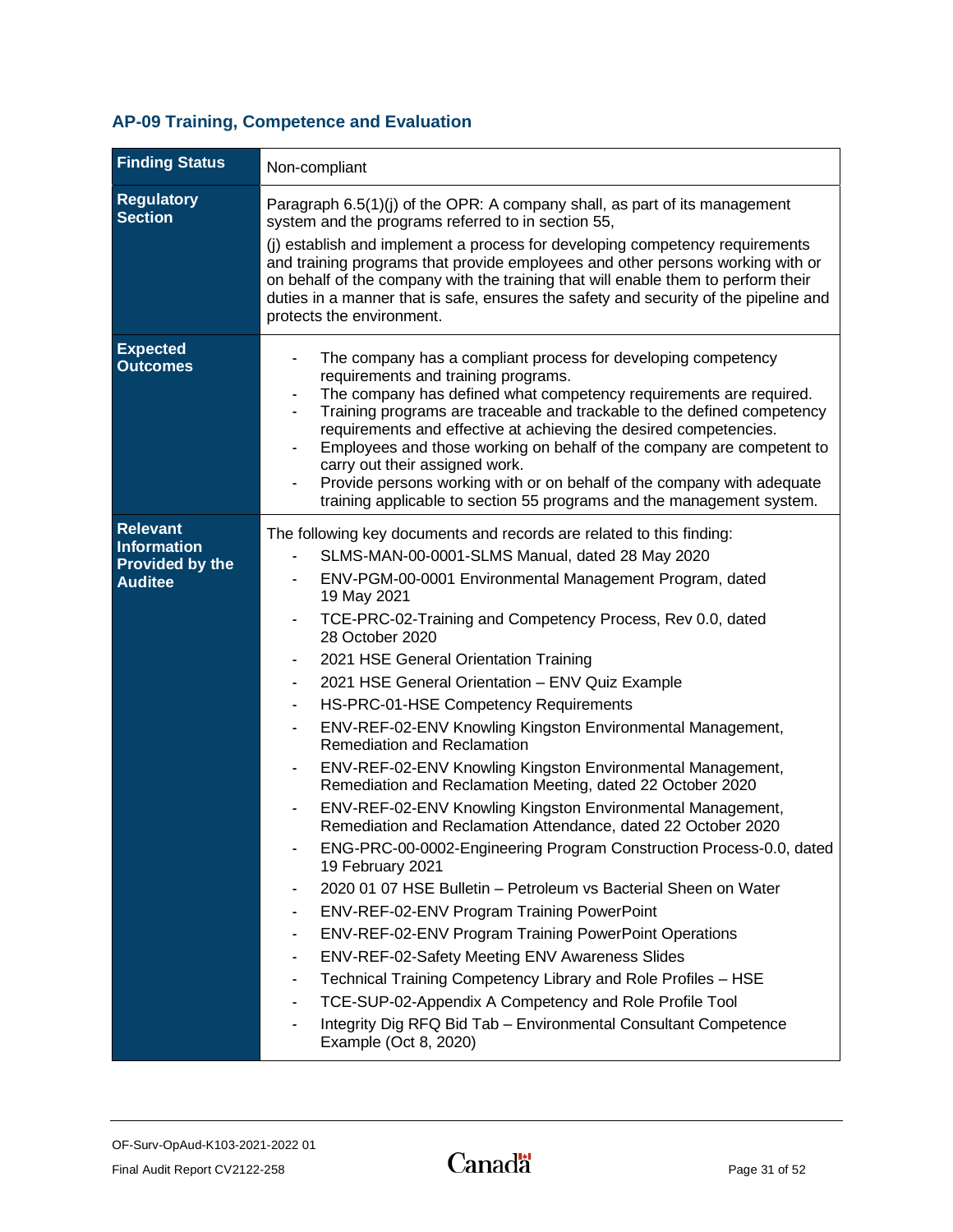| competency and training requirements inside the process documents, aside from<br>knowledge of the process itself. Kingston was found to be non-compliant with the<br>regulatory requirement of paragraph 6.5(1)(j) of the OPR and will have to develop |  |
|--------------------------------------------------------------------------------------------------------------------------------------------------------------------------------------------------------------------------------------------------------|--|
| a corrective and preventive action plan.                                                                                                                                                                                                               |  |
|                                                                                                                                                                                                                                                        |  |

#### **Detailed Assessment**

Kingston provided the auditors with a copy of its *Training and Competency Process* which is its management system-level process.

Within Kingston's SLMS, the various CPP Owners are directed to ensure competency and training requirements are maintained in accordance with the requirements of the OPR.

Kingston's *Health and Safety Management HSE Competency Requirements* document indicates that the HSE Manager is to be trained by HR on the competency development process. Kingston indicated that competency profiles developed by each CPP Owner are to be reviewed by HR for consistency. However, the auditors found that this is not specifically listed as a requirement in the *Training and Competency Process* manual. Kingston provided the auditors with the competency profile for the Senior Environmental Advisor who manages the contaminated site program under the guidance of the HSE Manager.

The auditors found that Kingston uses its hiring practice and job competency profile to ensure it hires the right people with the right skillsets. The competency profile identifies the type of check to be carried out to verify competency and the frequency to conduct it. After an individual is hired, their ongoing competency is evaluated through task observations and performance reviews in accordance with the competency profile to assess if an individual is maintaining their competency.

The auditors found that when Kingston develops training packages, it either does it internally or makes use of contractors with expertise in niche areas. In some situations, Kingston requires a contractor to develop the training content, and in other situations to review it.

Kingston provided the auditors with several documents related to its training, including:

- HSE General Orientation Training (and associated quiz);
- knowing Kingston Environmental Management, Remediation and Reclamation;
- ENV Program Training PowerPoint; and
- Environmental Program Training PowerPoint Operations.

The auditors found that Kingston uses a third-party certification and safety services company to manage the contractor prequalification process, which includes a contractor's safety records, insurance, safety manuals, programs and policies, and their safety training and certifications.

Kingston described how the competency and training process is implemented for contaminatedland activities. Kingston stated that in accordance with the *Health and Safety Program HSE Orientations* document, all workers entering a Kingston field location must complete and be competent in the content provided in the HSE Orientation Training and have successfully completed the associated quiz. In addition, the POMM defines the training requirements for inspectors including mandatory safety training and specialty safety training and knowledge.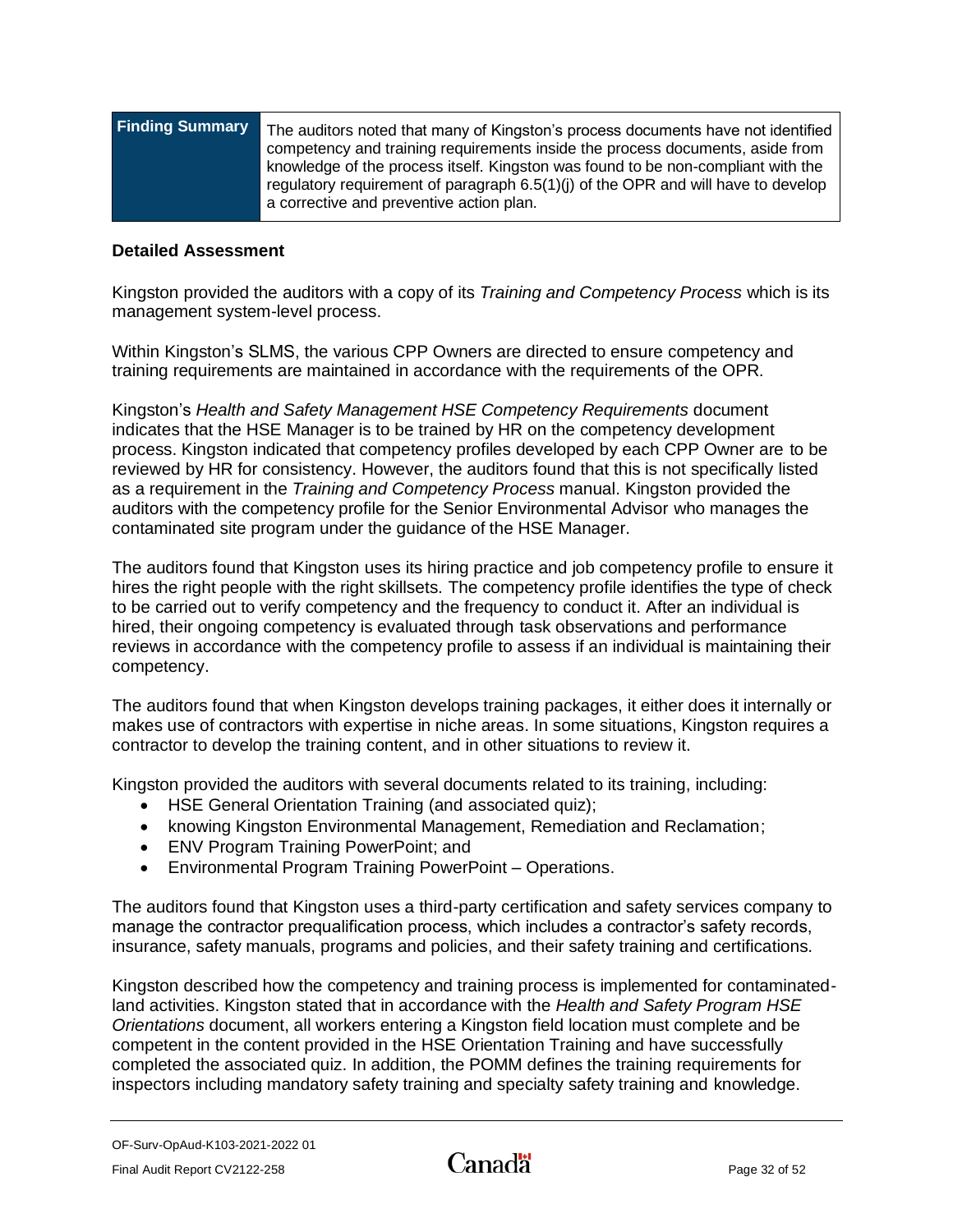The mandatory training includes Environmental awareness training, Safety awareness, H2S Alive, First Aid/CPR, WHMIS, Ground Disturbance, among others. In addition, there are sitespecific training and knowledge requirements listed in the POMM. Kingston also stated that it holds semi-annual meetings with inspectors, the Senior Environmental Advisor and Construction Managers to review any new environmental requirements.

The *Construction Process* manual specifies that for each project, Engineering is to develop the quality standards and specifications including contractor qualifications required to perform the work. Kingston's construction personnel play a key role in verifying that these are met. It is up to the construction coordinators, inspection staff and Engineering to ensure that a contractor is aware of any Kingston-specific training requirements.

Kingston provided the auditors with an excerpt from one of its Request for Quotes (**RFQ**) for Inspection Services. Within the RFQ it defines the training and knowledge that contracted inspectors must have completed to work on a Kingston site. However, the auditors noted a lack of competency requirements for personnel to supervise or inspect work where contamination may be encountered.

The auditors found that the competency and training profile for construction supervisors and inspectors as it relates to the ability to identify and manage contaminated lands were not identified. When a supervisor is managing a project or an integrity dig, it is important that they know what to look for to identify if a site is potentially contaminated and what actions to take if contamination is discovered.

The auditors noted that many of Kingston's process documents have not identified competency and training requirements inside the process documents aside from knowledge of the process itself. As an example, in the Communications Process it is stated that all CPP owners must be trained to implement the process, but it does not indicate what this training is. As for competencies, the only competency identified is knowledge of the Communication Process itself; there is nothing about the ability to prepare internal and external communications to a specific level.

<span id="page-34-0"></span>Kingston was found to be non-compliant with the regulatory requirement paragraph 6.5(1)(j) of the OPR for a company to establish and implement a process to develop competency requirements and training programs and will have to prepare a corrective and preventive action plan.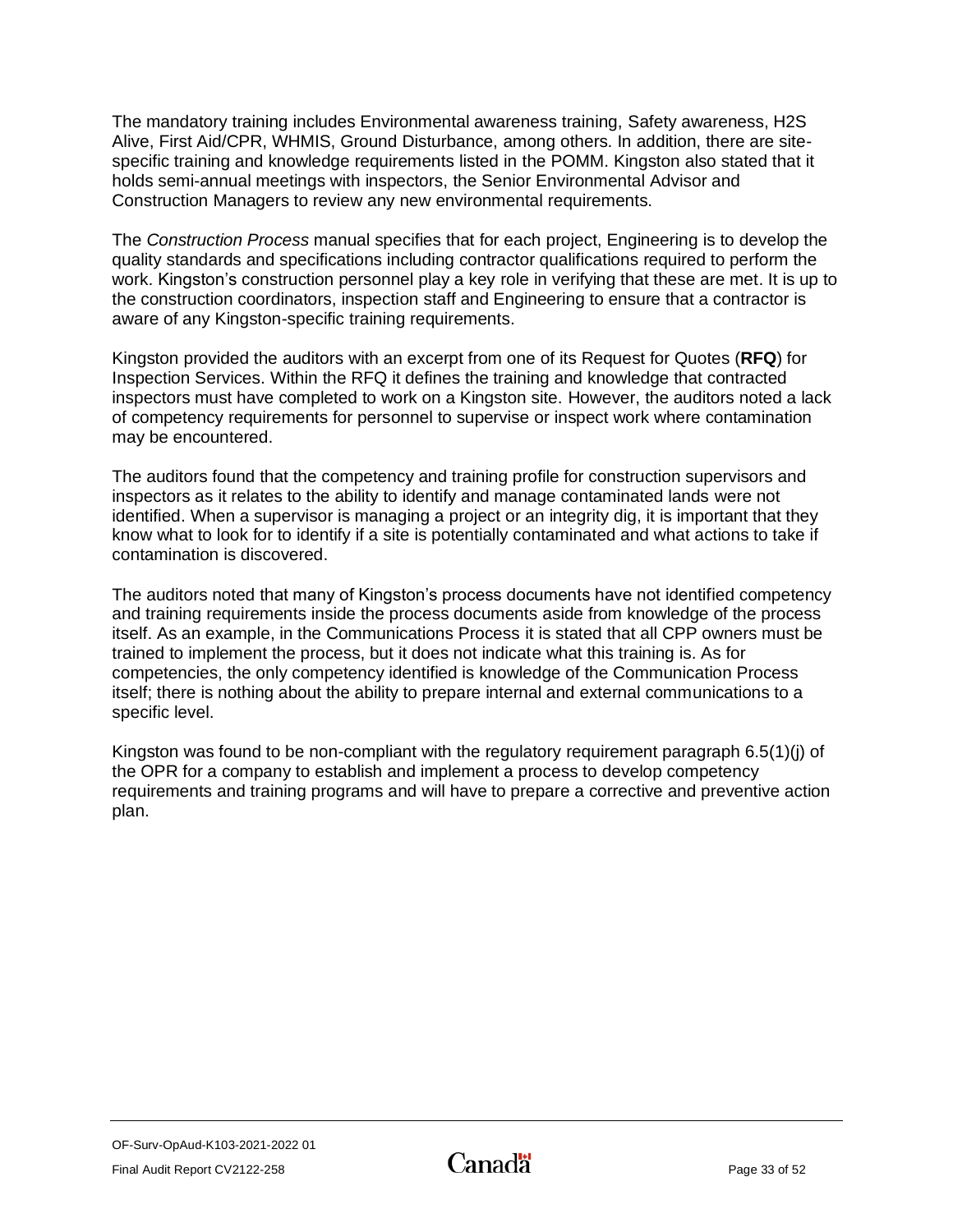### **AP-10 Communication**

| <b>Finding Status</b>                                                             | Non-compliant                                                                                                                                                                                                                                                                                                                                                                                                                                                                                                                                                                                                                                                                                                                                                                                                                                                                                                                                            |
|-----------------------------------------------------------------------------------|----------------------------------------------------------------------------------------------------------------------------------------------------------------------------------------------------------------------------------------------------------------------------------------------------------------------------------------------------------------------------------------------------------------------------------------------------------------------------------------------------------------------------------------------------------------------------------------------------------------------------------------------------------------------------------------------------------------------------------------------------------------------------------------------------------------------------------------------------------------------------------------------------------------------------------------------------------|
| <b>Regulatory</b><br><b>Section</b>                                               | Paragraph 6.5(1)(m) of the OPR: A company shall, as part of its management<br>system and the programs referred to in section 55,<br>(m) establish and implement a process for the internal and external<br>communication of information relating to safety, security and protection of the<br>environment.                                                                                                                                                                                                                                                                                                                                                                                                                                                                                                                                                                                                                                               |
| <b>Expected</b><br><b>Outcomes</b>                                                | The company has a compliant process that is established and<br>implemented.<br>The methods for both internal communication and external communication<br>are defined.<br>The company is communicating internally and externally related to safety,<br>security, and protection of the environment.<br>Internal and external communication is occurring, and it is adequate for the<br>management system and section 55 program implementation.                                                                                                                                                                                                                                                                                                                                                                                                                                                                                                           |
| <b>Relevant</b><br><b>Information</b><br><b>Provided by the</b><br><b>Auditee</b> | The following key documents and records are related to this finding:<br>SLMS-MAN-00-0001-SLMS Manual, dated 28 May 2020<br>ENV-PGM-00-0001 Environmental Management Program, dated<br>19 May 2021<br>COM-PRC-09-0001-Communication Process, dated 29 July 2020<br>MOC-FCD-00-006 Comms MSE Process MOC 71<br>Communications Process Rollout, 5 March 2011 (Meeting Invite)<br>Communications Process - Interactive Learning for CPP Implementation,<br>delivered 5 March 2021<br>Communications Process Rollout 11 March 2021 (Meeting Invite)<br>COM-PRC-09-0001-Planning Table20200819<br>Hazard and Risk Communication Schedule-0.0, dated 15 January 2021                                                                                                                                                                                                                                                                                            |
| <b>Finding Summary</b>                                                            | The auditors found that Kingston did not demonstrate that it has established and<br>implemented a Communication Process that provides guidance on the internal<br>and external communications relating to protection of the environment that meets<br>the requirements of the OPR. The process directs the CPP Owners to create a<br>process for the internal and external communication of information to applicable<br>stakeholders but does not provide any guidance on "how" to do it. In turn, the<br>various environmental process documents all refer back to the Communication<br>Process for guidance on "how" to communicate. In addition, competencies and<br>training requirements related to the Communication Process were not provided.<br>Therefore, Kingston is found to be in non-compliance with the regulatory<br>requirement of paragraph 6.5(1)(m) of the OPR and will have to develop a<br>corrective and preventive action plan. |

### **Detailed Assessment**

The SLMS requires CPP Owners to establish and implement a process for the internal and external communication of information relating to safety, security and protection of the environment.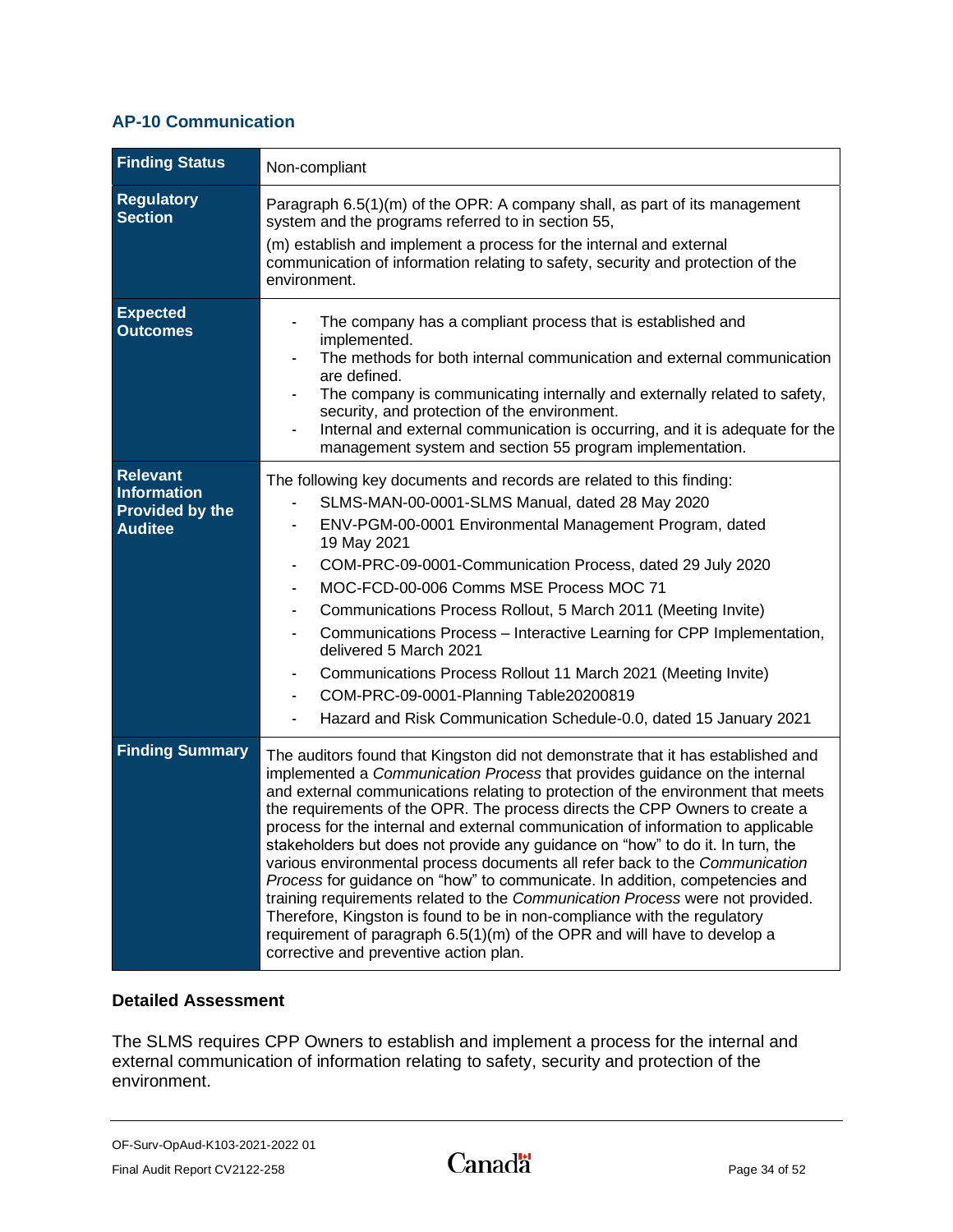Kingston provided the auditors with a copy of its corporate *Communications Process* manual which describes Kingston's expectations for conducting internal and external communications related to CPPs.

The Training and Competency Requirements section indicates that "All Core Protection Program owners must be trained to implement the Process. There are no additional competency requirements to use this process." The auditors noted that the training required to implement the process was not listed.

The procedural steps required to be followed by the CPP Owners for internal and external communications include:

- determine the need for internal and/or external communications;
- identify the audience:
- identify what is to be communicated;
- identify the method:
- develop the communications materials; and
- execute the communications.

The auditors note that the procedural steps listed above identify "what" is to be done but provide limited guidance on "how". Also, within the process steps, no evidence was found of a procedural step to conduct quality assurance of the documents generated by the CPP Owners to ensure there is a certain level of consistency.

Kingston provided a copy of the *Communications Planning and Tracking Table* which goes through the various lifecycle stages of the pipeline and provides guidance on:

- lifecycle stage;
- audience;
- topic;
- communication method;
- communication materials;
- frequency;
- responsible CPP Owner; and
- additional details, as needed.

Kingston provided the auditors with a variety of its environmental process and procedural documents as evidence that it follows its own Communication Process. The auditors noted that each of the documents provided by Kingston refer to the *Communication Process* for the procedural steps on how to prepare internal and external communication materials.

The auditors note the following issues of concern with Kingston's *Communication Process*:

• the process directs the CPP Owners to create a process for the internal and external communication of information to applicable stakeholders but does not provide any guidance on "how" to do it. In turn, the various environmental process documents all refer back to the *Communication Process* for guidance on "how" to communicate. As a result, the actual guidance on "how" to communicate appears to be missing.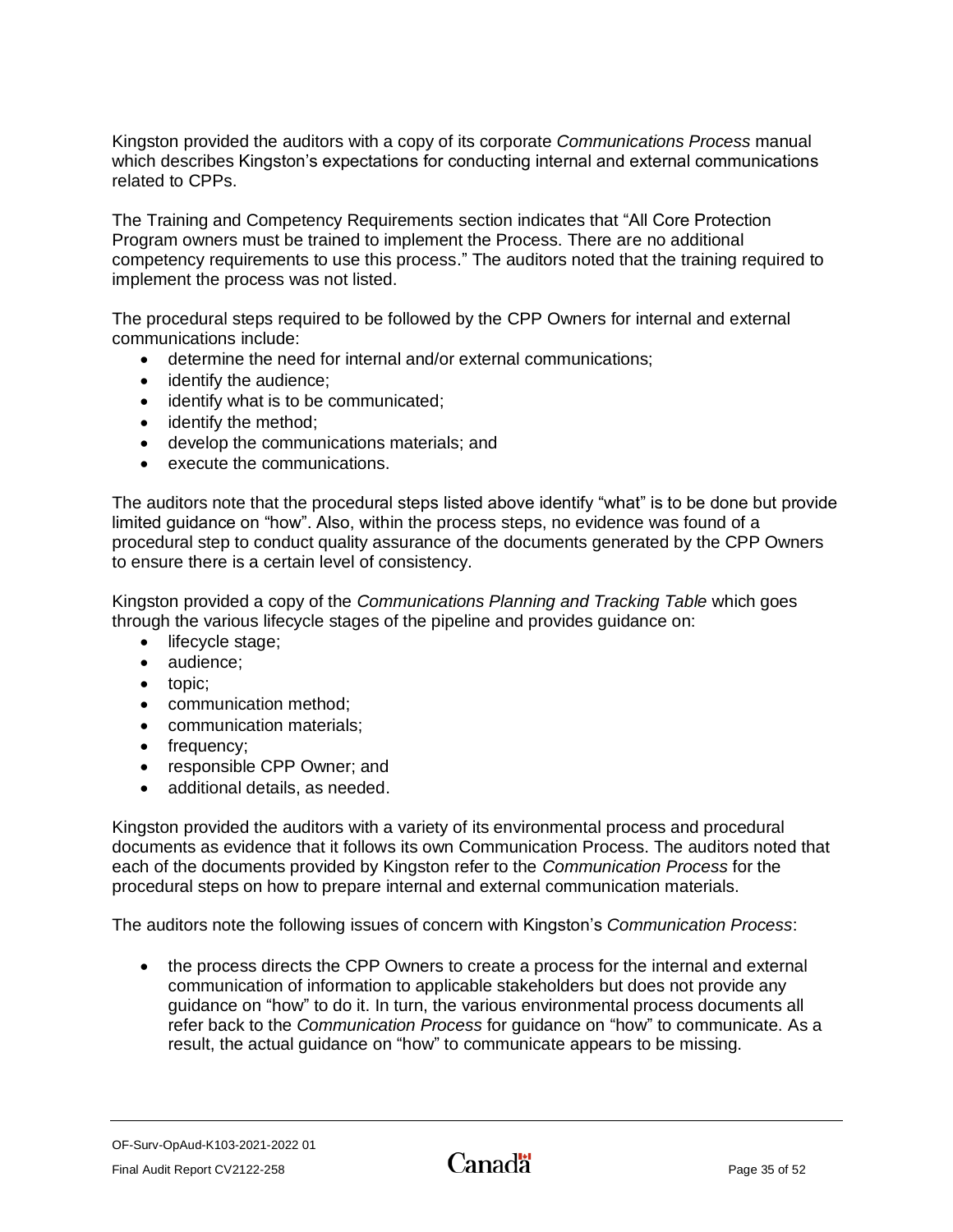- competencies and training requirements related to the *Communication Process* were not provided. If the various CPP Owners are to develop communications documents, it is important that a standard level of competency is identified.
- if CPP Owners are to decide on their own the "what" and "how" to communicate internally and externally, it is important to provide a measure of quality assurance to verify that a consistent standard is being achieved. Quality assurance was not discussed in the process document.

<span id="page-37-0"></span>In summary, the auditors found that Kingston did not demonstrate that it has established and implemented a *Communication Process* that provides guidance on the internal and external communications relating to protection of the environment that meets the requirements of paragraph 6.5(1)(m) of the OPR. Kingston will have to develop a corrective and preventive action plan.

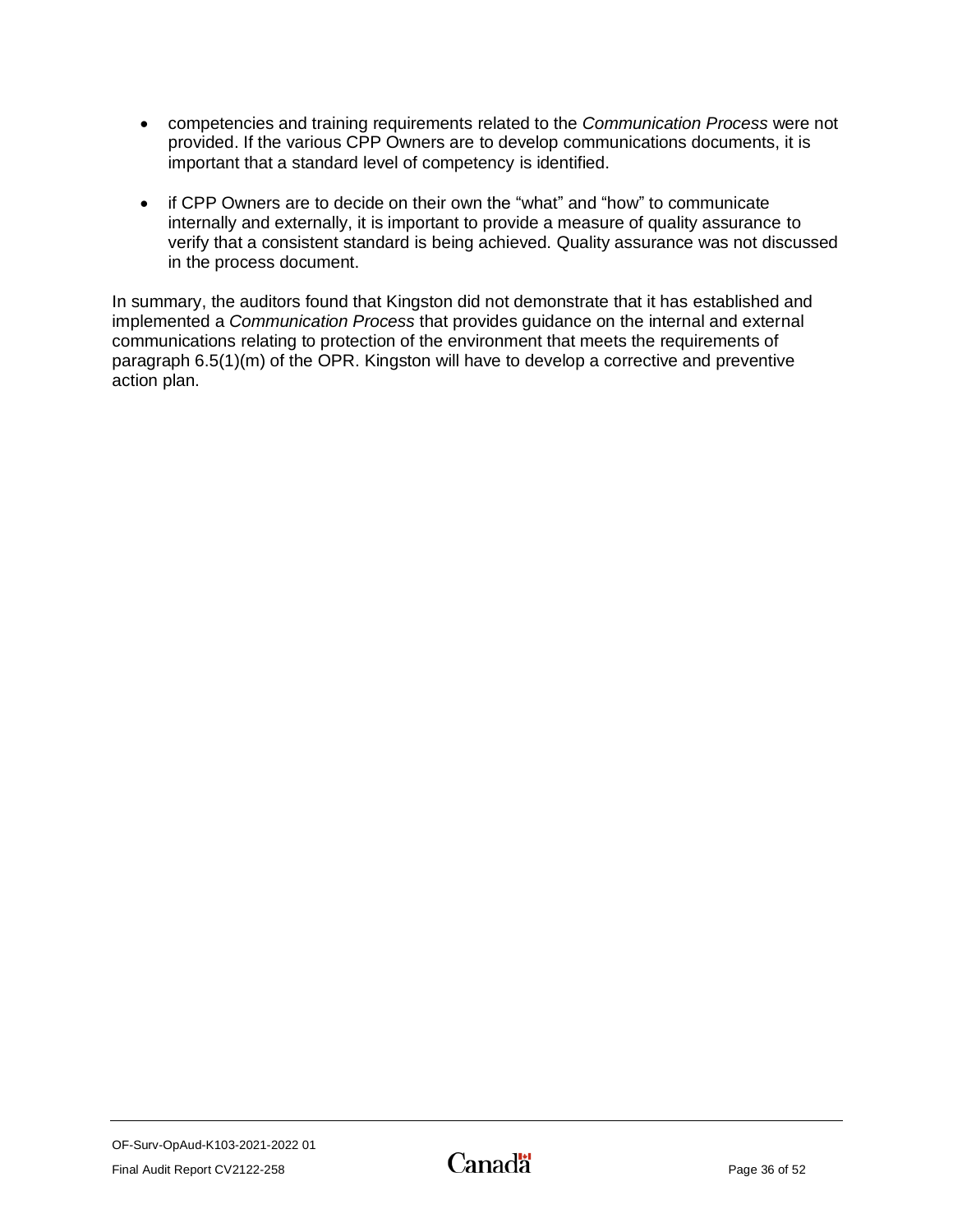## **AP-11 Operational Control**

| <b>Finding Status</b>                                                      | Non-compliant                                                                                                                                                                                                                                                                                                                                                                                                                                                                                                                                                                                                                                                                                                                                                                                                                                                                                                                                                                      |
|----------------------------------------------------------------------------|------------------------------------------------------------------------------------------------------------------------------------------------------------------------------------------------------------------------------------------------------------------------------------------------------------------------------------------------------------------------------------------------------------------------------------------------------------------------------------------------------------------------------------------------------------------------------------------------------------------------------------------------------------------------------------------------------------------------------------------------------------------------------------------------------------------------------------------------------------------------------------------------------------------------------------------------------------------------------------|
| <b>Regulatory</b><br><b>Section</b>                                        | Paragraph 6.5(1)(q) of the OPR: A company shall, as part of its management<br>system and the programs referred to in section 55,<br>(q) establish and implement a process for coordinating and controlling the<br>operational activities of employees and other people working with or on behalf of<br>the company so that each person is aware of the activities of others and has the<br>information that will enable them to perform their duties in a manner that is safe,<br>ensures the safety and security of the pipeline and protects the environment.                                                                                                                                                                                                                                                                                                                                                                                                                    |
| <b>Expected</b><br><b>Outcomes</b>                                         | The company has a compliant process that is established and<br>implemented.<br>The methods for coordinating and controlling operational activities are<br>defined.<br>Employees and other people working with or on behalf of the company are<br>aware of the activities of others.<br>Employee's operational activities are planned, coordinated, controlled, and<br>managed.<br>People working for or on behalf of the company:<br>are pre-qualified for their assigned duties to ensure safety, the<br>$\circ$<br>security of the pipeline and to protect the environment;<br>are assigned work plans that have been reviewed by the company<br>$\circ$<br>and are assessed for the interoperation with the work to be<br>performed by other people working on behalf of the company; and<br>have adequate oversight performed by company representatives<br>O<br>for their assigned tasks to ensure safety, security of the pipeline<br>and the protection of the environment. |
| <b>Relevant</b><br>Information<br><b>Provided by the</b><br><b>Auditee</b> | The following key documents and records are related to this finding:<br>SLMS-MAN-00-0001-SLMS Manual, dated 28 May 2020<br>ENV-PGM-00-0001 Environmental Management Program, dated<br>19 May 2021<br>RSK-PRC-03-0003-Coordinating and Controlling Work Process, dated<br>8 February 2021<br>OM-PRA-00-0001-Integrated Operations Planning-0.0, dated 4 May 2021<br>ENV-MAN-03-0001-Environmental Guidelines for Construction-3.0, dated<br>31 March 2021<br>MOC-FCD-00-006 - CCW Admin MOC 98<br>$\overline{\phantom{a}}$<br>CCW Process Rollout Feb 24 2021 v3 MOC 98<br>HS-MAN-13-0001 Health and Safety Program Construction Safety<br>Manual-2.1, dated 5 February 2021<br>QAM-PRC-05-0003-Supervision of Work Process-1.0, dated<br>28 January 2021.<br>ENG-PRC-00-0002-Engineering Program Construction Process-0.0, dated<br>19 February 2021.                                                                                                                              |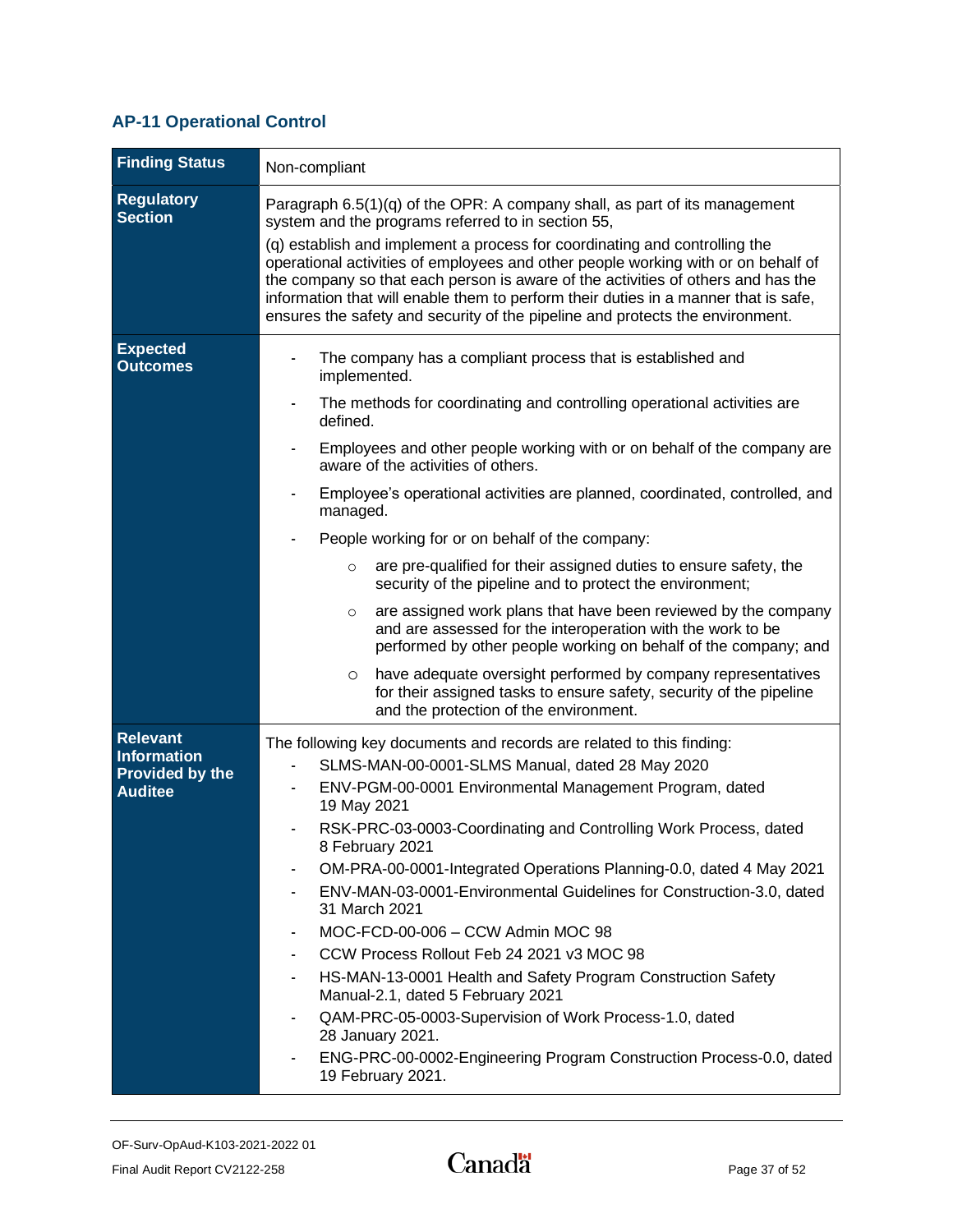| <b>Finding Summary</b> | The auditors found that Kingston's Integrated Operational Planning Process has<br>been established but not yet fully implemented. The CER considers a process to<br>be implemented once it can be demonstrated as having been in use for a<br>minimum of three months. Therefore, Kingston was found to be non-compliant with |
|------------------------|-------------------------------------------------------------------------------------------------------------------------------------------------------------------------------------------------------------------------------------------------------------------------------------------------------------------------------|
|                        | the regulatory requirement to establish and implement a process that meets the<br>requirements of paragraph $6.5(1)(q)$ of the OPR and will have to develop a<br>corrective and preventive action plan.                                                                                                                       |

#### **Detailed Assessment**

Kingston's *Environmental Management Program* refers to the *Coordinating and Controlling Work (***CCW***) process.* According to the CCW process, its main objectives are safety, improved operational efficiency, and regulatory compliance. The CCW process indicates that it was developed as part of Kingston's risk management framework to ensure that employees and other personnel doing work on company sites or facilities are aware of the impact of their activities on others. According to the document, the CCW process was designed as a point of integration with other SLMS processes such as *Risk Management, Risk Controls, Training and Competency, Contractor Selection, Integrated Operations Planning, Contingency Planning,* and *Supervision of Work*, among others.

The CCW process provides roles and responsibilities for the implementation of the process. The CPP Owners are to ensure that the processes they develop aligns with the *SLMS Risk Management, Risk Control Process* and the CCW process. The CCP Owners are also responsible for ensuring the appropriate resources are available. The CPP Owner is responsible for assigning an individual to ensure that the coordination and controls associated with operational activities are planned and scheduled according to the CCW process.

The CCW process describes the steps, including inputs, from all CPPs to develop controls. It then moves on to the operational planning stage where integrated operational planning is to take place and other processes are to be initiated. These other processes include *Control Room Management, Competency and Training, Contractor Selection, Communications,* and *Contingency Planning.* Finally, it moves to the execution stage, where *Health and Safety Management, Environmental Protection, Construction Safety,* and the *Supervision of Work Process* among others come into play.

Kingston provided the auditors with a copy of its *Integrated Operations Planning* (**IOP***) process* which is a critical component of Kingston's SLMS. The IOP process describes how work planning is to be conducted at Kingston to ensure that hazards are proactively identified, and controls are developed to mitigate operational risk. The IOP process establishes responsibilities for planning work that supports the coordinating and controlling of operational activities to ensure facilities are maintained and operated safely. It is also part of the Operations and Maintenance Management system and provides support to the CCW process.

Kingston advised the auditors that its IOP process had a planned roll-out to Operations date of June 2021, however it was completed in May 2021. Kingston would then undertake the process of ensuring it is being properly implemented and aligned with the *CCW* process*.* During interviews, Kingston stated that prior to the creation of the IOP process integrated operations had been conducted for years through activity, but the creation of the IOP document formalized it. The auditors found that the new IOP process was communicated to employees through the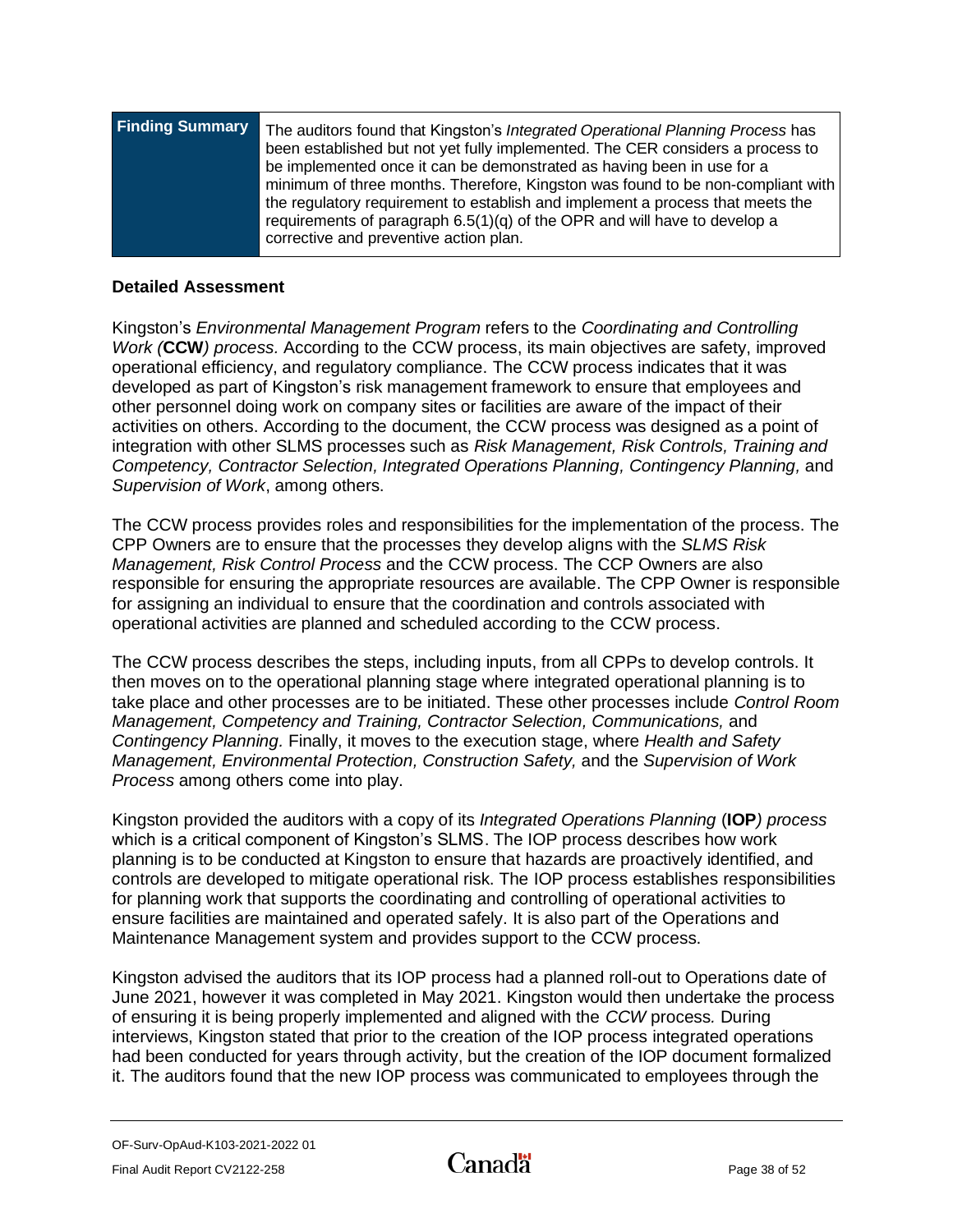MOC Process. In approximately three to six months, CCP Owners will have to verify that it is being properly carried out.

The auditors requested additional evidence to demonstrate how Kingston coordinates worker planning. In response, Kingston provided the CER with its *Engineering Program Construction Process* manual, its *Construction Safety Manual* and its *Supervision of Work Process*.

The *Construction Safety Manual* provides a framework for construction activities, and is designed to ensure that safety, environment, and quality hazards are identified, and risks mitigated. It consists of two distinct phases, planning, and execution. The document describes the roles, responsibilities, competency and training requirements for each phase, the associated controls, and the required documentation needed to demonstrate conformance to Kingston's standards and regulatory requirements. The document includes process steps and a process map.

The *Supervision of Work Process* is specifically directed to anyone in a position of authority to direct or engage others to complete tasks or deliverables on behalf of the company. This includes managers, supervisors, executives, and coordinators. It is a management system level document, which is meant to guide CPP Owners in the development of procedural documents to supervise work specific to their area of responsibility. As such, the HSE Department Manager and the Senior Environmental Advisor are responsible for ensuring that inspectors and supervisors are competent and trained to carry out their duties. The process provides the steps related to the supervision of work so that employees and other persons conducting work on behalf of the company can show they are competent, trained and supervised to ensure the safety and security of people, the pipeline, facilities, and the environment.

<span id="page-40-0"></span>Kingston was able to demonstrate to the auditors that it has established its *IOP Process* but could not demonstrate that the process has been utilized for a minimum of three months. The CER considers a process to be implemented when it can be demonstrated that it has been in use for a minimum of three months. Therefore, Kingston is found to be non-compliant with the regulatory requirement to establish and implement a process that meets the requirements of paragraph  $6.5(1)(q)$  of the OPR. Kingston will have to develop a corrective action plan.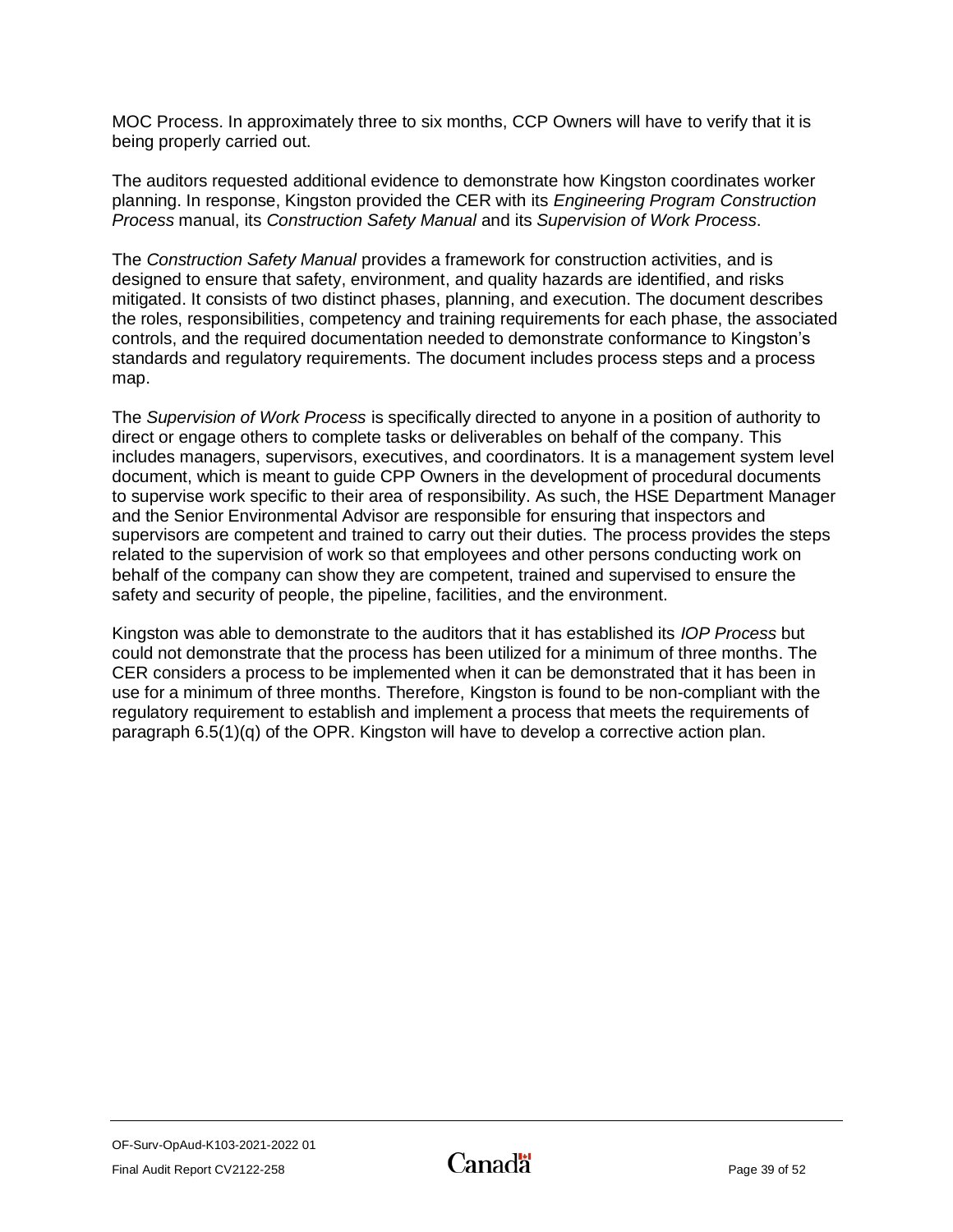## **AP-12 Internal Reporting of Hazards, Potential Hazards, Incidents and Near-misses**

| <b>Finding Status</b>                                                             | No issues identified                                                                                                                                                                                                                                                                                                                                                                                                                                                                                                                                                                                                                                                                                                                                                                                                                                                                                                                                                         |
|-----------------------------------------------------------------------------------|------------------------------------------------------------------------------------------------------------------------------------------------------------------------------------------------------------------------------------------------------------------------------------------------------------------------------------------------------------------------------------------------------------------------------------------------------------------------------------------------------------------------------------------------------------------------------------------------------------------------------------------------------------------------------------------------------------------------------------------------------------------------------------------------------------------------------------------------------------------------------------------------------------------------------------------------------------------------------|
| <b>Regulatory</b><br><b>Section</b>                                               | Paragraph 6.5(1)(r) of the OPR: A company shall, as part of its management<br>system and the programs referred to in section 55,<br>(r) establish and implement a process for the internal reporting of hazards,<br>potential hazards, incidents and near misses and for taking corrective and<br>preventive actions, including the steps to manage imminent hazards.                                                                                                                                                                                                                                                                                                                                                                                                                                                                                                                                                                                                        |
| <b>Expected</b><br><b>Outcomes</b>                                                | The company has a compliant process that is established and<br>implemented.<br>The company has defined its methods for internal reporting of hazards,<br>potential hazards, incidents, and near-misses.<br>Hazards and potential hazards are being reported as required by the<br>company's process.<br>Incidents and near-misses are being reported as required by the<br>company's process.<br>The company has defined how it will manage imminent hazards.<br>The company is performing incident and near-miss investigations.<br>The company's investigation methodologies are consistent and<br>$\blacksquare$<br>appropriate for the scope and scale of the actual and potential<br>consequences of the incidents or near misses to be investigated.<br>The company has defined the methods for taking corrective and<br>preventive actions.<br>The company can demonstrate through records that all corrective and<br>preventative actions can be tracked to closure. |
| <b>Relevant</b><br><b>Information</b><br><b>Provided by the</b><br><b>Auditee</b> | The following key documents and records are related to this finding:<br>SLMS-MAN-00-0001-SLMS Manual, dated 28 May 2020<br>HS-PRC-06-0001-Incident Mamagement-3.0, dated 30 September 2020<br>$\overline{\phantom{a}}$<br>ENV-PRC-03-0004-Contaminated Soil Identification, Temporary Storage<br>and Disposal Process-1.0, dated 19 May 2021<br>EMP-PCD-06-0005-Emergency Procedures Manual-3.2, dated<br>15 March 2021<br>MOC-FCD-00-0006-MOC 74 Revised Incident Management Process is<br>$\overline{\phantom{a}}$<br>SLMS-0.0, dated 24 September 2020<br>Email MOC #74 - Revised Incident Management Process in SLMS<br>HS-COM-09-HSE Alert Incident Management Process-0.0, dated<br>30 September 2020                                                                                                                                                                                                                                                                  |
| <b>Finding Summary</b>                                                            | The auditors found no issues of concern with Kingston's established and<br>implemented process for incident reporting, incident management, incident<br>investigation and follow-up.                                                                                                                                                                                                                                                                                                                                                                                                                                                                                                                                                                                                                                                                                                                                                                                         |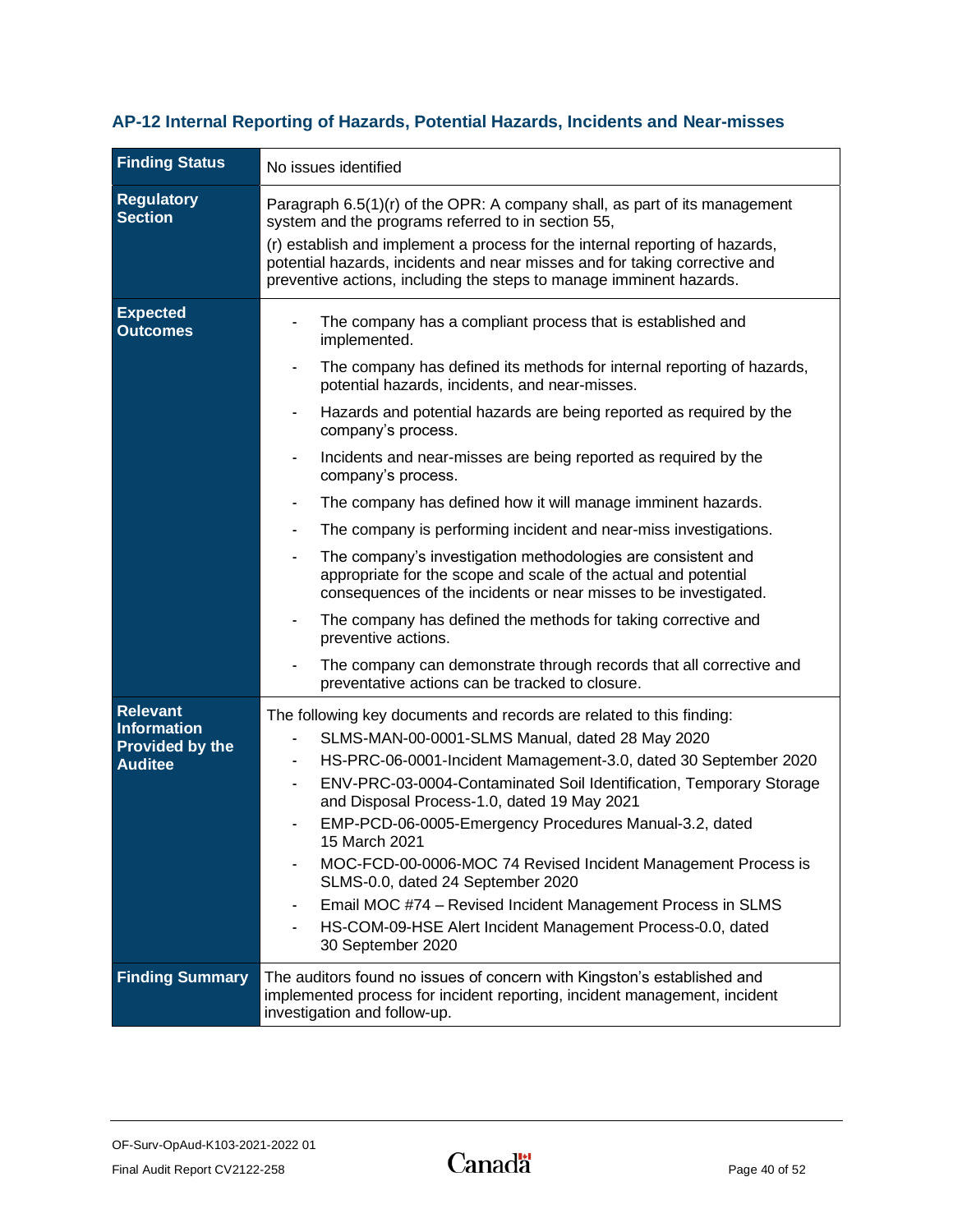## **Detailed Assessment**

Kingston's SLMS addresses the requirement for Kingston and the various CPP Owners to have a process to deal with incident response and incident management.

The SLMS states that the incident management process developed by CPP Owners is to:

- establish and implement a process for the internal reporting of hazards, potential hazards, incidents and near misses and for taking corrective and preventive actions, including the steps to manage imminent hazards;
- establish and implement a process for reporting, collection, evaluation, and trending of data related to hazards, incidents and near misses, including the communication of any actions and findings; and
- establish and implement a process to learn from the incidents and events that includes incident analysis findings for consideration in decision making related to hazard identification, risk management and risk control.

The *Incident Management Process* is utilized for environmental incidents such as:

- releases;
- cultural or historic resource impacts;
- wildlife impacts;
- fires and explosions;
- adverse environmental effects; and
- non-compliances.

The Health and Safety team is accountable for the SLMS *Incident Management Process*, including:

- classification based on risk level:
- internal and external notification;
- investigative techniques and requirements;
- development and tracking of closure of corrective actions; and
- ensuring there is effective leadership.

The auditors noted that the *Incident Management Process* includes incident:

- notification;
- reporting;
- classification;
- investigation;
- training and communication;
- closure through corrective action or preventive action plan(s); and
- verification and assurance of completion.

The *Incident Management Process* has a comprehensive list of roles and responsibilities for all aspects of the incident reporting and incident management process, such that all positions within Kingston are aware of their accountabilities within the process.

Within the *Incident Management Process*, the process steps are provided for:

- incident reporting;
- immediate response;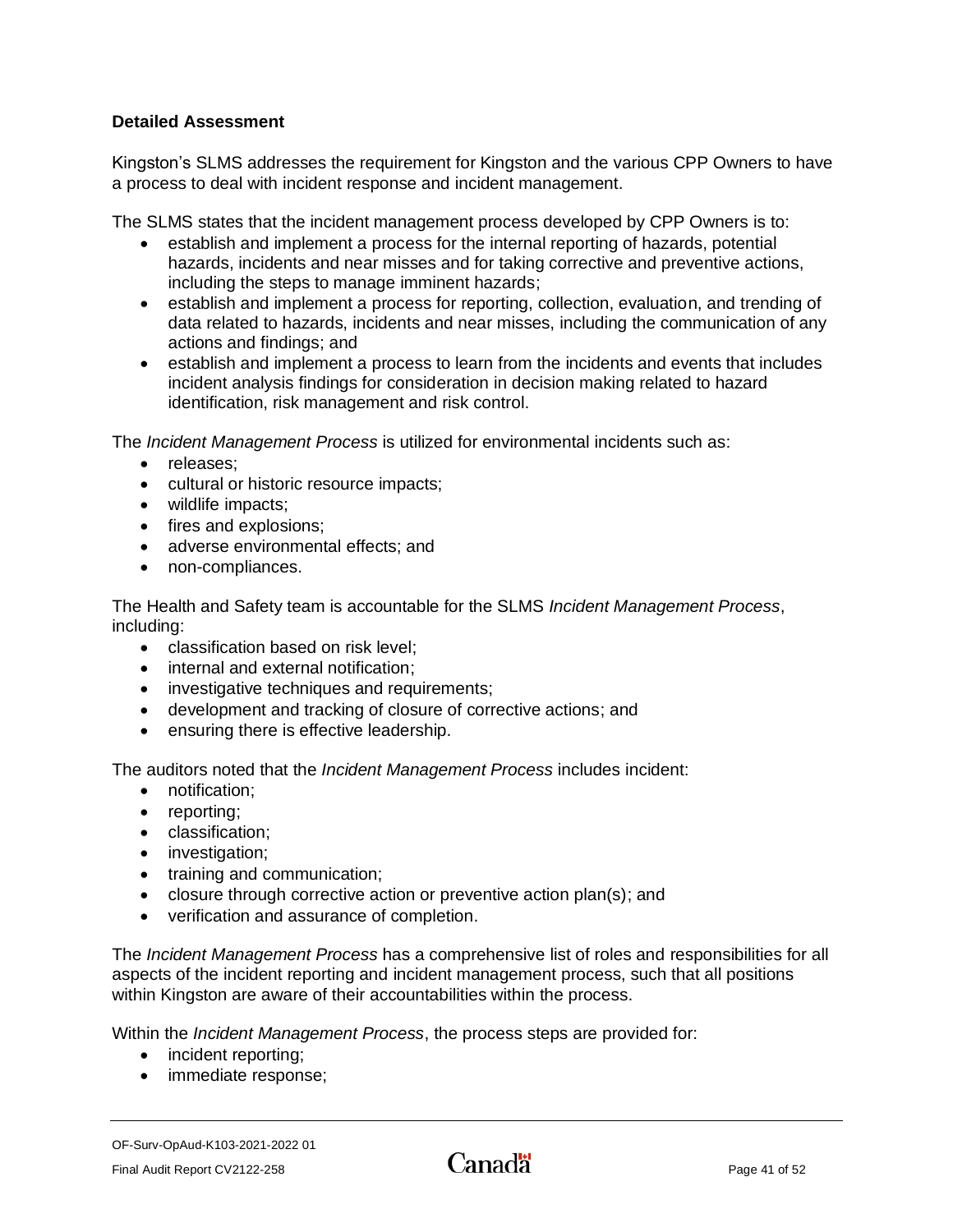- incident classification and response;
- incident investigation;
- corrective and preventive actions;
- verification and assurance; and
- records management.

The auditors found that incident data is reviewed and analyzed monthly to look for trends. The incident data is discussed during HSE quarterly meetings. Kingston provided an example where an increase in third-party hydraulic releases during trucker off-loading procedures at its terminals resulted in Kingston investigating and taking corrective actions in the form of increased trucker inspections, a face-to-face meeting with company owners, and changes to equipment and procedures which resulted in a decrease in the number of incidents.

The process for incident reporting is followed by Kingston's employees, contractors and third parties working on behalf of Kingston. To that end, all of Kingston office staff, contractors and field staff are provided with training on the incident reporting process.

Kingston provided the auditors with various other documents that link to the incident response procedure. One example is its *Contaminated Soil Identification, Temporary Storage and Disposal Process.* This document explains how Kingston is to manage contaminated soil as it is encountered, and states that it is intended to comply with the *CER Remediation Process Guide*. The document lists the various roles and responsibilities and the process steps to be followed, including incident reporting when historical contamination is encountered.

The *Contaminated Soil Identification, Temporary Storage and Disposal Process* defines how to manage the identification of contamination and report it through the incident management process. Kingston was requested to clarify how the process links to the *Contaminated Site Prioritization Procedure*. Kingston stated that its *Contaminated Soil Identification, Temporary Storage and Disposal Process* describes the notification steps to follow when historical contamination is found, including a link to the *Incident Management Process.*

Kingston also provided the auditors with a copy of its *Emergency Procedures Manual* which provides a process map of the steps to be taken when an incident occurs. If the incident is classified as an emergency, the process map directs Kingston staff to follow the *Emergency Response Process.* If the incident is deemed to be a non-emergency, it specifies that the *Incident Management Process* is to be followed.

Kingston provided evidence of the process in use by providing an incident notification of a release of a small amount of crude oil at one of its stations and the actions taken.

In summary, the auditors found no issues of concern with Kingston's established and implemented process for incident reporting, incident management, incident investigation and follow-up.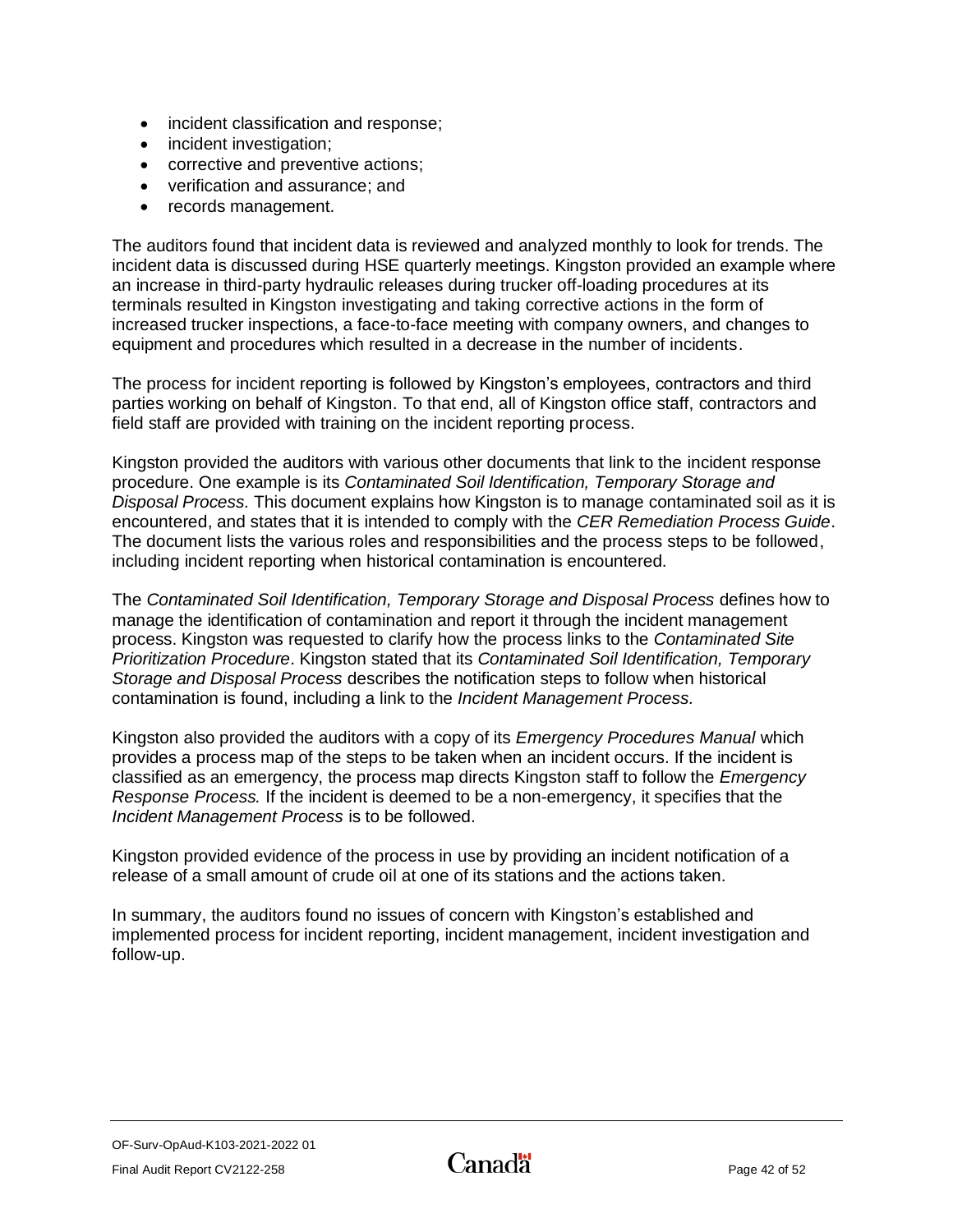## <span id="page-44-0"></span>**AP-13 Checking and Corrective Actions**

| <b>Finding Status</b>               | No issues identified                                                                                                                                                                                                                                                                       |
|-------------------------------------|--------------------------------------------------------------------------------------------------------------------------------------------------------------------------------------------------------------------------------------------------------------------------------------------|
| <b>Regulatory</b><br><b>Section</b> | Paragraph 6.5(1)(u) of the OPR: A company shall, as part of its management<br>system and the programs referred to in section 55,                                                                                                                                                           |
|                                     | (u) establish and implement a process for inspecting and monitoring the<br>company's activities and facilities to evaluate the adequacy and effectiveness of<br>the programs referred to in section 55 and for taking corrective and preventive<br>actions of deficiencies are identified. |
| <b>Expected</b><br><b>Outcomes</b>  | The company has a compliant process that is established and<br>implemented.                                                                                                                                                                                                                |
|                                     | The company has developed methods for inspecting and monitoring their<br>activities and facilities.                                                                                                                                                                                        |
|                                     | The company has developed methods to evaluate the adequacy and<br>effectiveness of the programs referred to in section 55.                                                                                                                                                                 |
|                                     | The company has developed methods for taking corrective and preventive<br>actions when deficiencies are identified.                                                                                                                                                                        |
|                                     | The company is completing inspections and monitoring activities as per<br>the company's process.                                                                                                                                                                                           |
|                                     | The company retains records of inspections, monitoring activities, and<br>corrective and preventive actions implemented by the company.                                                                                                                                                    |

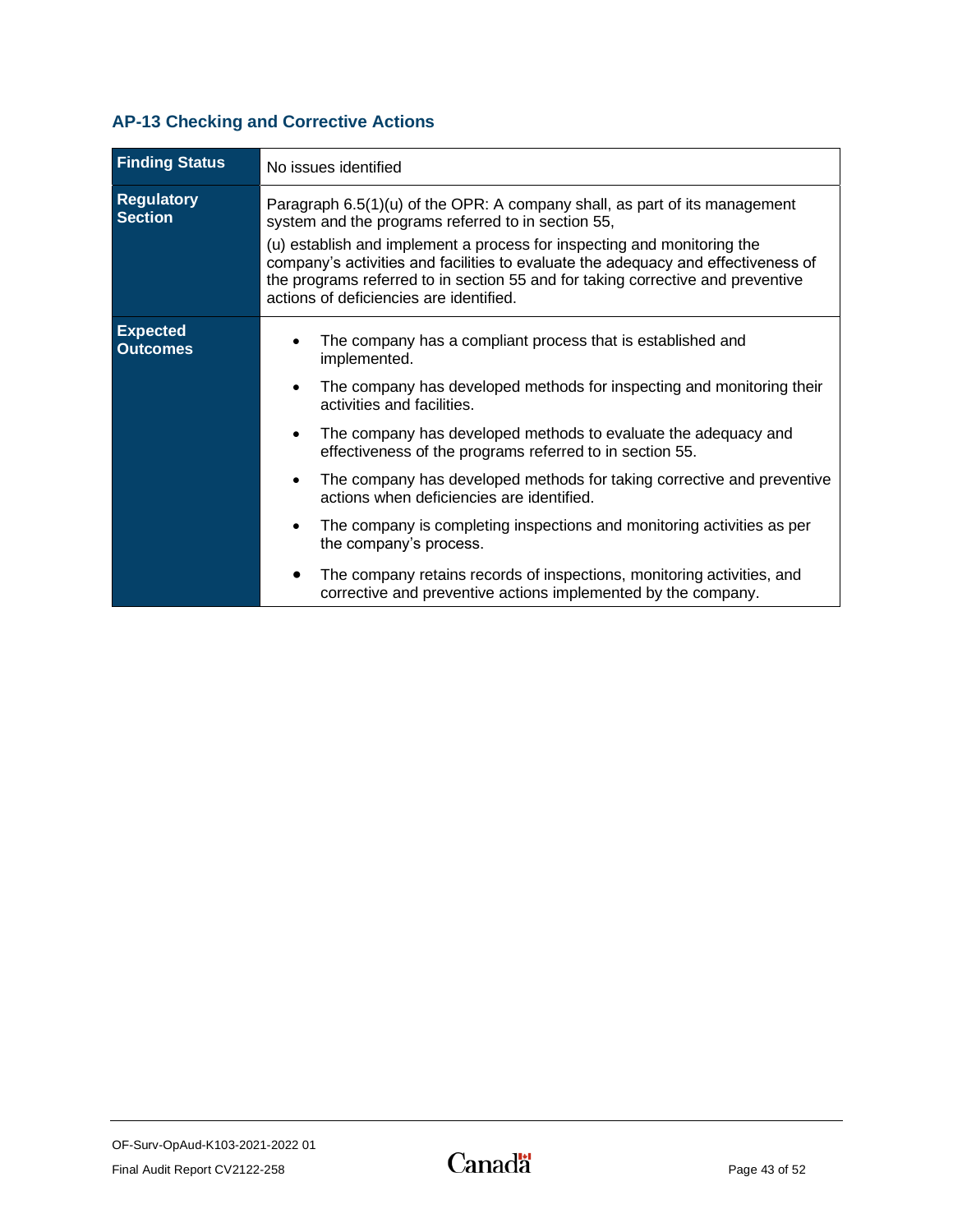| <b>Relevant</b><br><b>Information</b><br>Provided by the<br><b>Auditee</b> | The following key documents and records are related to this finding:<br>SLMS-MAN-00-0001-SLMS Manual, dated 28 May 2020<br>ENV-PGM-00-0001 Environmental Management Program, dated<br>19 May 2021<br>QAM-PRC-05-0006-SLMS Evaluation Process, dated 28 January 2021<br>QAM-PRC-05-0002-Annual Management Review Rev 0.0, dated<br>27 October 2020<br>2021 Annual Management Review (AMR) Report, dated 19 May 2021<br>QAM-PRC-05-0005-Inspections and Monitoring Process, dated<br>28 January 2021<br>ENV-PRC-05-0001-Environmental Facility Inspection Process<br>ENV-PRC-05-0001-Environmental Facility Inspection Checklist<br>ENV-PRC-05-0001-Environmental Project Inspection Process<br>$\blacksquare$<br>ENV-PRC-05-0001-Environmental Project Inspection Checklist<br>ENV-PCD-03-0004-Westspur Facility Groundwater Monitoring Procedure<br>ENV-RPT-05-Steelman Environmental Facility Inspection Report, dated<br>14 September 2020<br>RIM-AUD-05-ZZZZ-ENV Critical RIM Compliance Audit 0.0, dated |
|----------------------------------------------------------------------------|--------------------------------------------------------------------------------------------------------------------------------------------------------------------------------------------------------------------------------------------------------------------------------------------------------------------------------------------------------------------------------------------------------------------------------------------------------------------------------------------------------------------------------------------------------------------------------------------------------------------------------------------------------------------------------------------------------------------------------------------------------------------------------------------------------------------------------------------------------------------------------------------------------------------------------------------------------------------------------------------------------------|
|                                                                            | Kingston Audit Report - Environmental Management, dated 19 May 2021<br>QAM-PRC-05-0004-CAPA Process Rev 0.1, dated 1 December 2020<br><b>CAPA Site Screenshot</b><br>CAPA Site ENV Program Screenshot<br>CAPA Status, dated May 2021<br>ENV-SUP-05-Environmental Project Inspection 7-4-5-4 W2M Line Repair,<br>dated 19 November 2020<br>ENV-RPT-03-Westspur Facility Groundwater Monitoring and Sampling<br>Report-2020                                                                                                                                                                                                                                                                                                                                                                                                                                                                                                                                                                                    |
|                                                                            | Inspections and Monitoring January 2021                                                                                                                                                                                                                                                                                                                                                                                                                                                                                                                                                                                                                                                                                                                                                                                                                                                                                                                                                                      |
| <b>Finding Summary</b>                                                     | The auditors found no issues of concern with Kingston's established and<br>implemented process for conducting audits of its ENV program. Along with Health,<br>Safety and Environmental inspections of its facilities and projects and for taking<br>corrective and preventive actions when deficiencies are found.                                                                                                                                                                                                                                                                                                                                                                                                                                                                                                                                                                                                                                                                                          |

## **Detailed Assessment**

Kingston's SLMS addresses the requirement for Kingston and the various CPP Owners to have a process to deal with quality assurance. The SLMS states that the quality assurance process is to include the:

- establishment and implementation of a process for inspecting and monitoring the company's activities and facilities to evaluate the adequacy and effectiveness of the programs referred to in section 55 of the OPR and for taking corrective and preventive actions if deficiencies are identified;
- establishment and implementation of a process for evaluating the adequacy and effectiveness of the company's management system;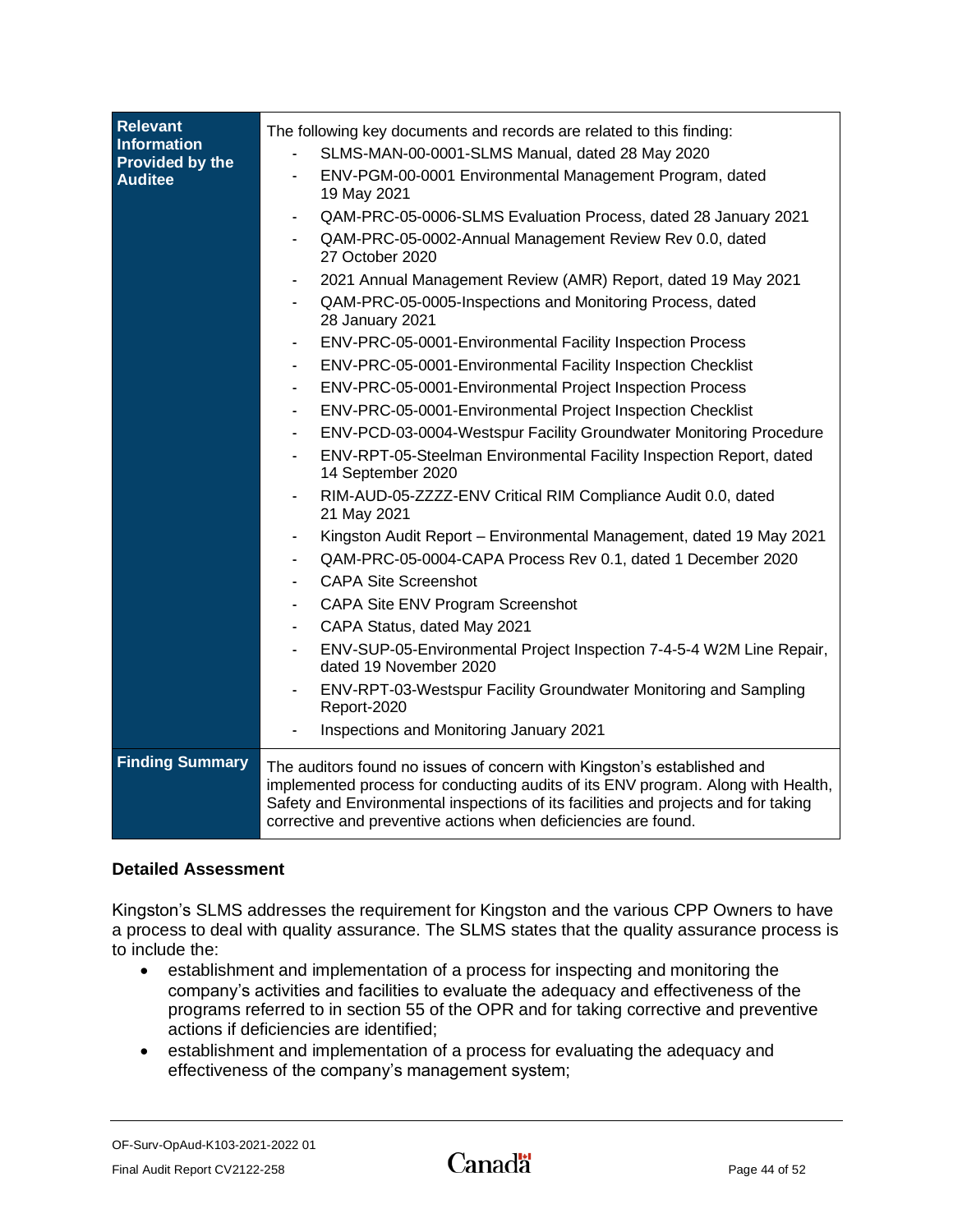- establishment and implementation of a quality assurance program for the management system and for each program referred to in section 55 of the OPR, including a process for conducting audits in accordance with section 53 of the OPR and for taking corrective and preventive actions if deficiencies are identified; and
- establishment and implementation of a process for conducting an annual management review of the management system and each program referred to in section 55 of the OPR and for ensuring continual improvement in meeting the company's obligations under section 6 of the OPR.

Kingston's *SLMS Evaluation Process*, which is a sub-element of Kingston's *Quality Assurance Program,* provides guidance and direction on assessing and evaluating its SLMS and CPPs' performance to identify gaps or opportunities for improvement. The process describes the various roles and responsibilities including those of the CPP Owners. This includes the development of programs to meet the requirements of the SLMS, verify compliance through quality assurance measures, and identify any non-compliances and opportunities to improve. The results are provided to the Quality Assurance Specialist and are part of the *Annual Management Review Process*. The process discusses the company's success is achieving goals, objectives, and targets through an assessment of performance measures and any corrective actions.

The *SLMS Evaluation Process* directs CPP Owners on the various types of activities to conduct to verify performance, including:

- audits:
- supervision of work;
- inspections and monitoring;
- corrective and preventive actions;
- data trending and analysis; and
- annual management review.

The *SLMS Evaluation Process* provides CPP Owners the processes to identify the need for and create corrective and preventive actions through audits, inspections, monitoring activities, assessments and turn them into manageable plans. The CAPAs are to close out any identified gaps.

Kingston's *Corrective and Preventive Action (***CAPA***) process* provides roles and responsibilities and the procedural steps to:

- identify an issue;
- evaluate the risk;
- investigate the root cause;
- develop a resolution plan;
- implement the resolution plan;
- monitor effectiveness:
- communication; and
- documents and records.

At the program level, the auditors noted that Kingston's *Environmental Management Program* directs environmental staff on the audit and assurance activities to be carried out to monitor the adequacy and effectiveness of its ENV Program, including:

• regularly reviewing ENV Program documents;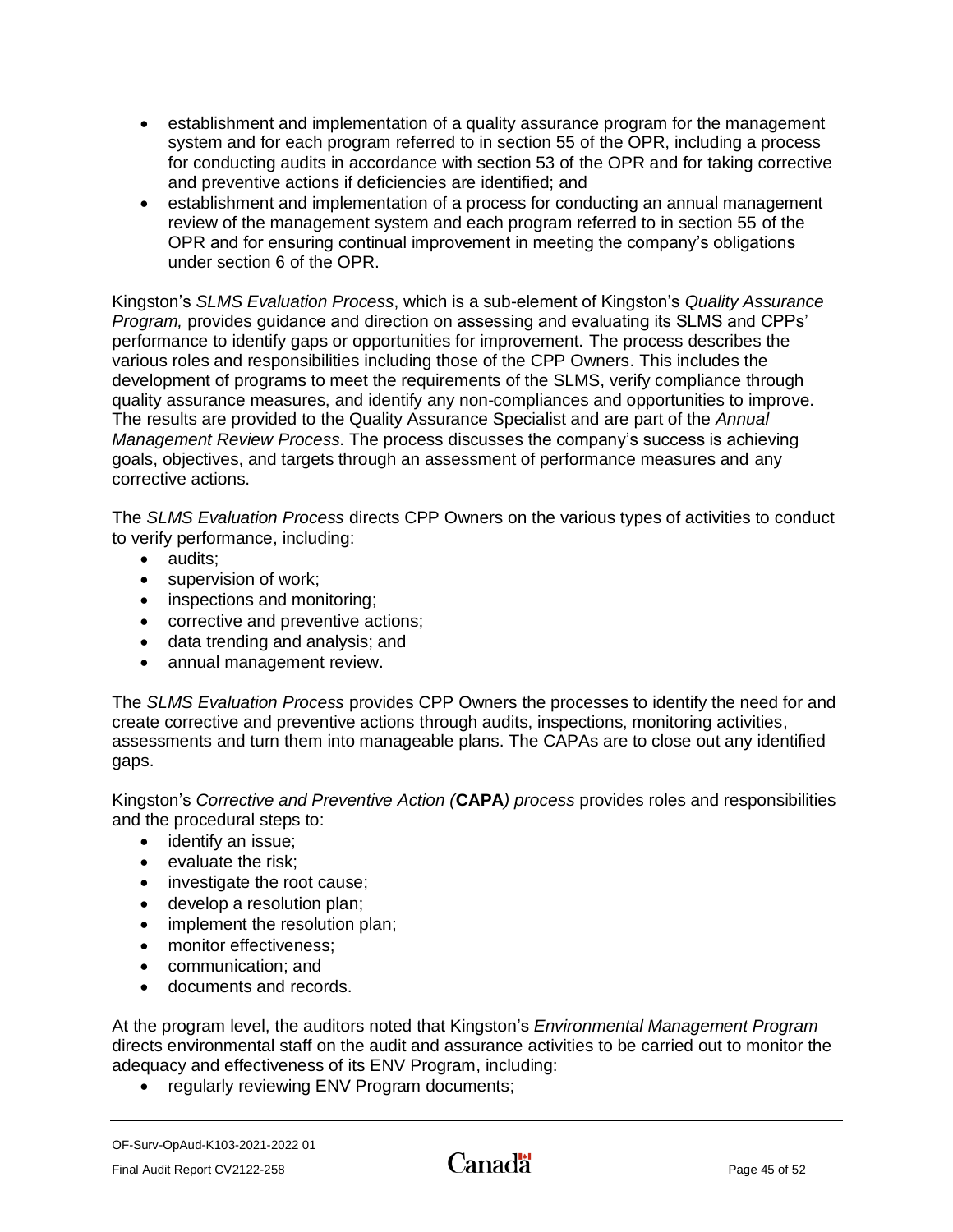- conducting environmental facility and project inspections;
- participate in quality assurance program-led internal audits;
- participate in the SLMS *Annual Management Review* process; and
- develop, implement, and follow through with environment related corrective and preventive actions.

Kingston provided the auditors with a copy of its *Inspection and Monitoring Process* which indicates that Kingston conducts a wide range of operations, health, safety, security, leak detection, environmental, right-of-way, and pipeline integrity inspections, monitoring activities and audits across all areas of its business. Through these activities Kingston indicated that it can identify and address issues, failures, or non-conformances that require corrective and preventive action plans. It directs Kingston staff to use its CAPA process document to ensure corrective or preventive actions resulting from inspections and monitoring activities are effectively identified, recorded, and actioned according to company requirements.

Kingston provided the auditors with copies of its facility and project inspection process documents, inspection checklists, and its groundwater monitoring procedure. These inspections are reviewed by the immediate supervisor. The auditors identified that if corrective actions can be taken immediately by personnel, they are and no further action is taken. However, if deficiencies cannot be rectified immediately and will require corrective actions that will require a maintenance activity, they are entered into Kingston's maintenance database. They are also discussed at the next HSE Meeting. Kingston provided the auditors with a spreadsheet showing the status of its ENV Program corrective and preventive actions.

The auditors found that the HSE Program Owner conducts inspections of Kingston facilities and projects on a regular basis. Normally these inspections are conducted by office staff twice per month. These are in addition to the regular inspections of facilities, contaminated sites and projects conducted by the Senior Environmental Advisor.

Kingston provided further information on how it identifies the need for inspections and monitoring of sites with potential contamination and those sites with historical contamination. The need to conduct inspections and their frequency are entered into the ELTS and reviewed on a semi-annual basis which details the actions to be taken by whom and when. Kingston indicated that aside from inspection frequencies listed in its ELTS, the need to complete inspections and monitor contaminated sites can also come from stakeholders, such as the regulator, landowners, and 3<sup>rd</sup> party environmental consultants depending on their concerns or recommendations.

Kingston stated that it brings in environmental consultants to develop work plans for individual contaminated site inspection and monitoring activities. The scope of work is then agreed upon between Kingston and the consultant.

In summary, the auditors had no issues of concern with Kingston's established and implemented process for conducting audits of its ENV program and health, safety and environmental inspections of its facilities and projects and for taking corrective and preventive actions when deficiencies are found.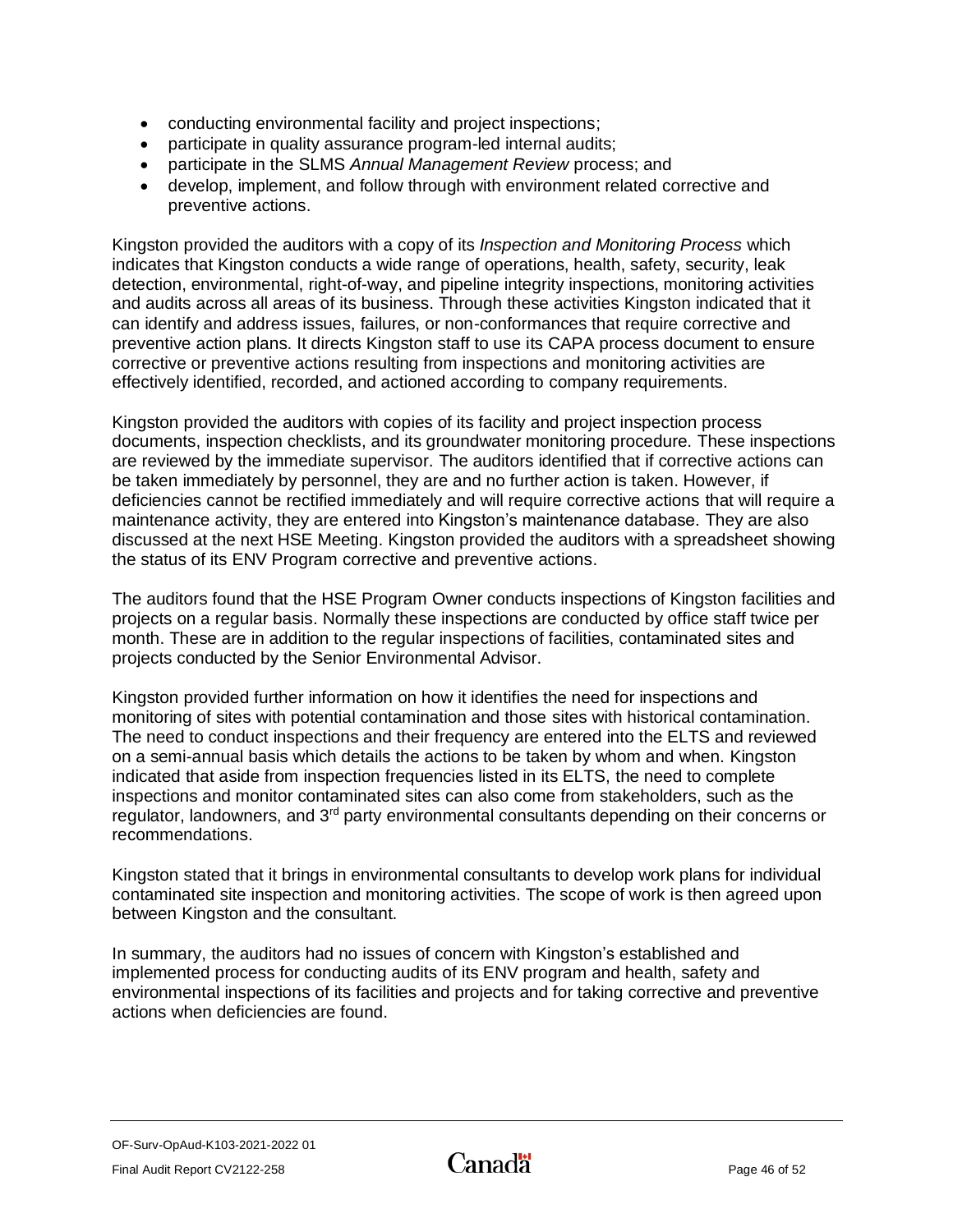## <span id="page-48-0"></span>**AP-14 Conducting Annual Management Review**

| <b>Finding Status</b>                                                             | No issues identified                                                                                                                                                                                                                                                                                                                                                                                                                                                                                                                                                                                                                                                                                                                                                                                                                 |
|-----------------------------------------------------------------------------------|--------------------------------------------------------------------------------------------------------------------------------------------------------------------------------------------------------------------------------------------------------------------------------------------------------------------------------------------------------------------------------------------------------------------------------------------------------------------------------------------------------------------------------------------------------------------------------------------------------------------------------------------------------------------------------------------------------------------------------------------------------------------------------------------------------------------------------------|
| <b>Regulatory</b><br><b>Section</b>                                               | Paragraph $6.5(1)(x)$ of the OPR: A company shall, as part of its management<br>system and the programs referred to in section 55,<br>(x) establish and implement a process for conducting an annual management<br>review of the management system and each program referred to in section 55 and<br>for ensuring continual improvement in meeting the company's obligations under<br>these Regulations.                                                                                                                                                                                                                                                                                                                                                                                                                             |
| <b>Expected</b><br><b>Outcomes</b>                                                | The company has a compliant process that is established and<br>implemented.<br>The company's methods for conducting the management review are<br>defined.<br>The company has defined methods for reviewing the management system<br>and each section 55 program.<br>The company has maintained records to demonstrate the achievement of<br>meeting obligations under these Regulations is continually improved;<br>The company has identified, developed, and implemented corrective<br>action as part of its continual improvement.                                                                                                                                                                                                                                                                                                |
| <b>Relevant</b><br><b>Information</b><br><b>Provided by the</b><br><b>Auditee</b> | The following key documents and records are related to this finding:<br>SLMS-MAN-00-0001-SLMS Manual, dated 28 May 2020<br>ENV-PGM-00-0001 Environmental Management Program, dated<br>19 May 2021<br>QAM-PRC-05-0006-SLMS Evaluation Process, dated 28 January 2021<br>$\blacksquare$<br>QAM-PRC-05-0002-Annual Management Review Rev 0.0, dated<br>27 October 2020<br>Annual Management Review (AMR) - CPP Update Request - SPP, HSP,<br>ENV, EMP email 21 January 2021<br>2021 AMR Updates - CPPs ENV Component<br>2021 Annual Management Review (AMR) Report, dated 19 May 2021<br>$\overline{\phantom{a}}$<br>Pre-Read Material - 2021 Annual Management Review (AMR) - SLMS<br>and CPPs email, dated 12 April 2021<br>QAM-MTG-05-0002 2021 AMR Agenda, dated 20 April 2021<br>QAM-MTG-05-0001 2021 AMR MTG, dated 20 April 2021 |
| <b>Finding Summary</b>                                                            | The auditors found no issues of concern with Kingston's established and<br>implemented process for conducting an annual management review. The auditors<br>also had no issues of concern with Kingston's 2021 Management Review of its<br>management system.                                                                                                                                                                                                                                                                                                                                                                                                                                                                                                                                                                         |

### **Detailed Assessment**

Kingston's SLMS section on continuous improvement has the following requirements:

• establish and implement a process for setting objectives and targets to achieve the goals that have been established;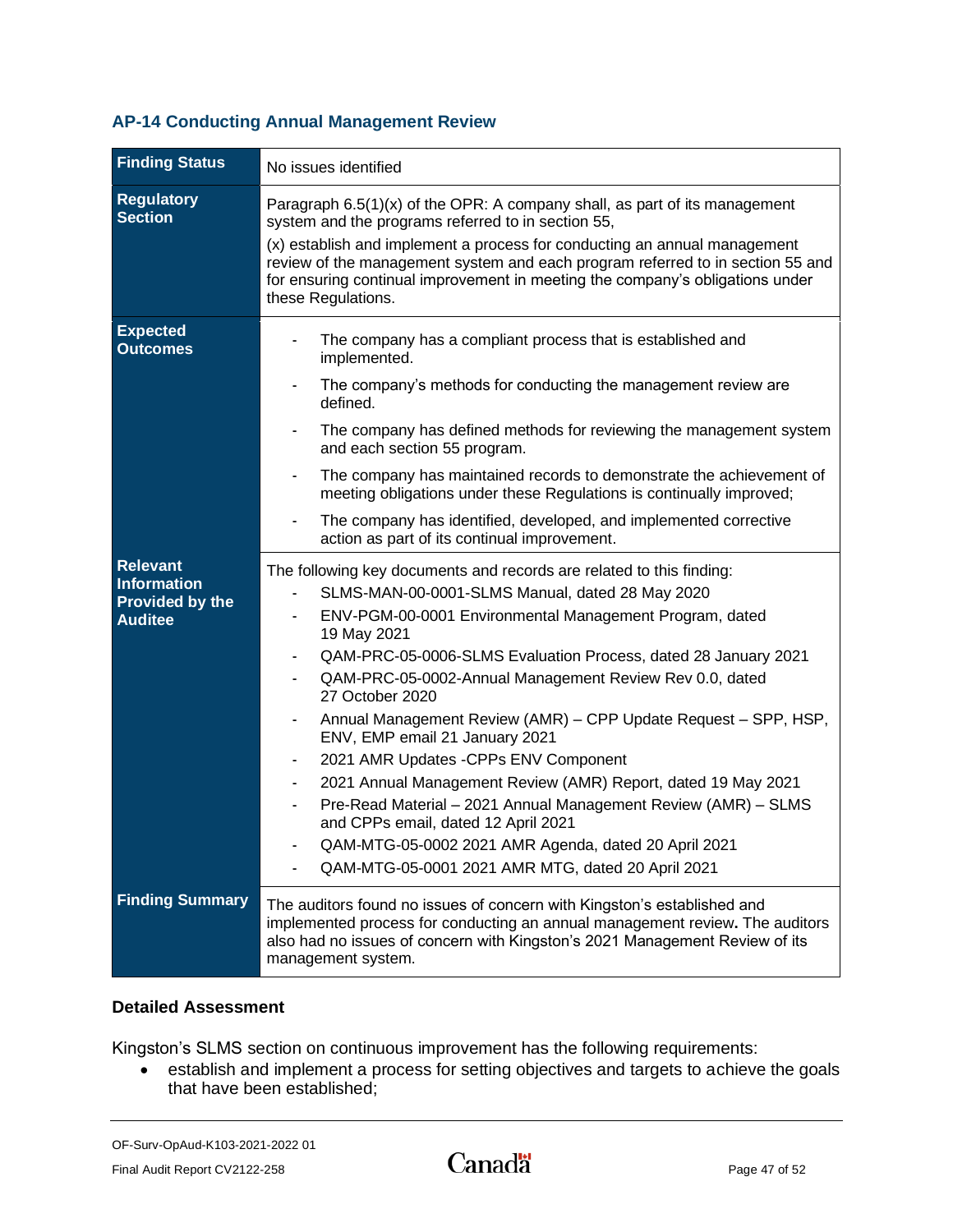- establish and implement a process for the annual review of its objectives and targets;
- develop and implement performance measures for assessing the success in achieving its goals, objectives and targets; and
- establish and implement a process for monitoring, measuring, and documenting the company's performance in meeting its obligations under section 6 of the OPR.

The *Environmental Management Program* manual is responsible for quality assurance for the ENV Program. The activities as part of quality assurance include:

- regularly reviewing ENV Program documents;
- conducting environmental facility and project inspections;
- participating in quality assurance program-led internal audits;
- participating in the SLMS Annual Management Review process; and
- developing, implementing, and following through with environment related corrective and preventive actions.

Kingston provided the auditors with a copy of its *Annual Management Review Process* which defines the requirements for Kingston staff to conduct an annual management review of its SLMS and associated CPPs to ensure continual improvement. The process also directs that one of the outputs of the process is to be an annual report and lists what must go into the report. The process provides:

- the roles and responsibilities;
- training and competency requirements; and
- a description of the process steps to gather data and conduct the annual management review.

The auditors found that the *Annual Management Review Process* starts in January to evaluate the previous year's goals, objectives and targets. It also assesses how well the company fared in achieving its goals objectives and targets through an assessment of its performance measures. A document is developed which is then reviewed by the Regulatory Team and Senior Management Committees. Once it is deemed suitable, it is presented to the President and CEO for approval.

Kingston provided evidence that it started its *2021 Annual Management Review Process* with a request from the SLMS Quality Assurance Specialist to the HSE Manager. This started the collection of performance data from the 2020 operating year and to prepare for the 2021 operating year. The HSE Manager was provided with specific instructions and a data collection template for use. The auditors found that the same procedure was employed for all the other CPP Owners.

Kingston provided the auditors with evidence that the data collection template was populated with program priorities which had been identified at the previous year's management review. It identified any connections to other corrective and preventive actions revealed through audits or gap analysis activities.

Using input from Regulatory, the Board of Directors and CPP Owners, senior management sets goals, objectives, and targets for the coming year. These get passed down to the Budgetary Planning group to assess financial resourcing. Once approved, the CPP Owners confirm the goals, objectives and targets for the coming year and develop appropriate performance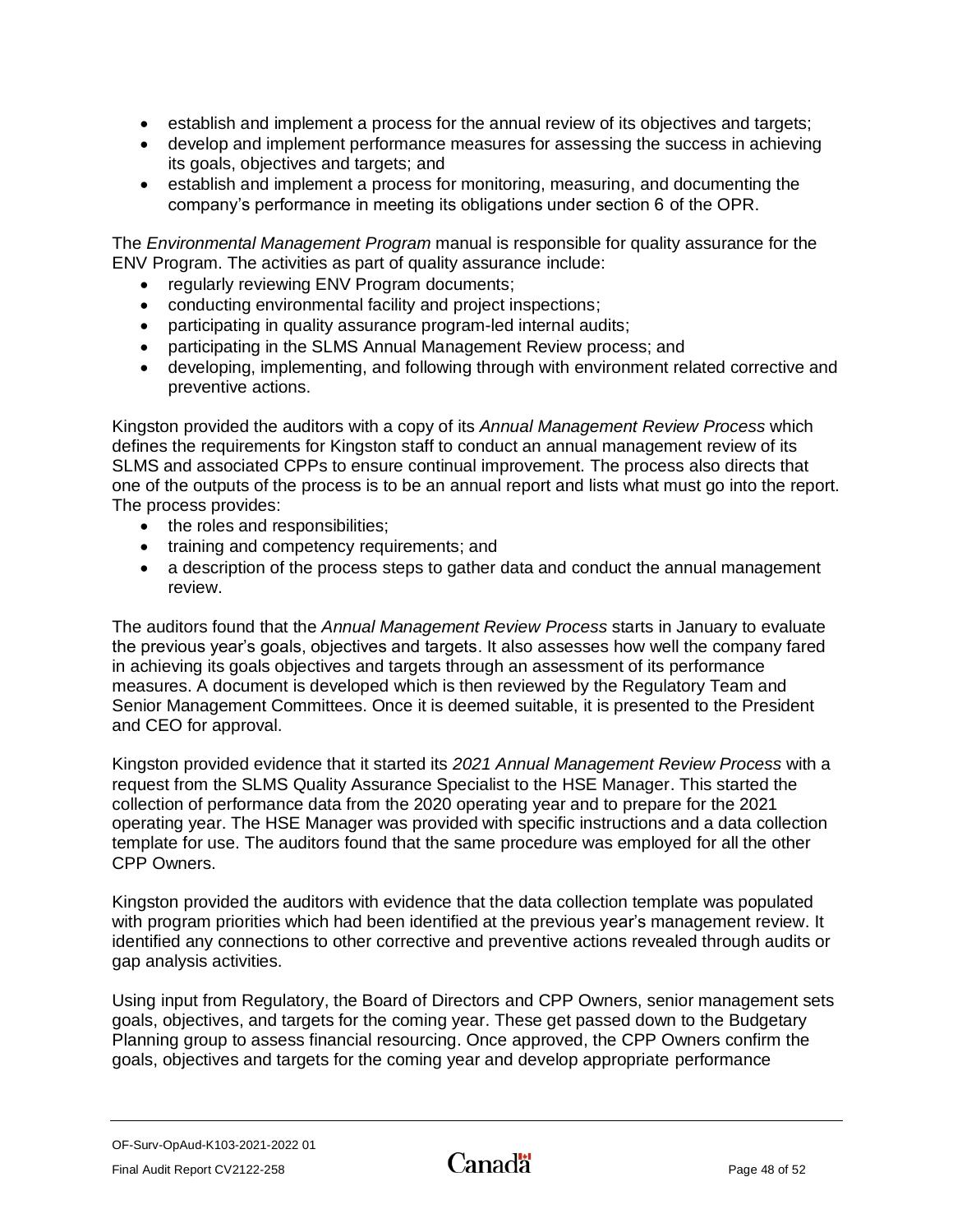measures. The Annual Management Review Meeting is held, the purpose of which is to review the previous year's performance and formally approve the plan for the upcoming year.

Kingston provided the auditors with a copy of its *2021 Annual Management Review Report* which included a status update of the ENV Program and summarizes the priorities identified at the previous year's management review and those identified for work plans in the current year.

Through a review and assessment of the various protocol items evaluated through this audit, the auditors were able to conclude that Kingston had identified, developed, and implemented corrective actions as part of its continual improvement process. It also demonstrated that it reviewed the status of those corrective actions during its Annual Management Review Meeting as evidenced in its *2021 Annual Management Review Report.*

<span id="page-50-0"></span>In summary, the auditors found no issues of concern with Kingston's established and implemented process for conducting an annual management review*.*

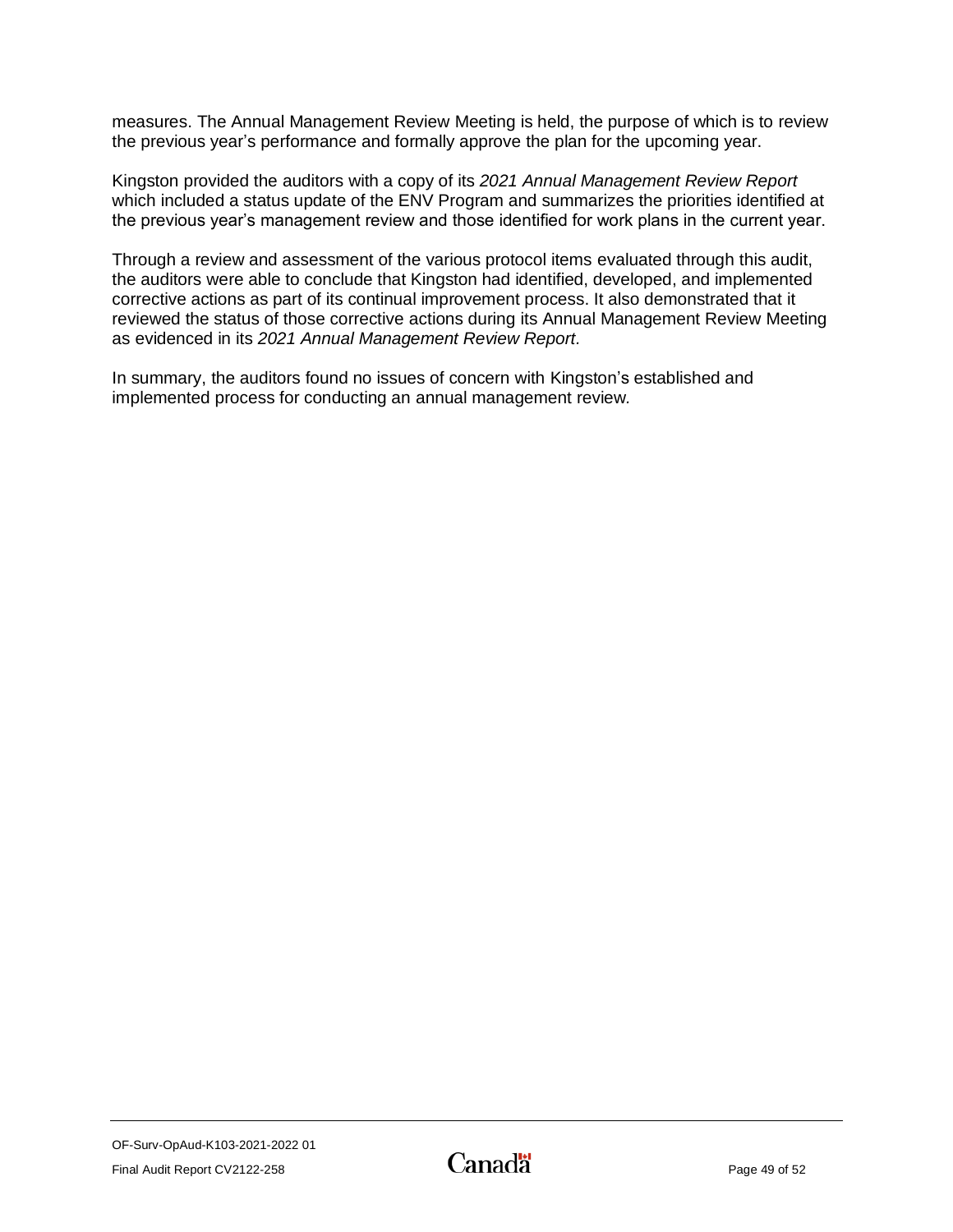### **AP-15 Correcting Deficiencies**

| <b>Finding Status</b>                                                      | No issues identified                                                                                                                                                                                                                                                                                                                                                                                                                                                                                                                                                                                                                                                                                                                                           |  |  |  |
|----------------------------------------------------------------------------|----------------------------------------------------------------------------------------------------------------------------------------------------------------------------------------------------------------------------------------------------------------------------------------------------------------------------------------------------------------------------------------------------------------------------------------------------------------------------------------------------------------------------------------------------------------------------------------------------------------------------------------------------------------------------------------------------------------------------------------------------------------|--|--|--|
| <b>Regulatory</b><br><b>Section</b>                                        | Paragraph $6.6(1)(c)$ of the OPR: A company shall complete an annual report for<br>the previous calendar year, signed by the accountable officer, that describes,<br>(c) the actions taken during the year to correct any deficiencies identified by the<br>quality assurance program established under paragraph 6.5(1)(w).                                                                                                                                                                                                                                                                                                                                                                                                                                   |  |  |  |
| <b>Expected</b><br><b>Outcomes</b>                                         | The company has completed an annual report for the previous calendar<br>year that is signed by the accountable officer.<br>The annual report discusses the actions taken to correct identified<br>deficiencies.<br>The discussion of quality assurance of the management system is based<br>on the program established and implemented in accordance with the<br>requirements of paragraph 6.5(1)(w) of the OPR.                                                                                                                                                                                                                                                                                                                                               |  |  |  |
| <b>Relevant</b><br>Information<br><b>Provided by the</b><br><b>Auditee</b> | The following key documents and records are related to this finding:<br>QAM-PGM-05-0001 Quality Assurance Program 0.1, dated<br>5 November 2020<br>QAM-PRC-05-0004-CAPA Process Rev 0.1, dated 1 December 2020<br>CAPA Status May 2021<br>QAM-PRC-05-0006- SLMS Evaluation Process, dated 28 January 2021<br>QAM-PRC-05-0002-Annual Management Review Rev 0.0, dated<br>27 October 2020<br>Annual Management Review (AMR) - CPP Update Request - SPP, HSP,<br>ENV, EMP email 21 January 2021 2021 AMR Updates - CPPss ENV<br>Component<br>2021 Annual Management Review (AMR) Report, dated 19 May 2021<br>QAM-REG-05-0001 2021 Kingston Confirmation of AR signed<br>CER's Event Reporting System - Final Event Report ARN2021-016<br>Submitted 26 April 2021 |  |  |  |
| <b>Finding Summary</b>                                                     | The auditors found no issues of concern with Kingston's process to complete an<br>annual report for the previous calendar year, that describes the actions taken<br>during the year to correct deficiencies identified by the company's quality<br>assurance program.                                                                                                                                                                                                                                                                                                                                                                                                                                                                                          |  |  |  |

#### **Detailed Assessment**

Kingston provided the auditors with a copy of its 2021 *Annual Management Review Report* which indicated that it was prepared in order to meet the requirements of subsection 6.6(1) the OPR.

Kingston also provided the auditors with a copy of its *Annual Management Review Process* document. The document's purpose is to define requirements for Kingston staff to conduct an annual management review of its SLMS and associated core protection programs to ensure continual improvement. The document also directs that the output of the process is to be an annual report and lists what must go into the report.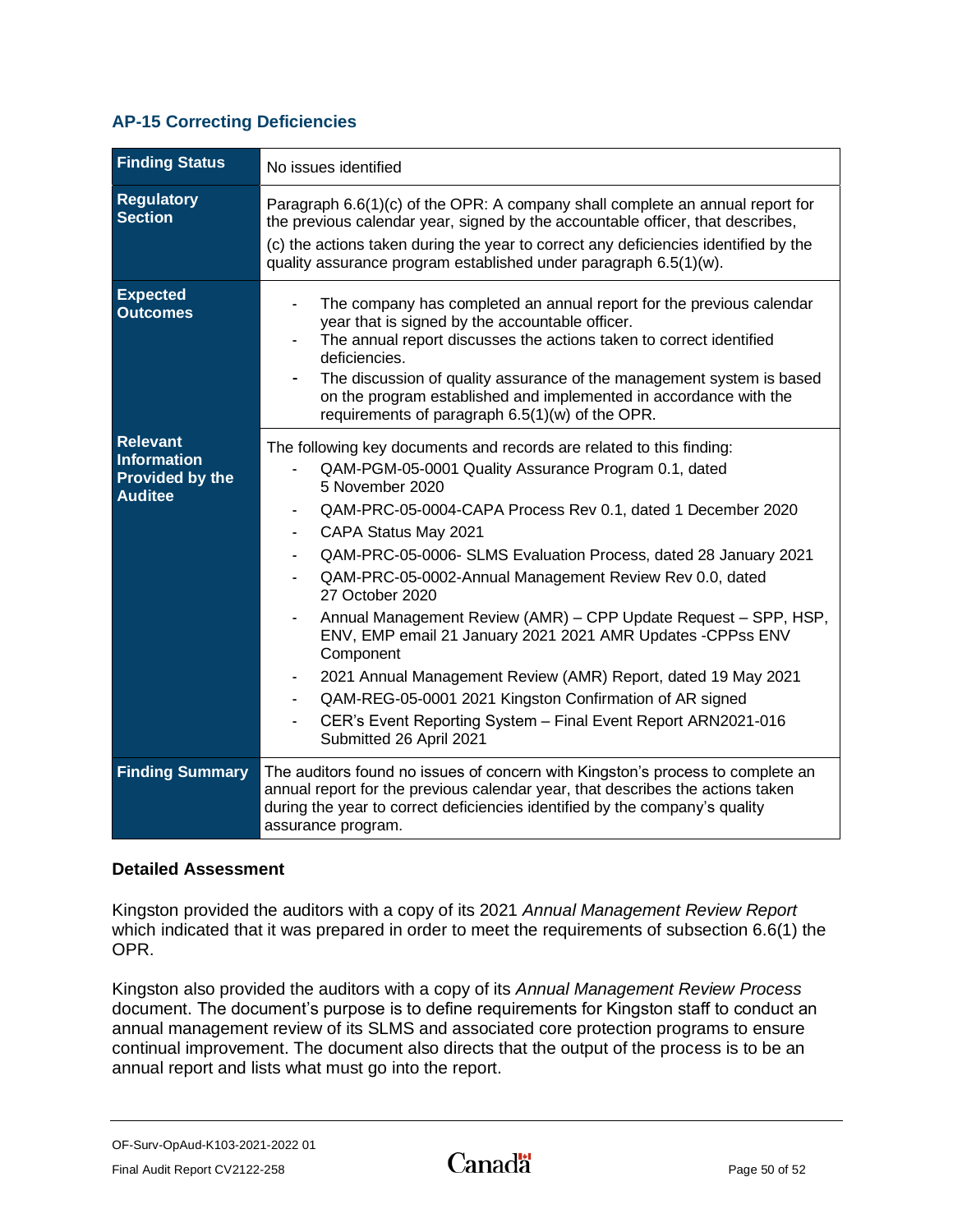Kingston described how it determines what corrective actions are to be implemented through the management system and specifically for the ENV Program. The *Annual Management Review Process* included the associated roles and responsibilities and the process steps to prepare for and conduct the annual management review, including the generation of an annual report.

The auditors reviewed Kingston's *2021 Annual Management Review Report* and found that it described the actions taken during the year to correct any deficiencies identified by the *Quality Assurance Program* established under paragraph 6.5(1)(w) of the OPR. During this audit, Kingston provided the auditors with a copy of its *Quality Assurance processes* (refer to AP-13) including the audits, inspections, and assessments and how they lead to the generation and resolution of corrective actions.

During interviews, Kingston advised the auditors that the Accountable Officer took part in the *2021 Annual Management Review* and then approved and signed the report, which was then sent to each of the CPP Owners.

The goals and objectives are listed on a spreadsheet which a CPP Owner must update on a bi-monthly basis before being reviewed by the SLMS Steering Committee. The steering committee meets every two months to evaluate if everything is on track or behind schedule. If things are off-track and the CPP Owner can prove that it is due to insufficient resources, the CPP Owner can go through the process to obtain additional resources.

<span id="page-52-0"></span>In summary, the auditors found no issues of concern with Kingston's process to complete an annual report for the previous calendar year, that describes the actions taken during the year to correct deficiencies identified by the company's quality assurance program.